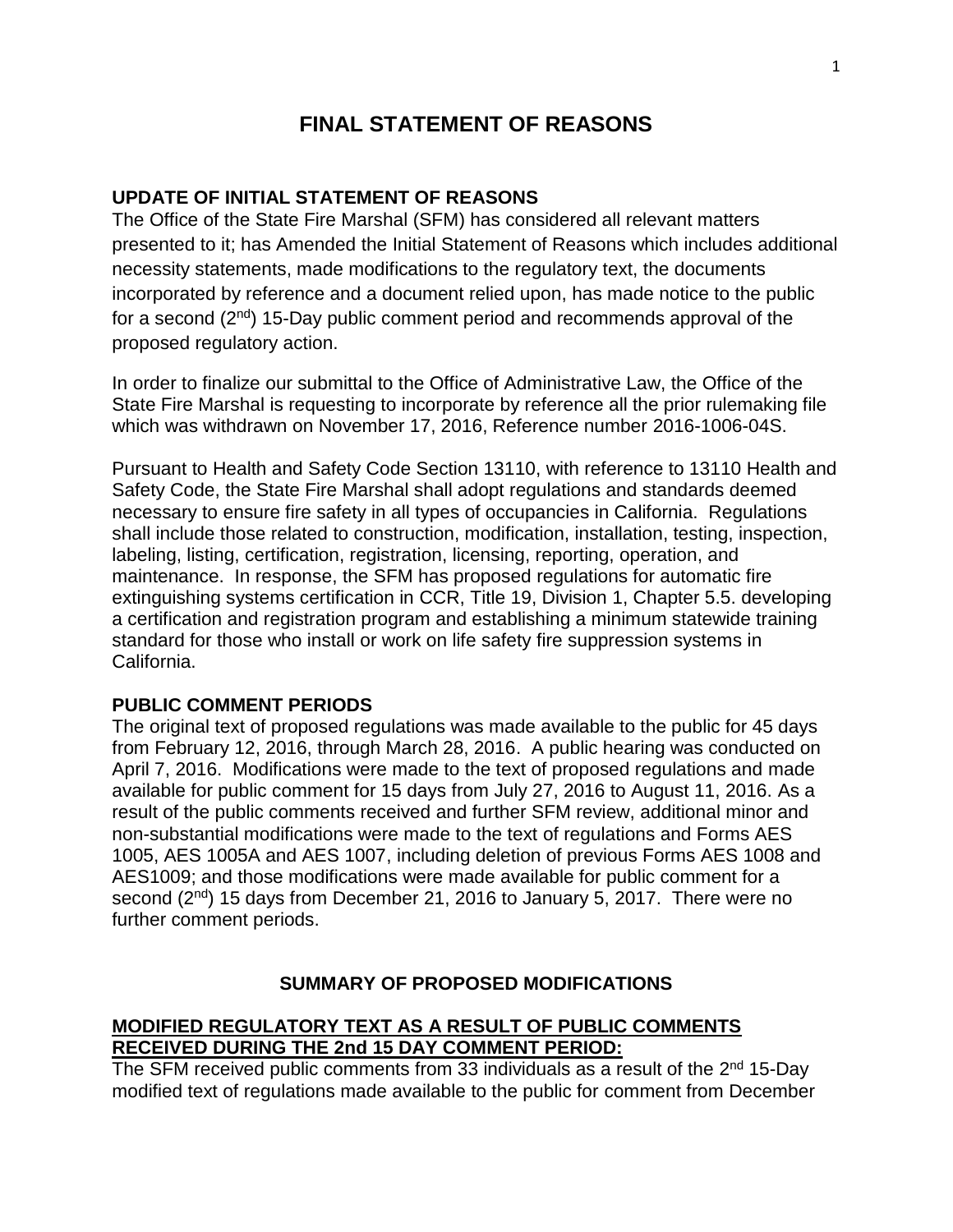21, 2016 to January 05, 2017. As a result of the public comments received and further SFM review, the following non-substantial edits to the text for clarity and consistency were made as follows:

§925(a) was amended to change "as described" to "as defined" to better clarify the section as the reference is to a definition not a description.

§938(a)(3) was amended to add "or federally" after State of California as it was erroneously omitted from the text changes made prior to the  $2<sup>nd</sup> 15$ -day comment period. This keeps the language consistent with sections 937(d)(2) and 939(a)(3)(A) which uses this language.

§938(e) was amended to add "apprenticeship program" after "additional," and remove "as approved by the California Apprenticeship Council" after occupation at the end of the sentence. These amendments are made because federal apprenticeship programs are not under the oversight of the California Apprenticeship Council and description clarifies the type of standard needed.

§944(a) and §944(b) was amended to un-capitalize "N" in the word "Notice" as they were capitalized in error. §944(b) also amended "and" after application to "with" for clarify so funds will be included when an application is submitted.

§946.1(c) moved acronym "(ANSI)/" after Institute in front of IACET to be consistent with reference in first sentence of §946.

§947(3)(d) and §947(3)(e) was amended to add "th" after 18 and before month, for grammatical correctness and clarity as it refers to the "18<sup>th</sup>" month.

No additional changes to the proposed regulatory text were necessary.

#### **MODIFIED DOCUMENTS INCORPORATED BY REFERENCE FOR THE 2 ND 15-DAY COMMENT PERIOD:**

Form AES-1007 was updated to change §948.1 to §946.1 to reflect the renumbering of the referenced section.

Form AES-1008 was removed and is no longer applicable as the section on the form pertaining to the Job Related Training and Experience Review (JRTER) program has been removed from these proposed regulations.

Form AES-1009 was removed and is no longer applicable as the section on the form pertaining to the JRTER program has been removed from these proposed regulations. No additional changes to the documents incorporated by reference were necessary.

#### **MODIFIED DOCUMENTS RELIED UPON FOR THE SECOND (2ND) 15-DAY COMMENT PERIOD:**

AES Fire Sprinkle Fitter Certification Profile Flow Chart was updated to reflect the removal of the JRTER program. No additional changes to the documents relied upon were necessary.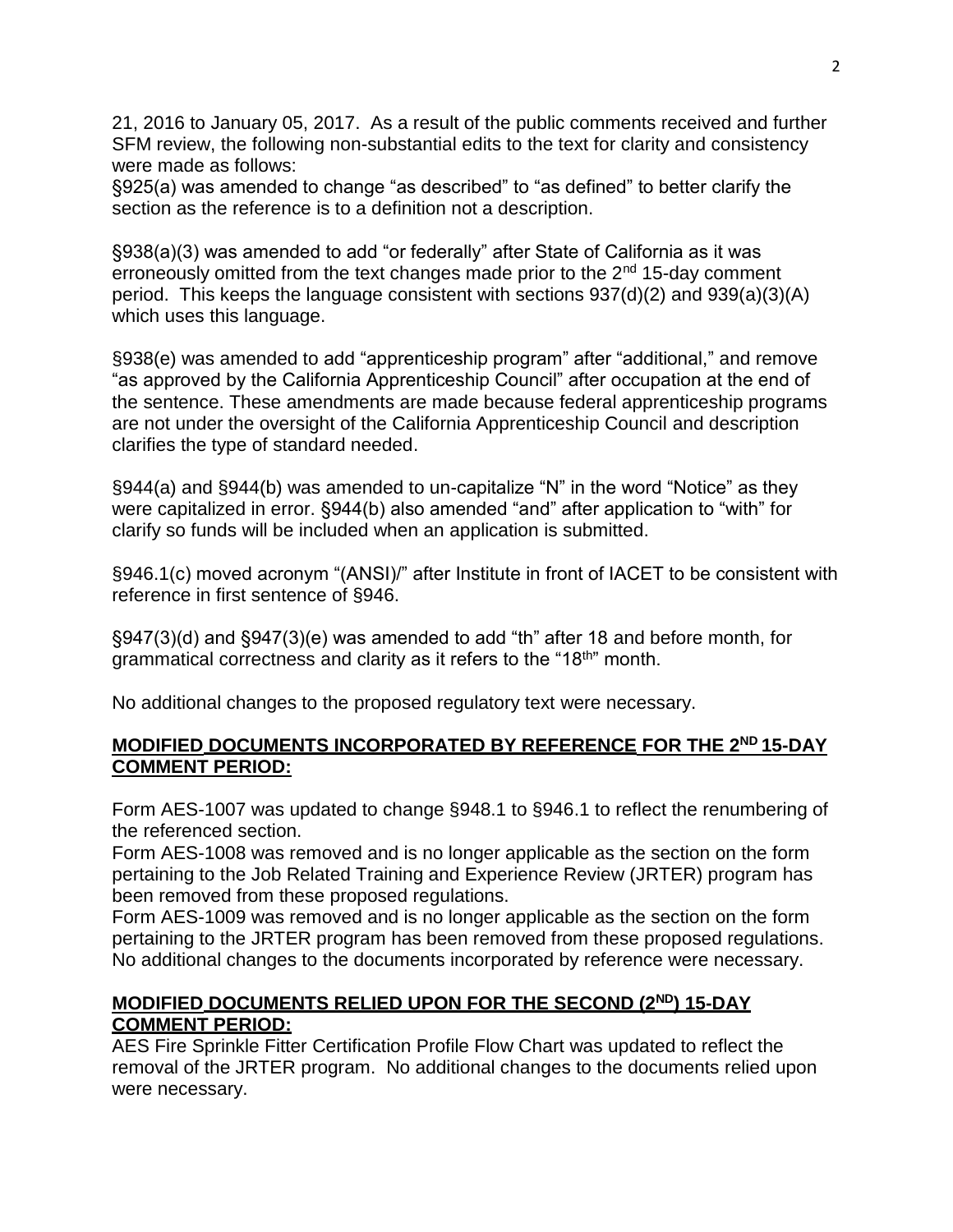All the above changes in the Summary of Proposed Modifications are nonsubstantial modifications or editorial corrections which add clarity or consistency to their respective sections and keep with the intent of the proposed sections.

### **INCORPORATION BY REFERENCE DOCUMENTS - FORMS**

The proposed regulations incorporate by reference the following administrative forms consisting of the following documents: AES 1005, AES 1005A, AES 1006, and AES 1007 dated December 4, 2015. Any forms or standards incorporated by reference in this action are formal publications reasonably available from a commonly known source, were available from the Office of the State Fire Marshal (OSFM) at any time during the rulemaking action and were also available on the OSFM website or from the OSFM at any time during the rulemaking action. Neither the forms nor standards incorporated by reference in this action will be printed in the California Code of Regulations because to do so would be cumbersome, unduly expensive, and otherwise impractical.

#### **SMALL BUSINESS EFFECTS**

The State Fire Marshal has determined that the proposed regulations have no substantial effect to small business. The State Fire Marshal has not identified any alternatives that would lessen any adverse impact on small business and still allow the State Fire Marshal to effectively enforce the regulations. No commenter proposed an alternative to lessen any adverse economic impact on small business.

## **CONSIDERATION OF ALTERNATIVES**

The State Fire Marshal has determined that no reasonable alternative it considered to the regulation or that has otherwise been identified and brought its attention would be more effective in carrying out the purpose for which the action is proposed, would be as effective and less burdensome to affected private persons than the proposed action described in the Notice, or would be more cost-effective to affected private persons and equally effective in implementing the statutory policy or other provision of law.

## **ALTERNATIVES TO THE REGULATION**

Set forth below are the alternatives which were considered and the reasons each alternative was rejected:

1. Require use of specific methods, approaches and format for assessing economic impact. This alternative was rejected because some agencies already have methods, approaches and information that yield valid results. To require them to adopt new methods and approaches for this one subset of regulations would not be cost-effective. The proposed regulation, which is not a major regulation, had an economic impact assessment prepared in accordance with Government Code 11346.3(b).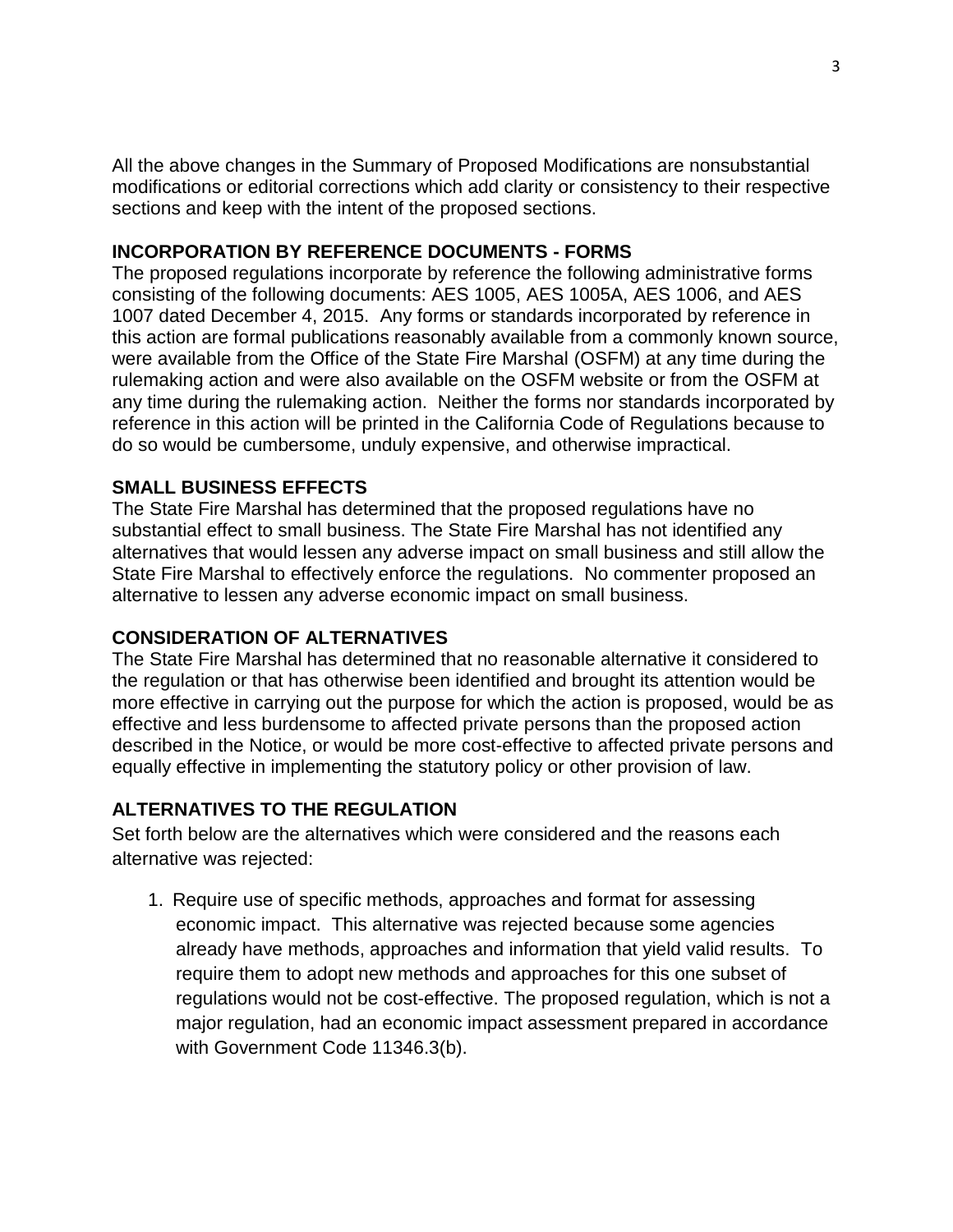- 2. Require to revert back to the originally proposed text of regulations. This alternative was rejected because changes to the original text were made with consideration from the comments received from industry leaders after the 45 and 15-day comment periods.
- 3. Require a certification program based upon a minimum of two-years of experience in the field and a State administered certification exam. This alternative was rejected because it does not meet the industry standards through the Division of Apprenticeship Standards (DAS). The Automatic Extinguishing Systems Advisory Committee and the Certification Workgroup's (consisting of all facets of the industry), determined the proposed 5-year apprenticeship program and hours of experience should be the minimum requirements to be consistent with what industry standards require allowing time to achieve 7,000 hours in 5 years. These hours are also consistent with Federal and other State agency programs for sprinkler fitters.
- 4. Require that, instead of a JRTER, have a training program offered through the Junior College system throughout the State that would be two-years in length and be without limitations as to pay scales and supervision ratios. This alternative was rejected because the JRTER is designed for the purpose of certifying work experience and training hours previously completed for an individual performing the installation of fire suppression systems and, therefore, cannot be replaced by a training program that is not comparable. These proposed regulations recognize four state-wide apprenticeship programs by which an individual may obtain training. The OSFM has no control over development and approval of apprenticeship programs; however the OSFM has included the JRTER as an option which does not address pay scales. The proposed regulations are based on the Automatic Extinguishing Systems Advisory Committee recommendations to include a supervision ratio.
- 5. Require a certification program that tests for competency of individuals without requiring an apprenticeship program. This alternative was rejected because it does not meet the industry standards. Simply testing for competency without requiring that individuals possess the minimum experience and training to install automatic extinguishing systems will not ensure quality installations. The Automatic Extinguishing Systems Advisory Committee and the Certification Workgroup's (consisting of all facets of the industry), determined that the requirement of minimum training, experience, and knowledge is necessary to ensure sprinkler fitters are installing automatic extinguishing systems correctly.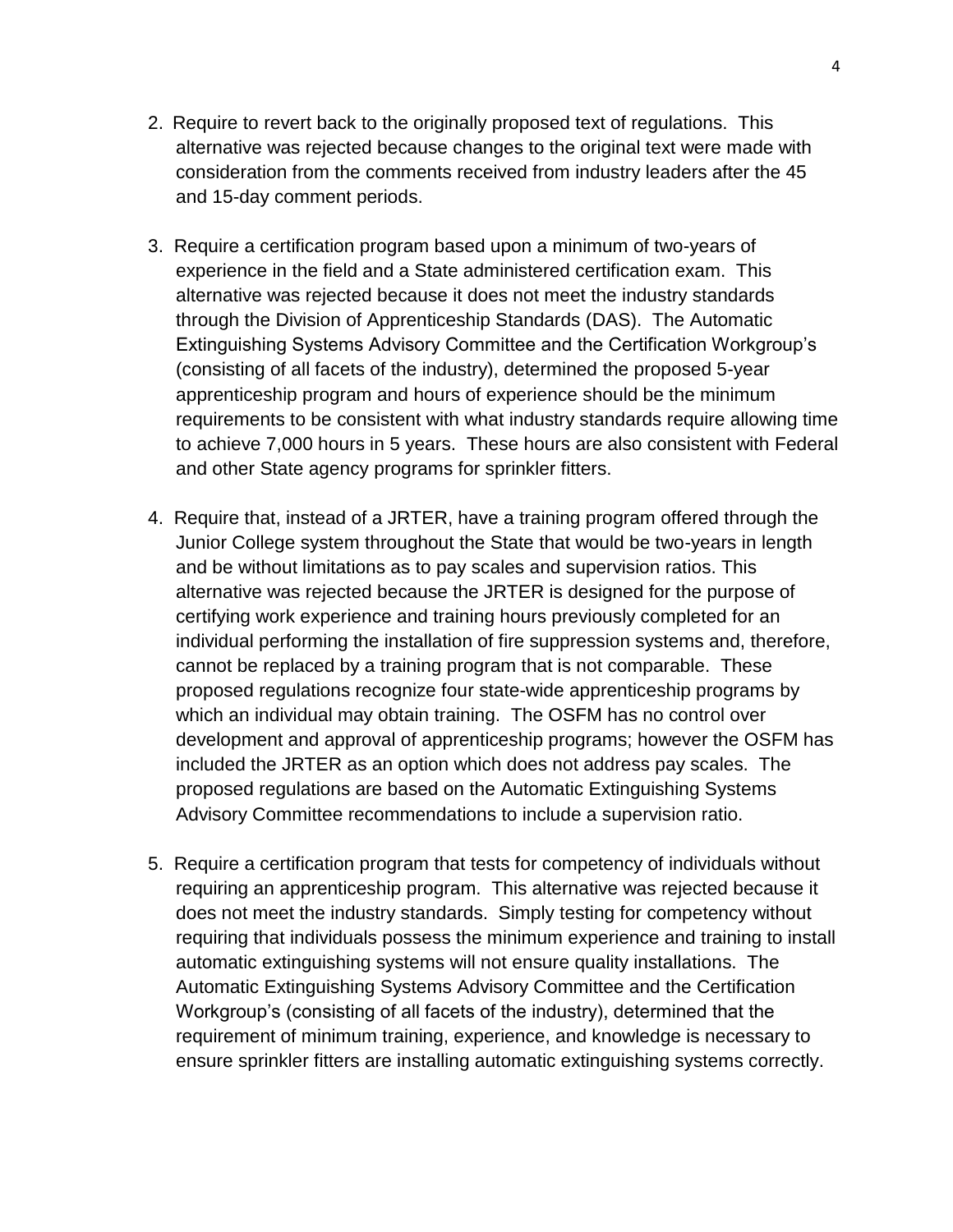- 6. Require to allow for training and development through the participation in other specialized training programs offered by NFPA, National Institute for Certification of Engineering Technologies (NICET) or other accredited programs. This alternative was rejected because the AES workgroup deemed that the NICET did not cover the areas for installation, only design and maintenance. Other specialized training programs offered by NFPA or other accredited institutions may be used for CEUs but, in lieu of state or federally approved apprenticeship programs, would not be adequate in providing the amount of training, experience, and work hours compared to an apprenticeship program.
- 7. Require using nationally recognized testing organizations such as National Institute for Certification of Engineering Technologies (NICET) to evaluate for competency. This alternative was rejected because as part of the proposed regulations the OSFM is already looking into contracting a 3-rd party vendor to develop and administer the examinations to evaluate for competency.
- 8. Require that two half-day seminars, run by the OSFM, be given each year (one every 6-months) to keep fitters up-to-date with current industry codes, trends, and materials. This alternative was rejected because NFPA, NFSA and other organizations already provide updates and more frequently offered training for the industry. The requirement of a certified fire sprinkler fitter to complete three units of OSFM approved continuing education is to keep in line with everchanging National Standards and state building codes. This will ensure all fire sprinkler fitters are keeping up-to-date with industry codes, trends, and materials.
- 9. Require that fitters be registered instead of licensed or certified. This alternative was rejected because these regulations were created to ensure those individuals who install, alter, or repair water-based fire protection systems possess the knowledge, training, and experience to do so. A registration program does not accomplish this goal as a registration program will not certify that these individuals possess the qualifications necessary to adequately install, alter, or repair water-based fire protection systems.

#### **ALTERNATIVES DETERMINATION**

The State Fire Marshal staff has thoroughly reviewed this proposed regulatory action, including both the positive and negative impacts it will place upon the industry. No alternatives considered by the State Fire Marshal would be more effective in carrying out the purpose for which the action is proposed nor would they be as effective. They also would not be less burdensome to affected private persons or businesses than the proposed action, nor would they be more cost effective to affected private persons and equally effective in implementing the statutory policy or other provisions of the law.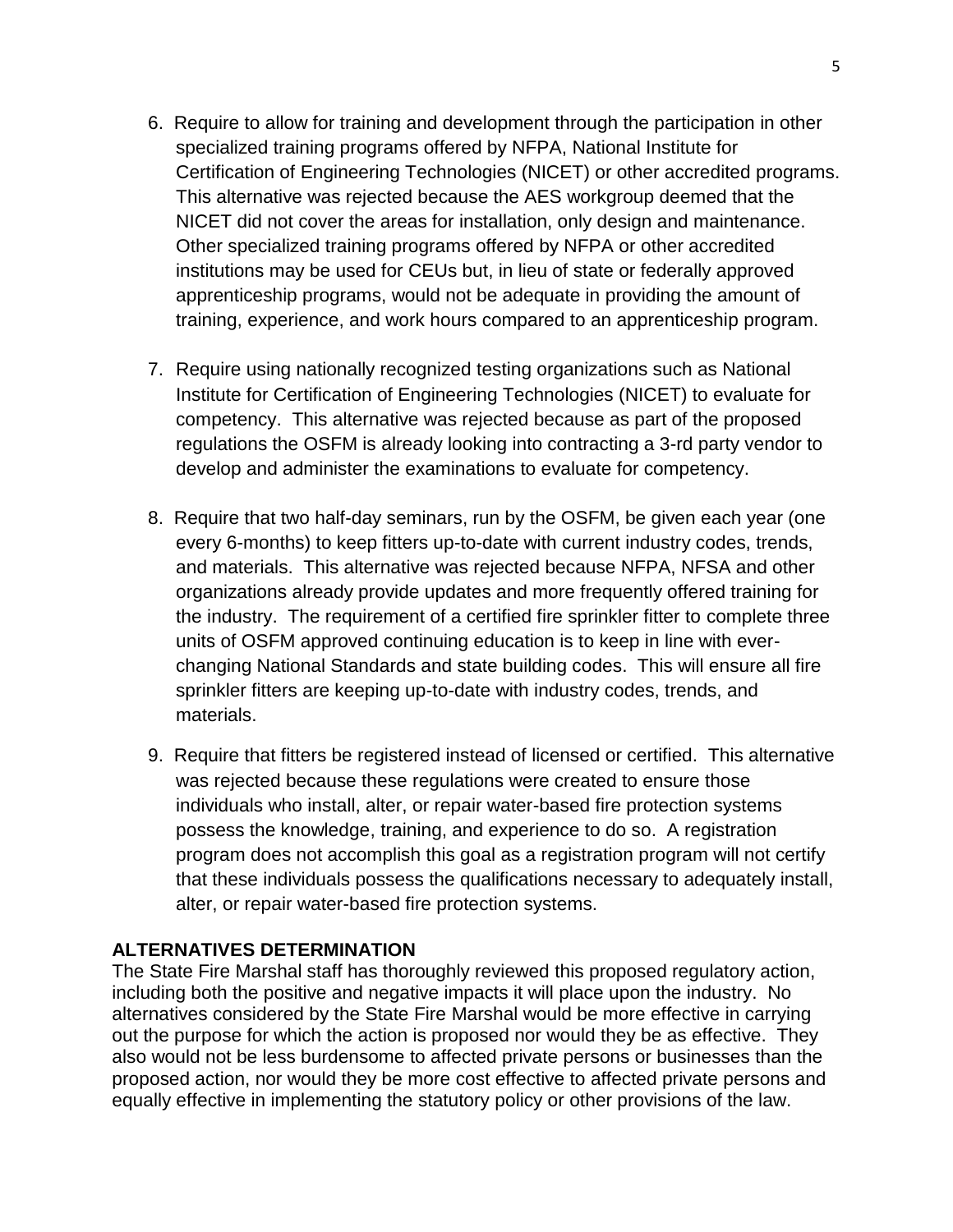### **LOCAL MANDATE DETERMINATION**

The proposed regulation does not impose any mandate on local agencies or school districts.

#### **COORDINATION WITH FEDERAL LAW**

The State Fire Marshal has determined that this proposed regulatory action neither conflicts with, nor duplicates, any federal regulation contained in the Code of Federal Regulations.

#### **SUMMARY AND RESPONSE TO COMMENTS RECEIVED DURING THE 2 nd 15-DAY NOTICE OF MODIFICATIONS PERIOD FROM DECEMBER 21, 2016 THROUGH JANUARY 5, 2017**

# **1. Mr. Randy D. Roxson, Sprinkler Fitters Association of California (SFAC).**

**COMMENT #1:** Commented that the SFAC commends Interim State Fire Marshal Michael Richwine for his efforts in redrafting a more viable and sensible certification program.

**RESPONSE:** The CAL FIRE - Office of the State Fire Marshal accepts and appreciates the comment.

**COMMENT #1a:** Commented that the SFAC agrees with the State Fire Marshal that over 50% of all the C-16 contractors throughout the state, both union and non-union, are already in compliance, making the impact of this proposed rulemaking minimal. **RESPONSE:** The CAL FIRE - Office of the State Fire Marshal accepts and appreciates the comment.

**COMMENT #1b:** Commented that the SFAC believes the proposed rulemaking is all inclusive and makes training and education available to all via approved and monitored Division of Apprenticeship Standards apprenticeship programs and Department of Labor approved programs.

**RESPONSE:** The CAL FIRE - Office of the State Fire Marshal accepts and appreciates the comment.

**COMMENT #1c:** Commented that the SFAC commends Interim State Fire Marshal Michael Richwine for removing the proposed Job Related Training & Experience Review Program.

**RESPONSE:** The CAL FIRE - Office of the State Fire Marshal accepts and appreciates the comment.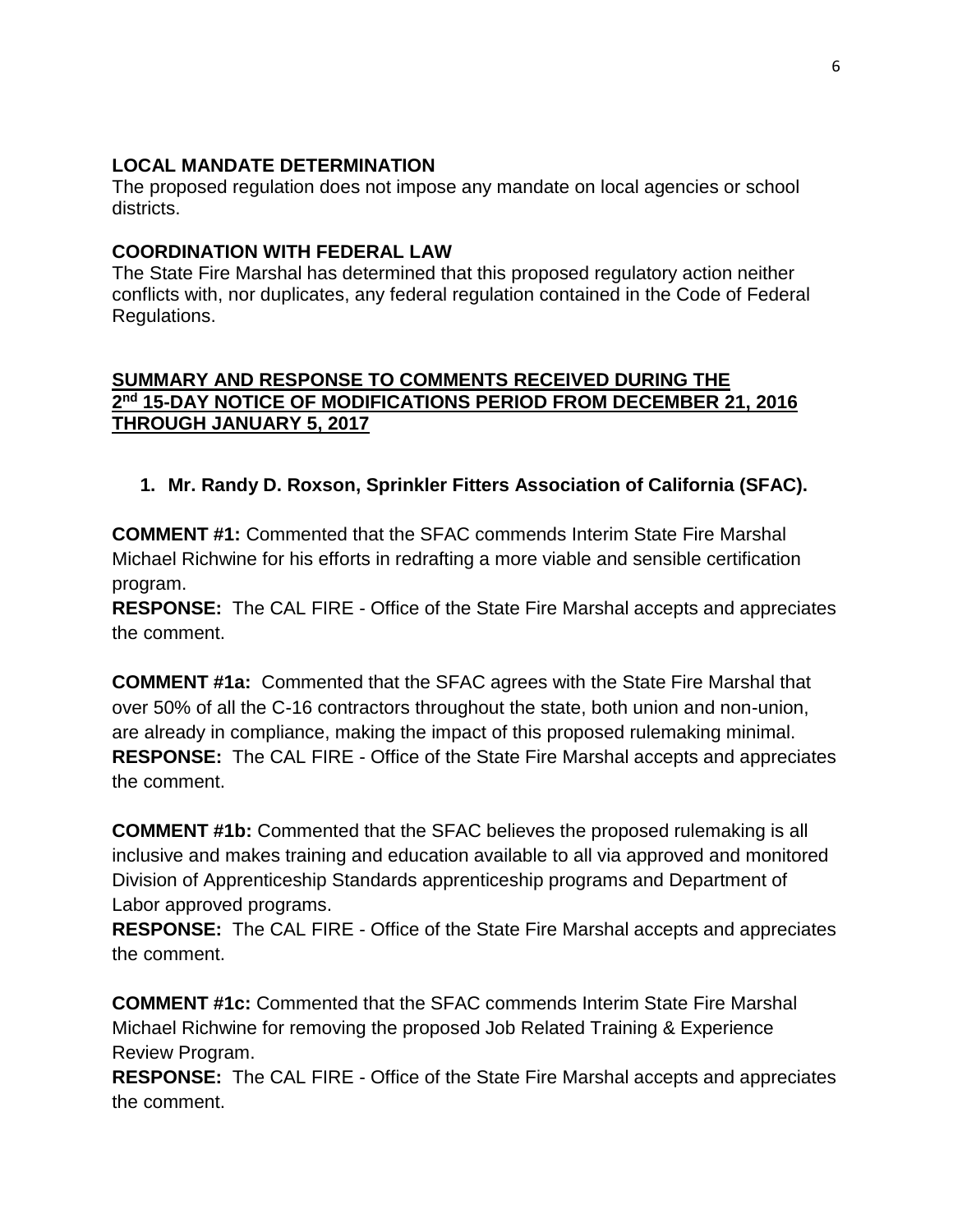**COMMENT #1d: Section 923, Exception (2).** Commented that SFAC is disappointed that the underground water supply lines were not included in the scope and encourages the State Fire Marshal to continue to study this issue.

**RESPONSE:** The CAL FIRE - Office of the State Fire Marshal understands the comment. However, to limit underground work in the scope of these regulations to C-16 contractors only, would be inconsistent and in conflict with other state regulations that allow other types of licensed contractors to do underground sprinkler work. Furthermore, in accordance with Government Code Section 11346.9(a)(3), this comment is irrelevant because it is not specifically directed at the proposed modifications to the text, documents incorporated, or documents relied upon noticed in the 2<sup>nd</sup> 15-day comment period.

## **2. Mr. Todd Stephens, The Brown Company.**

**COMMENT #2:** Commented that they would like clarification on the role of Manufacturer's Representatives in the new certification program. Can manufacturer's representatives repair or replace their equipment?

**RESPONSE:** The CAL FIRE – Office of the State Fire Marshal appreciates the comment. However, it is not the intent of these regulations to require fire pump manufactures representatives, or specialty contractors that only install items such as water storage tanks, tank heaters, engineered and pre-engineered to be certified now. It is not within the scope of this regulatory action but is scheduled to be addressed in the future.

**COMMENT #2a:** Asked if manufacturer's representatives are exempt while making repairs/installations or is a C-16 required to be present?

**RESPONSE:** The CAL FIRE – Office of the State Fire Marshal appreciates the comment. However, it is not the intent of these regulations to require fire pump manufactures representatives, or specialty contractors that repair and install items such as water storage tanks, tank heaters, engineered and pre-engineered to be certified now. It is not within the scope of this regulatory action but is scheduled to be addressed in the future.

**COMMENT #2b:** Asked if these regulations affect jockey pumps, fire pump controllers and drivers or only the wet side of the system?

**RESPONSE:** The CAL FIRE – Office of the State Fire Marshal appreciates the comment. However, it is not the intent of these regulations to require fire pump manufactures representatives, or specialty contractors that only install items such as water storage tanks, tank heaters, engineered and pre-engineered to be certified now. It is not within the scope of this regulatory action but is scheduled to be addressed in the future.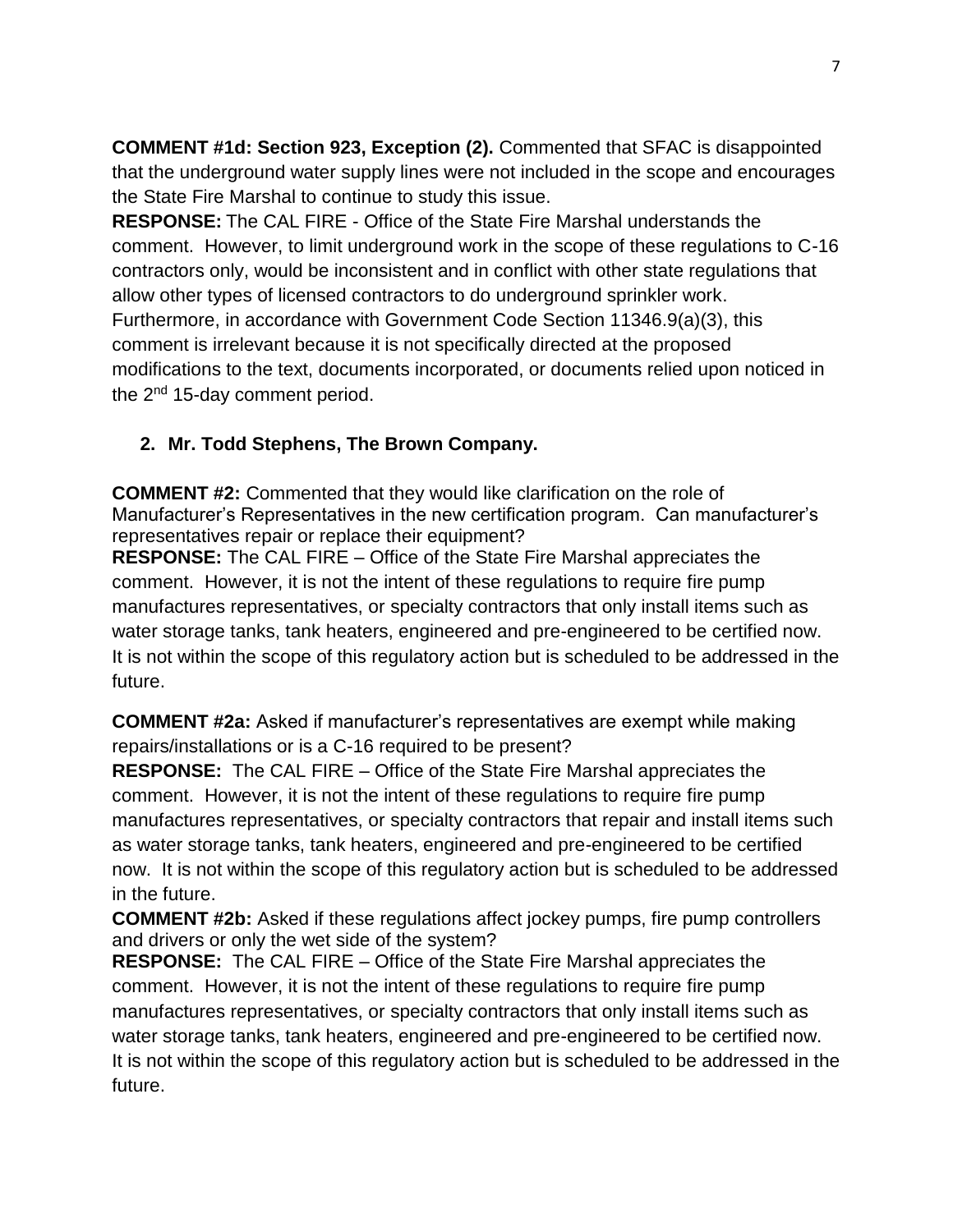**COMMENT #2c:** Commented that the regulations should be clear that manufacturer's representatives will not be subject to sanctions for providing expertise to fire sprinkler contractors. He states they would like a clarifying exemption or conditions for involvement for manufacturer's representatives.

**RESPONSE:** The CAL FIRE – Office of the State Fire Marshal appreciates the comment. However, it is not the intent of these regulations to require fire pump manufactures representatives, or specialty contractors that only install items such as water storage tanks, tank heaters, engineered and pre-engineered to be certified now. It is not within the scope of this regulatory action but is scheduled to be addressed in the future.

# **3. Mr. Craig Durand, Action Fire Protection.**

**COMMENT #3:** Commented that he opposes the proposed certification program due to the additional costs that his company and numerous other open shop fire sprinkler contractors will incur.

**RESPONSE:** The CAL FIRE - Office of the State Fire Marshal appreciates Mr. Durand's comment. This comment is relevant to the costs and business effects we provided in the amended ISOR. The non-union program costs \$3K a year which includes SFM's registration for 5 years. The Office of the State Fire Marshal finds that any potential cost to persons or businesses are insignificant in comparison to the benefit of a properly installed fire sprinkler system, which saves lives, prevents injury, reduces the amount of destruction to property, and preventing unnecessary displacement of people and businesses. The impact of fire is significant. The catastrophic result of a fire spreading without containment substantially increases the likelihood of the loss of life, injury and property, and causes the displacement of business and people and many other collateral adverse effects. Similar regulations throughout the United States have shown that with training and education for individuals who install fire suppression systems it will reduce the likelihood of a catastrophic fire, and will ultimately lessen the adverse impact on people and businesses.

Additionally, in accordance with Government Code Section 11346.9(a)(3), this comment is irrelevant because it is not specifically directed at the proposed text of modifications for the 2nd 15-day comment period, documents incorporated, or documents relied upon.

## **4. Mr. Chip Lindley, Fire Sprinkler Contractor Association (FSCA)**

**COMMENT #4:** Commented that the FSCA opposes the proposed certification program. **RESPONSE:** The CAL FIRE - Office of the State Fire Marshal appreciates the comment. This comment is relevant to the costs and business effects we provided in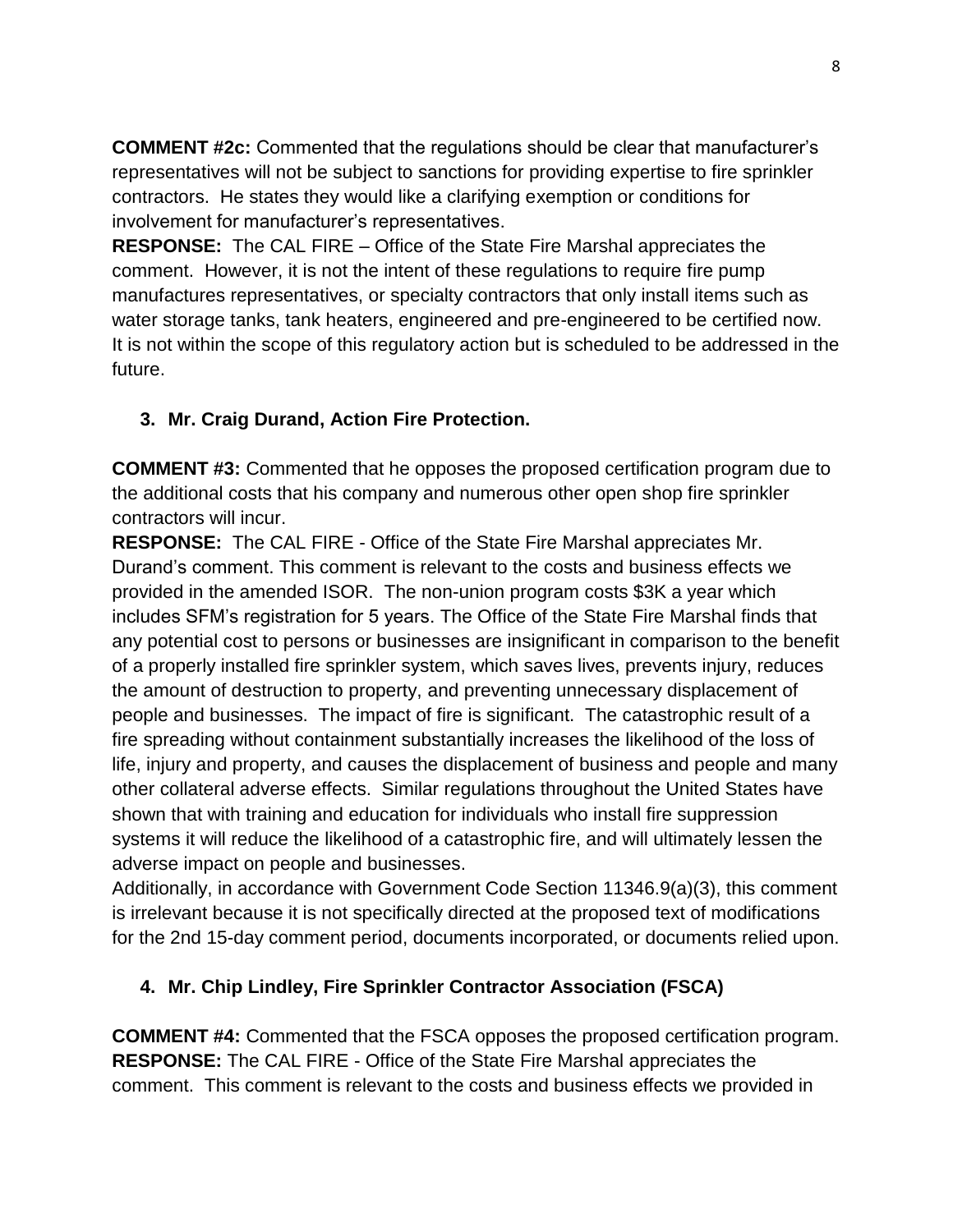the amended ISOR. The non-union program costs \$3K a year which includes SFM's registration for 5 years. The Office of the State Fire Marshal finds that any potential cost to persons or businesses are insignificant in comparison to the benefit of a properly installed fire sprinkler system, which saves lives, prevents injury, reduces the amount of destruction to property, and preventing unnecessary displacement of people and businesses. The impact of fire is significant. The catastrophic result of a fire spreading without containment substantially increases the likelihood of the loss of life, injury and property, and causes the displacement of business and people and many other collateral adverse effects. Similar regulations throughout the United States have shown that with training and education for individuals who install fire suppression systems it will reduce the likelihood of a catastrophic fire, and will ultimately lessen the adverse impact on people and businesses. Certifying fire sprinkler fitters ensures those who install these life-saving devices have the experience, knowledge, and training to properly do so.

Additionally, in accordance with Government Code Section 11346.9(a)(3), this comment is irrelevant because it is not specifically directed at the proposed text of modifications for the 2nd 15-day comment period, documents incorporated, or documents relied upon.

**COMMENT #4a:** Commented that the FSCA feels that the costs associated with implementation would cause harm to the industry, fitters, contractors, and their customers.

**RESPONSE:** The CAL FIRE - Office of the State Fire Marshal appreciates the comment. This comment is relevant to the costs and business effects we provided in the amended ISOR. The Office of the State Fire Marshal finds that any potential cost to persons or businesses are insignificant in comparison to the benefit of a properly installed fire sprinkler system, which saves lives, prevents injury, reduces the amount of destruction to property, and preventing unnecessary displacement of people and businesses. The impact of fire is significant. The catastrophic result of a fire spreading without containment substantially increases the likelihood of the loss of life, injury and property, and causes the displacement of business and people and many other collateral adverse effects. Similar regulations throughout the United States have shown that with training and education for individuals who install fire suppression systems it will reduce the likelihood of a catastrophic fire, and will ultimately lessen the adverse impact on people and businesses.

Additionally, in accordance with Government Code Section 11346.9(a)(3), this comment is irrelevant because it is not specifically directed at the proposed text of modifications for the 2nd 15-day comment period, documents incorporated, or documents relied upon.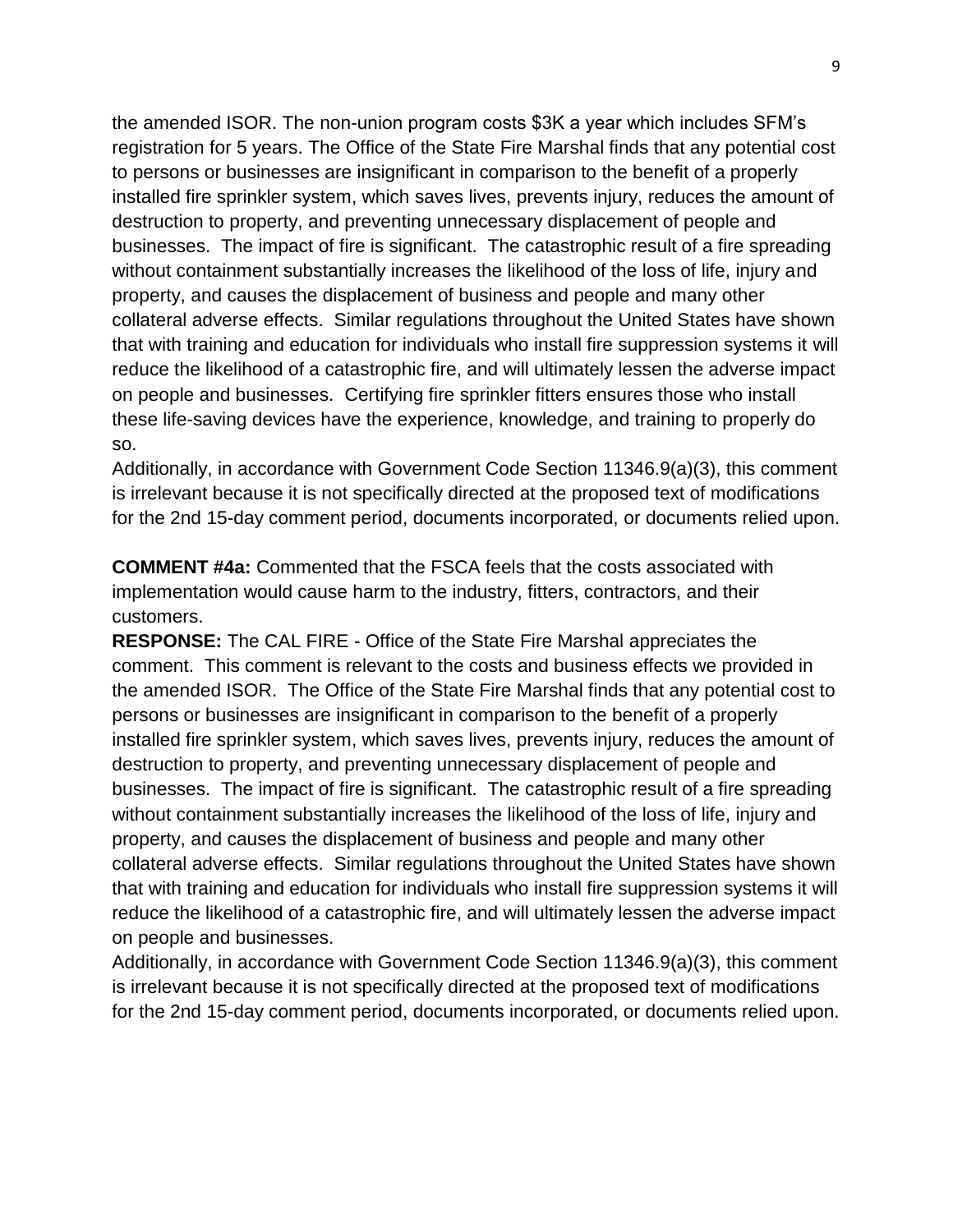**COMMENT #4b:** Commented that the FSCA has not seen widespread examples of poor workmanship in the fire sprinkler industry and that the level of workmanship has improved over the years.

**RESPONSE:** The CAL FIRE - Office of the State Fire Marshal appreciates the comment. However, in accordance with Government Code Section 11346.9(a)(3), this comment is irrelevant because it is not specifically directed at the proposed modifications to the text, documents incorporated, or documents relied upon and noticed in the 2<sup>nd</sup> 15-day comment period.

**COMMENT #4c:** Commented that the FSCA thinks there is a lack of infrastructure in place to administer a proposed program for almost 7,000 sprinkler fitters and the timeframes being discussed seem unrealistic.

**RESPONSE:** The CAL FIRE - Office of the State Fire Marshal appreciates the comment. The timeframes are based on the Automatic Extinguishing Systems Advisory Committee and the Certification Workgroup's advice, the OSFM deemed that these are sufficient timeframes. In accordance with Government Code Section 11346.9(a)(3), this comment is irrelevant because it is not specifically directed at the proposed modifications to the text, documents incorporated, or documents relied upon noticed in the  $2<sup>nd</sup>$  15-day comment period.

# **5. Mr. Jim Shehan, Champion Fire Systems, Inc.**

**COMMENT #5: Section 933(b) and (c).** Commented it is unclear under "deceptive practices" that it states anybody doing solicitation shall have a sprinkler fitter card. Does this mean salesmen, receptionists, and anyone helping in the solicitation process must get a sprinkler fitter card?

**RESPONSE:** The CAL FIRE – Office of the State Fire Marshal appreciates the comment. Subsection (c) refers to subsection (b) above it when contacting a prospective buyer (i.e. a business owner or owner's representative), which is specific to a certification or registration holder. Therefore, when a company has an individual who has met the certification qualifications with the OSFM and has other employees helping through other means of correspondence, those other employees should follow the same identifying actions listed in subsection(b).

**COMMENT #5a:** Asked if the intent is to make every fire sprinkler company that is not union make all their employees an apprentice even if they have been fitting fire sprinklers longer than most of the union company employees? **RESPONSE:** The CAL FIRE - Office of the State Fire Marshal understands the comment. Employees who meet the certification qualifications may be certified during the implementation period without going through an apprenticeship program.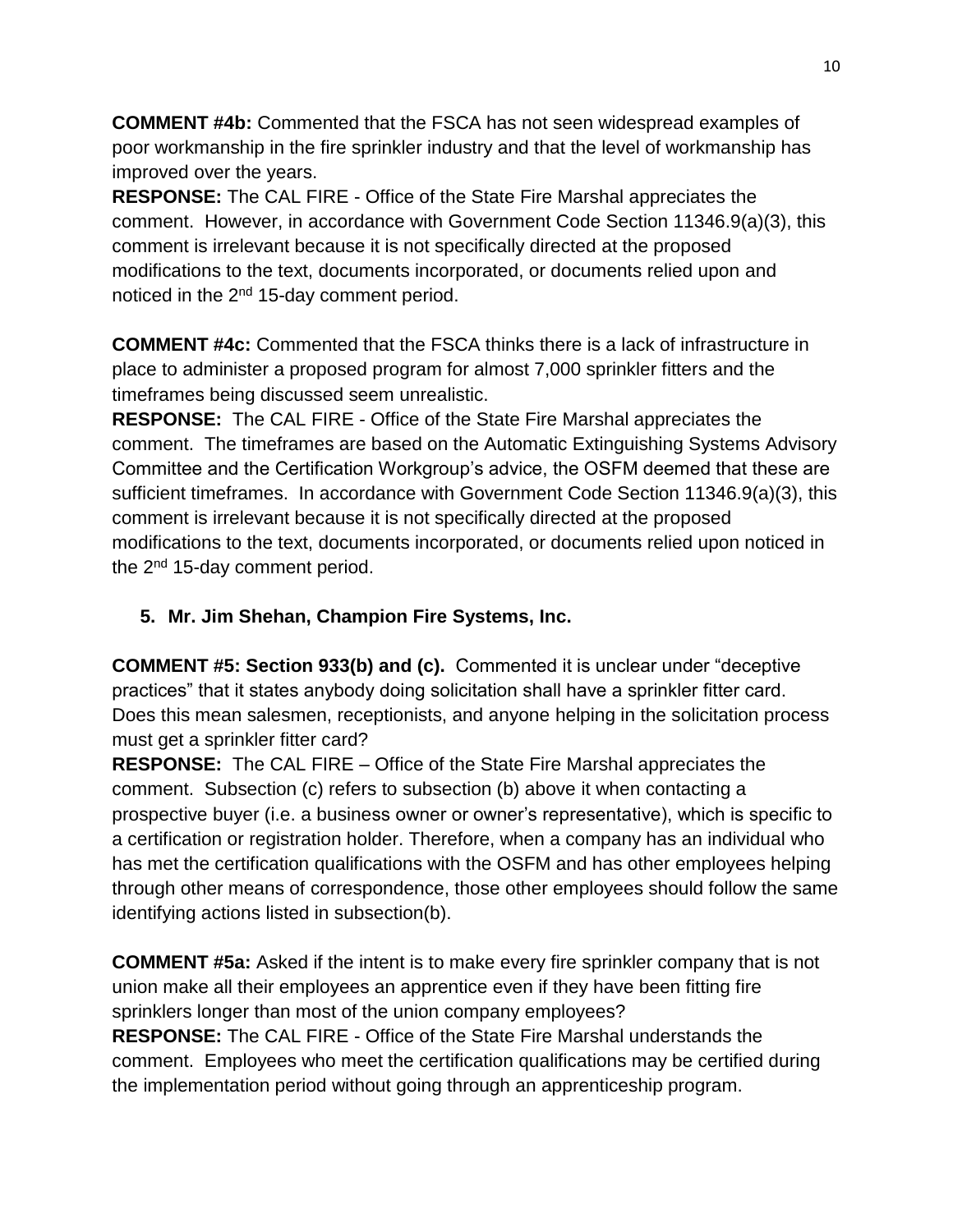Furthermore, in accordance with Government Code Section 11346.9(a)(3), this comment is irrelevant because it is not specifically directed at the proposed modifications to the text, documents incorporated, or documents relied upon noticed in the  $2<sup>nd</sup>$  15-day comment period.

**COMMENT #5b: Section 947.** Commented that the JRTER program should be put back in?

**RESPONSE:** The CAL FIRE – Office of the State Fire Marshal understands the comment. However, the JRTER program was removed because the Office believed that individuals would be better served if their training and experience was evaluated and verified by their employers during the implementation period, not the OFSM. Employees who meet the certification qualifications may be certified during the implementation period without going through an apprenticeship program. The removal of the JRTER program will also ensure consistency in training of all pipefitters.

**COMMENT #5c:** Commented that the fees will not cover the costs of the program? **RESPONSE:** The CAL FIRE – Office of the State Fire Marshal understands the comment. The Office has completed a fiscal analysis to determine all costs related to running this program. This analysis has been posted along with the other documents required by the APA during the public comment period. That analysis shows that the \$150 certification/registration fee is adequate, now, to cover the costs.

# **6. Mr. Jeff Bridges, JB Fire Protection Inc**.

**COMMENT #6:** Commented that they object to the rulemaking process because the amended ISOR refers to "after public comment and consultation…" as rationale for changes and this suggests the OSFM continued to accept comments after the close of the comment period.

**RESPONSE:** The CAL FIRE - Office of the State Fire Marshal (OSFM) understands the comment. However, the language *"...after public comment and consultation…"* was about comments received within the comment period timelines and to consultations made with program staff, the department and the Office of Administrative Law (OAL). The "public" comment period is closed but the rulemaking file is not closed until the agency submits for final review to OAL, however, during that process may still re-open to make amendments, corrections or deletions and re-close the file again.

**COMMENT #6a: Section 923, Exception (2).** Commented that they object to the removal of underground piping in the scope.

**RESPONSE:** The CAL FIRE - Office of the State Fire Marshal understands the comment. However, to limit underground work in the scope of these regulations to C-16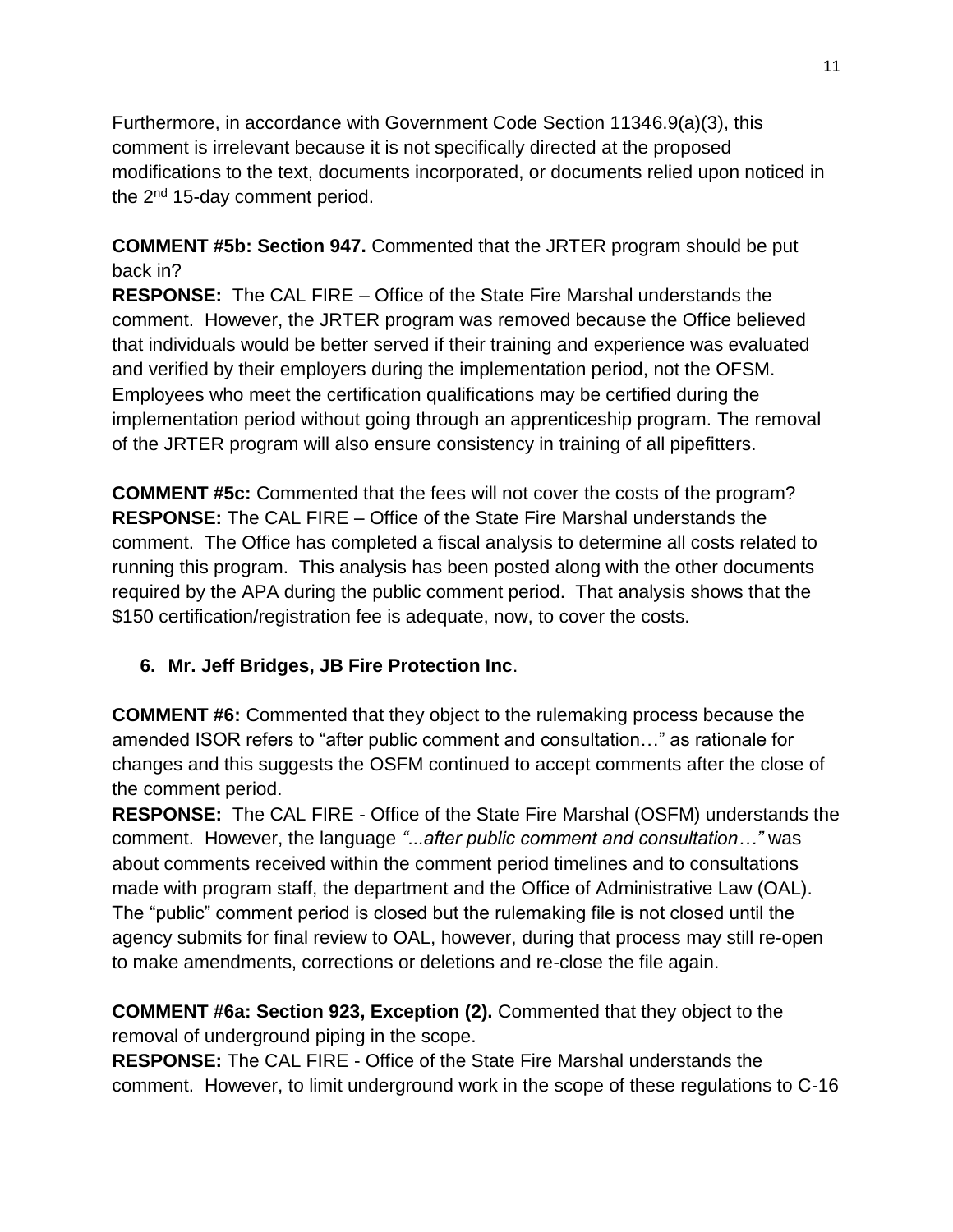contractors only, would be inconsistent and in conflict with other state regulations that allow other types of licensed contractors to do underground sprinkler work. Furthermore, in accordance with Government Code Section 11346.9(a)(3), this comment is irrelevant because it is not specifically directed at the proposed modifications to the text, documents incorporated, or documents relied upon noticed in the 2<sup>nd</sup> 15-day comment period.

**COMMENT #6b: Section 947.** Commented that the JRTER program should be restored because the Department of Industrial Relations (DIR) lacks a residential PWR for sprinkler fitters which will necessitate paying the residential fitter apprentice a commercial fitter wage.

**RESPONSE:** The CAL FIRE - Office of the State Fire Marshal understands the comment; however, apprenticeship wages are not within the scope of these regulations. In accordance with Government Code Section 11346.9(a)(3), this comment is irrelevant because it is not specifically directed at the proposed modifications to the text, documents incorporated, or documents relied upon noticed in the 2<sup>nd</sup> 15-day comment period.

**COMMENT #6c: Form 399**. Commented that the form 399 estimates do not demonstrate the necessity of the regulations.

**RESPONSE:** The CAL FIRE - Office of the State Fire Marshal understands the comment; however, the purpose of Form 399 is not to demonstrate necessity for the proposed regulations, only the economic impact. In accordance with Government Code Section 11346.9(a)(3), this comment is irrelevant because it is not specifically directed at the proposed modifications to the text, documents incorporated, or documents relied upon noticed in the  $2^{nd}$  15-day comment period.

**COMMENT #6d: Section 923, Exception (1).** Commented that the justification used for the proposed regulations in Commercial and Multi-family residential also applies to one and two-family residences yet one and two-family residences are excluded from the proposed regulations.

**RESPONSE:** The CAL FIRE - Office of the State Fire Marshal understands the comment; however, there are several exceptions in law allowing a home owner to build their residence and install a fire suppression system. Requiring certification for installers of one and two-family dwellings under the exception would make a certification program unattainable at this time.

**COMMENT #6e:** Commented that there is a lack of evidence to support the regulations, specifically, that inadequately trained or supervised fitters is not listed as a prevalent cause of poor performance of sprinklers, per NFPA studies.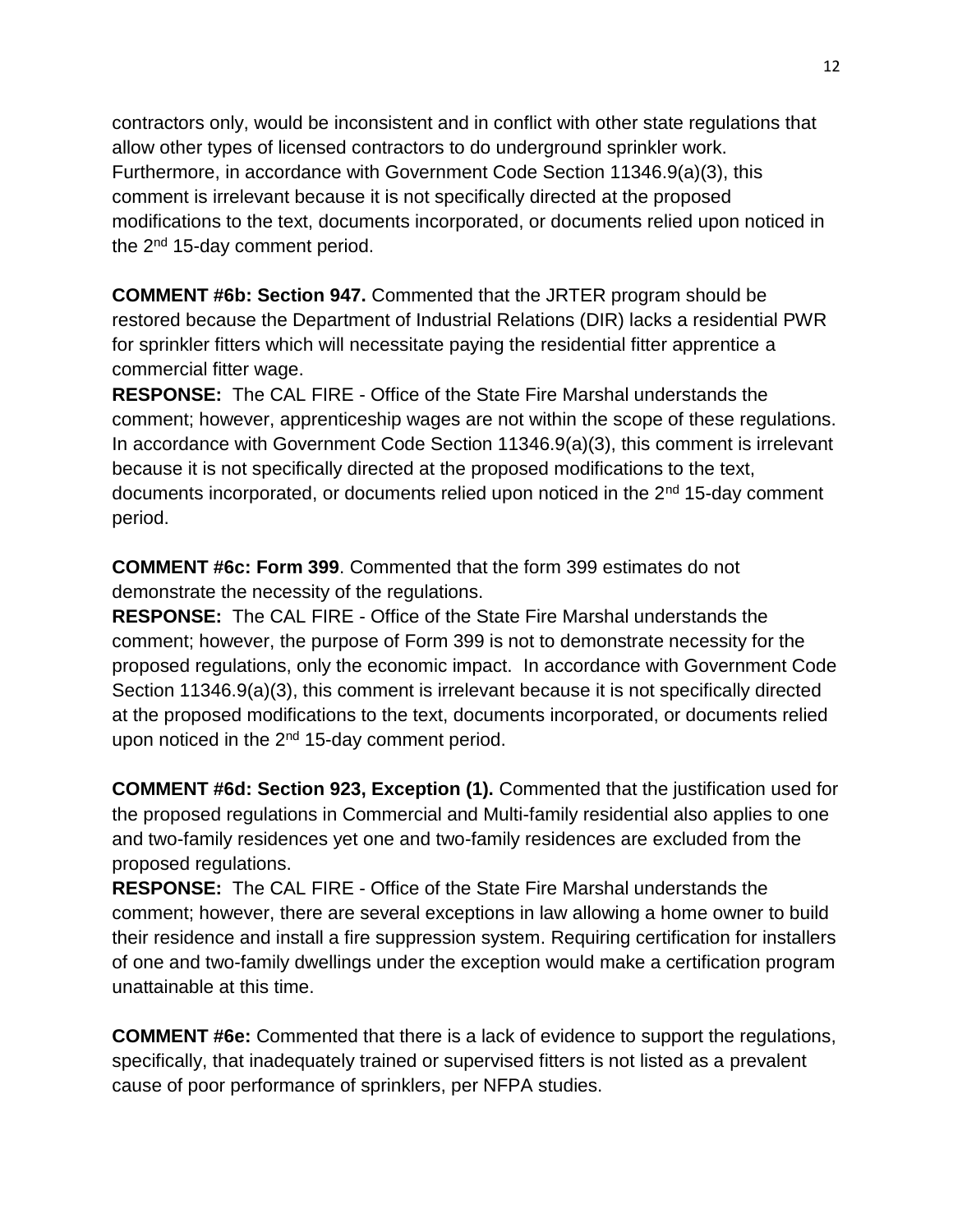**RESPONSE:** The CAL FIRE - Office of the State Fire Marshal understands the comment. However, in accordance with Government Code Section 11346.9(a)(3), this comment is irrelevant because it is not specifically directed at the proposed modifications to the text, documents incorporated, or documents relied upon noticed in the 2nd 15-day comment period. Furthermore, this comment was already responded to in the 45-day and 1st 15-day comment periods.

**COMMENT #6f:** Commented that the proposed regulations will saddle contractors, consumers and workers with higher costs.

**RESPONSE:** The CAL FIRE - Office of the State Fire Marshal appreciates the comment. However, in accordance with Government Code Section 11346.9(a)(3), this comment is irrelevant because it is not specifically directed at the proposed modifications to the text, documents incorporated, or documents relied upon noticed in the  $2<sup>nd</sup>$  15-day comment period.

**COMMENT #6g:** Commented that the proposed regulations will extremely overwhelm the existing single source for merit shop contractor's apprenticeship training. **RESPONSE:** The CAL FIRE - Office of the State Fire Marshal appreciates the comment. However, in accordance with Government Code Section 11346.9(a)(3), this comment is irrelevant because it is not specifically directed at the proposed modifications to the text, documents incorporated, or documents relied upon noticed in the  $2<sup>nd</sup>$  15-day comment period.

**COMMENT #6h:** Commented that the proposed regulations will drive up prices for consumers and further exacerbate an existing problem of compliance. **RESPONSE:** The CAL FIRE - Office of the State Fire Marshal appreciates the comment. However, in accordance with Government Code Section 11346.9(a)(3), this comment is irrelevant because it is not specifically directed at the proposed modifications to the text, documents incorporated, or documents relied upon noticed in the  $2<sup>nd</sup>$  15-day comment period.

**COMMENT #6i:** Asked for the clarification of recognition of the Federal Apprenticeship and a delay in the enactment of any fitter certification program for at least 12 months. **RESPONSE:** The CAL FIRE – Office of the State Fire Marshal understands the comment. However, the implementation timeframe is based on the Automatic Extinguishing Systems Advisory Committee and the Certification Workgroup's advice, and the OSFM deemed that this is a sufficient timeframe for implementation.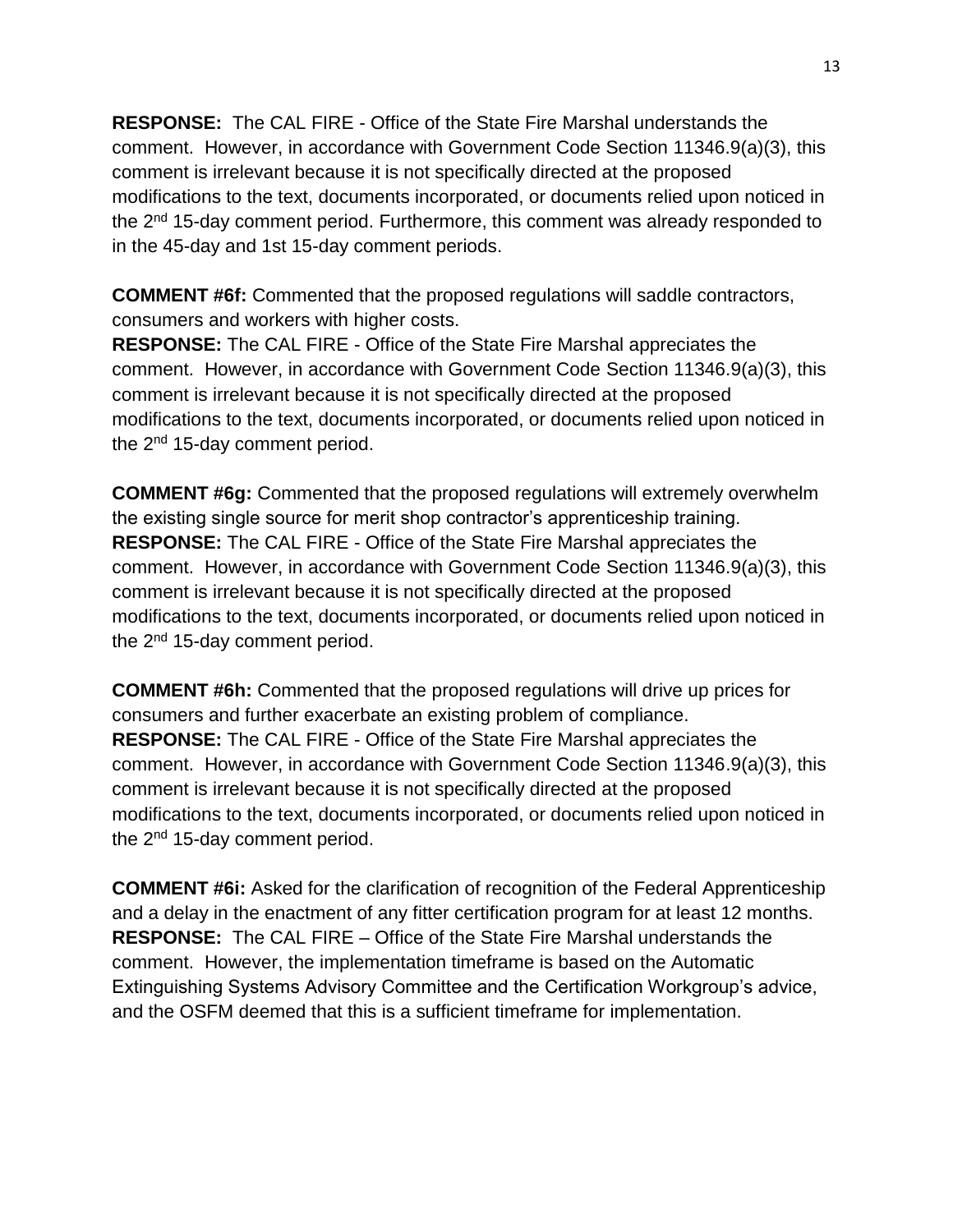### **7. Mr. Wayne Weisz, Cen-Cal Fire Systems, Inc.,**

**COMMENT #7: Section 938(a)(3).** Commented this is the only section that references a State of California approved fire sprinkler fitter apprenticeship program where as throughout the text the references are to *both* state and federally approved apprenticeship programs. The commenter believes Section 938(a)(3) should be changed to reference both state and federally approved apprenticeship programs. **RESPONSE:** The CAL FIRE - Office of the State Fire Marshal accepts the comment, after further review of Section 938(a)(3). The proposed text has been revised to: *"…State of California or federally approved…."*

# **8. Mr. Jerry Costello, Advance Fire Protection.**

**COMMENT #8:** Commented it is critical to the operation of a sprinkler system that the installer is knowledgeable and the workmanship is proper and is therefore in support of the sprinkler fitter certification program.

**RESPONSE:** The CAL FIRE - Office of the State Fire Marshal accepts and appreciates Mr. Costello's comment.

# **9. Mr. Allen Quirk, California Association of Life Safety and Fire Equipment (CAL SAFE).**

**COMMENT #9: Section 924.1(d).** Commented that in the definition of "Correction Order" is broad and undefined. CAL SAFE recommends the definition: "Identifying what is wrong" should be revised to require the issuer specifically identify the violation that has occurred and to which the correction order is to apply. Otherwise, contractors will be subject to corrections orders that are vague, unclear, and unenforceable. **RESPONSE:** CAL FIRE - Office of the State Fire Marshal understands the comment. However, the Office used nationally recognized documents to develop this definition and there is no need for further clarification.

**COMMENT #9a: Section 928(b).** Commented that the term "of issuance" should be further clarified. What date is this referring to? The date the violation is written? The date delivered to the certification holder? The date it is delivered to the contractor? **RESPONSE:** CAL FIRE – Office of the State Fire Marshal understands the comment. However, similar to any other citation issued, Notice of Violations or Correction Orders will be issued on site. Therefore, further clarification is not needed.

**COMMENT #9b: Section 933.** Commented entire section should be deleted from the proposed regulations. They believe this Section permits enforcement by civil or criminal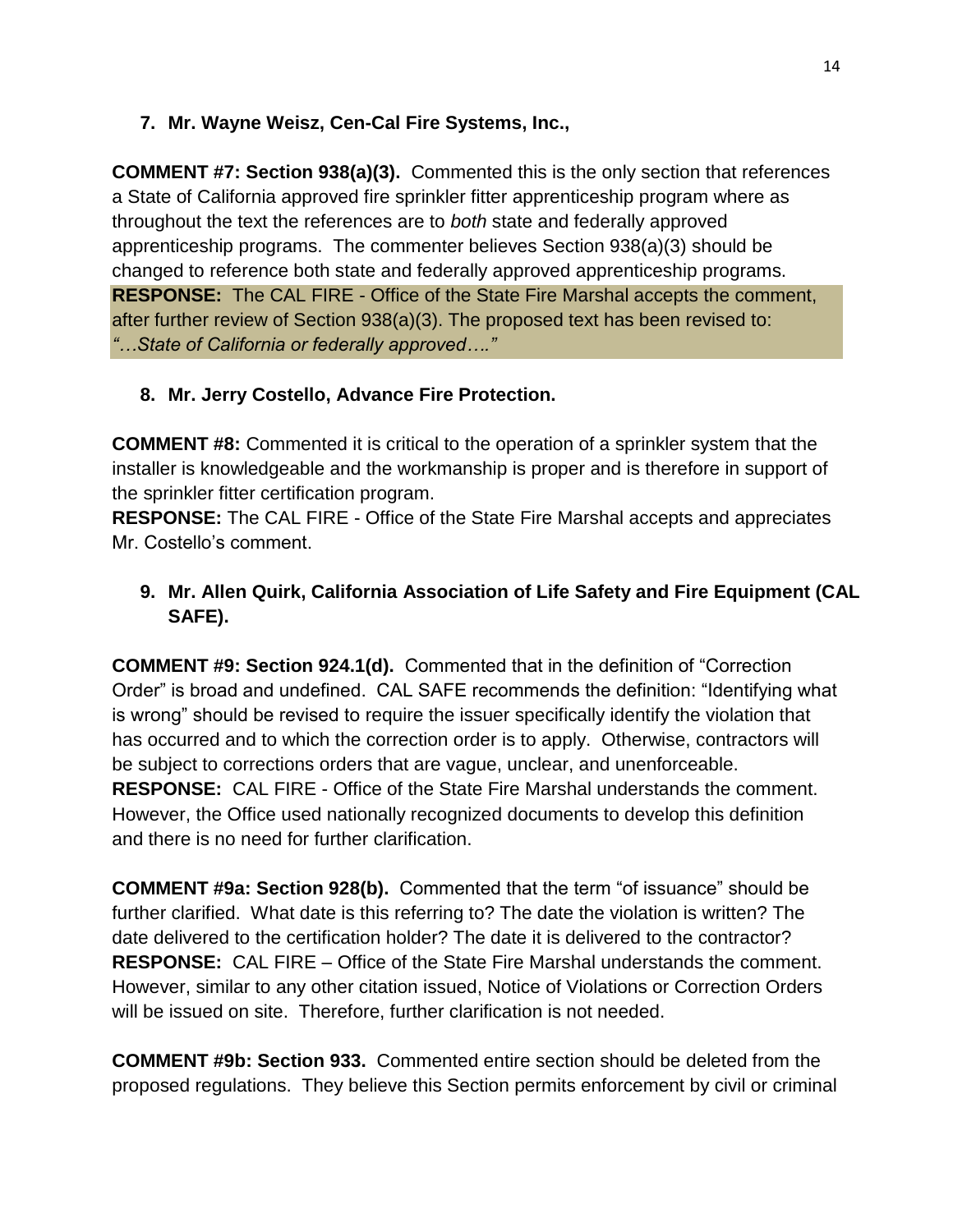lawsuits brought against C-16 contractors by consumers and other businesses, including unions and this was never authorized by the enacting statute. **RESPONSE:** The CAL FIRE - Office of the State Fire Marshal appreciates the comment. However, in accordance with Government Code Section 11346.9(a)(3), this comment is irrelevant because it is not specifically directed at the proposed modifications to the text, documents incorporated, or documents relied upon noticed in the 2<sup>nd</sup> 15-day comment period.

**COMMENT #9c: Section 934.** Commented the 72-hour timeframe is unreasonable and imposes unrealistic burdens on both employers and the OSFM. CAL SAFE believes the OSFM should follow the 20-day reporting requirement by the EDD.

**RESPONSE:** The CAL FIRE - Office of the State Fire Marshal rejects the comment concerning the 72-hour notification. It was previously addressed in the original 45-day comment period, which stated, *"in order to maintain consistency with all other licensing and certification programs it has been determined that this timeframe has been tried and tested and found to work effectively."* Additionally, based on the Automatic Extinguishing Systems Advisory Committee and the Certification Workgroup's advice, the OSFM deemed that 72 hours is enough time to inform the Office.

**COMMENT #9d: Section 937(a).** Commented that the "1 year from their date of hire" timeframe for trainees to work within the scope of these regulations will cause a shortage of workers. They recommend the language: "…one (1) year from their date of **hire, transfer, promotion or one year from the date these regulations become effective, whichever is later."** 

**RESPONSE:** The CAL FIRE – Office of the State Fire Marshal understands the comment. However, when referring to the trainee's date of hire, it is implied that the date of hire is the date the trainee began work within the scope of these regulations and has 1 year from the date of hire to enroll in an approved apprenticeship program. Additionally, based on the Automatic Extinguishing Systems Advisory Committee and the Certification Workgroup's advice, the OSFM deemed 1 year is enough time.

**COMMENT #9e: Section 938(a)(3).** Commented section does not state that a "federally" approved fire sprinkler fitter apprenticeship program is acceptable. This conflicts with other sections of the proposed regulations. CAL SAFE recommends the language be changed to: "Provide proof of acceptance into a State of California **or federally** approved fire sprinkler fitter apprenticeship program."

**RESPONSE:** The CAL FIRE - Office of the State Fire Marshal accepts the comment, after further review of Section 938(a)(3). The proposed text has been revised to: *"…State of California or federally approved…."*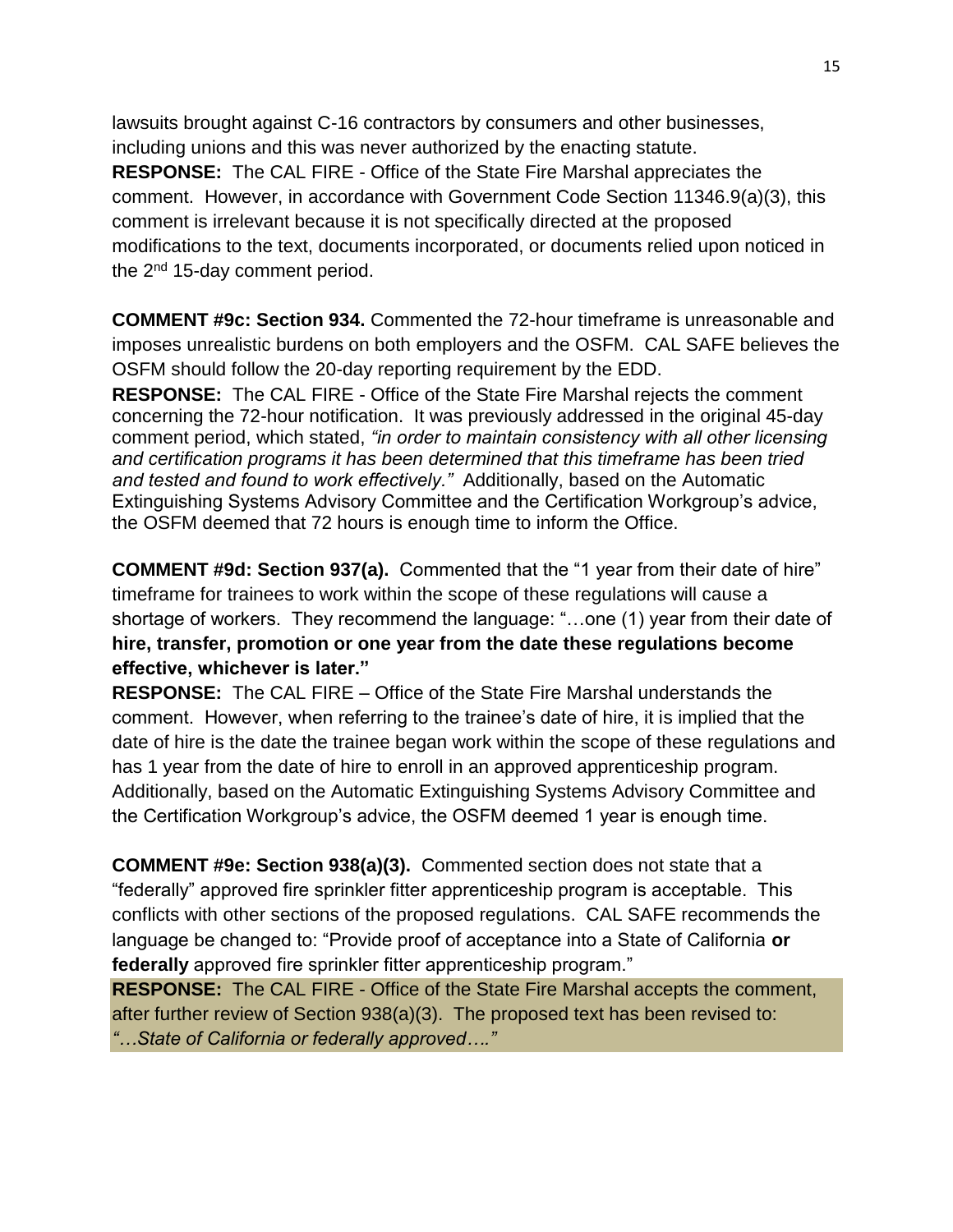**COMMENT #9f: Section 939**. Commented CAL SAFE opposes the certification mandate to C-16 contractors with active licenses. CAL SAFE believes there should not be certification or registration exam requirements with a \$150 fee beyond the verification by the OSFM of a C-16 license that is active and in good standing. CAL SAFE believes C-16 licensees are already legally licensed by the CSLB to do the job. **RESPONSE:** The CAL FIRE - Office of the State Fire Marshal understands the comment. However, these regulations are for certifying individuals in the work consisting of installation, alteration or repair of all water-based fire protection systems. The California Contractor's State Licensing Board licenses companies to perform installation, alteration or repair of all water-based fire protection systems. Therefore, if an individual C-16 license holder is personally performing the work of installation, alteration or repair of water-based fire protection systems he or she must be certified. The only way to be SFM certified is to meet the requirements of these regulations.

**COMMENT #9g: Section 945(d)(1).** Commented contractors will not be able to comply with this section as there is no state for federally approved fire sprinkler apprenticeship program for Multi-Family Residential Fire Sprinkler Systems.

**RESPONSE:** The CAL FIRE – Office of the State Fire Marshal understands the comment. However, those who have completed 3500 hours currently in a state or federally approved apprenticeship program may apply for certification for multi-family residential certification.

**COMMENT #9h: Section 945(c) and (d)(2).** Commented that in the OSFM has exceeded their authority by inserting in the section the term "under penalty of perjury" and must be deleted. Only the Legislature can establish a new crime. CAL SAFE suggests an alternative might be to require the employer to submit the experience on company letterhead and permit the OSFM to refer a contractor, the OSFM believes willfully and intentionally misstated experience and hours, to the CSLB for appropriate discipline.

**RESPONSE:** The CAL FIRE – Office of the State Fire Marshal understands the comment. However, the OSFM is not establishing a new crime but using current law that was already in the State of California which attests that the person providing the statement is true and correct.

## **COMMENT #9i: Section 947. Job Related Training and Experience Review.**

Commented CAL SAFE disagrees with the deletion of Section 947 – JRTER and the rationale provided for the deletion. The JRTER was one alternate pathway for current or future workers employed by C-16 contractors to become certified without going through an apprenticeship program and many in the workgroup understood that there would be an alternative to the apprenticeship/journeyman process.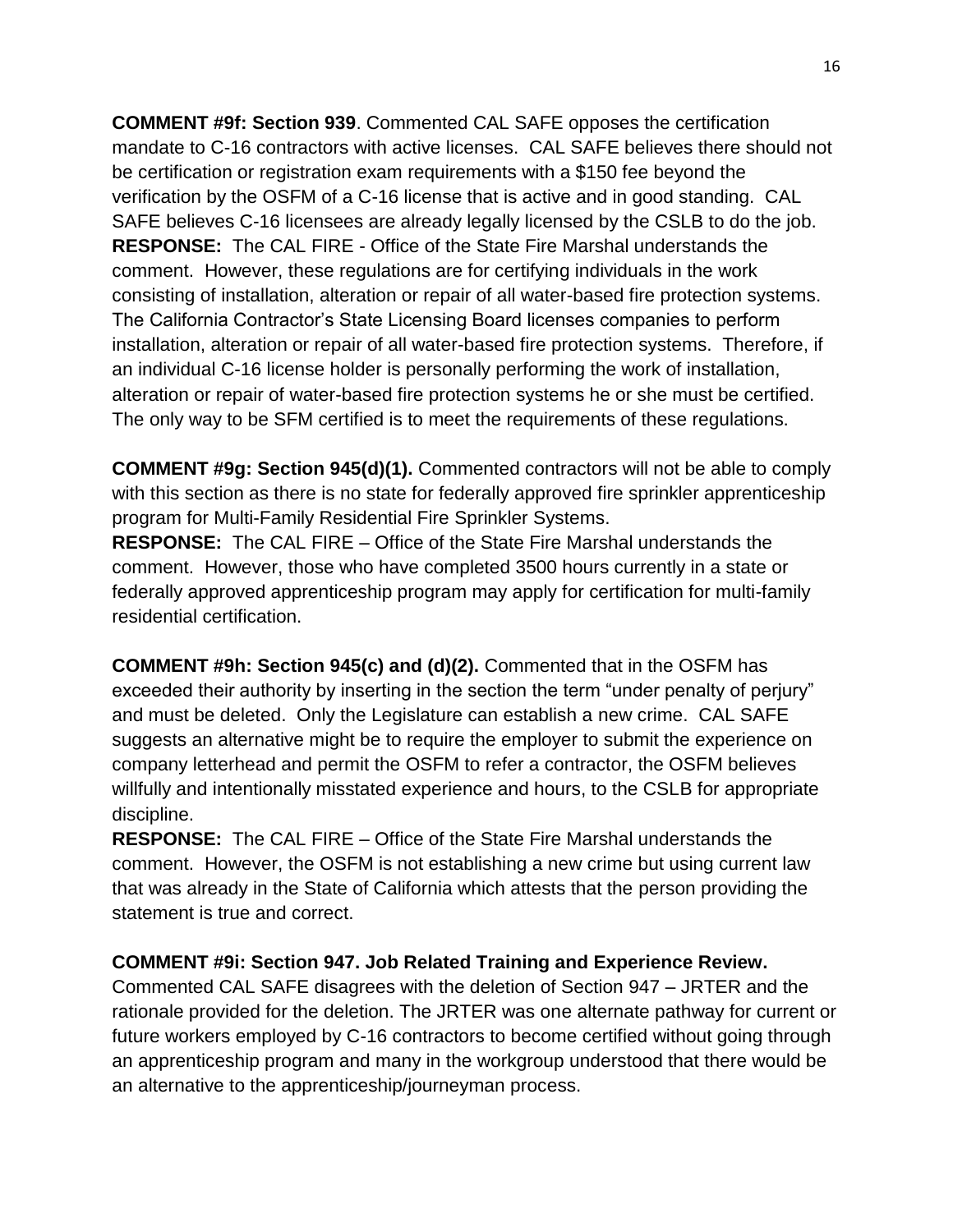**RESPONSE:** The CAL FIRE – Office of the State Fire Marshal understands the comment. However, the JRTER program was removed due to the fact the Office felt that individuals would be better served if their training and experience was evaluated and verified by their employers during the implementation period, not the OFSM. Furthermore, requiring entry into a state or federally approved apprenticeship program allows for consistency in training among all pipefitters.

**COMMENT #9j: Section 947.** Commented that they are concerned that the proposed regulations were marketed to industry as a "certification process for sprinkler fitters" but now equals a mandated apprenticeship program that seeks to layer new public works apprenticeship requirements on private works of C-16 contractors.

**RESPONSE:** The CAL FIRE - Office of the State Fire Marshal appreciates the comment. However, in accordance with Government Code Section 11346.9(a)(3), this comment is irrelevant because it is not specifically directed at the proposed modifications to the text, documents incorporated, or documents relied upon noticed in the  $2<sup>nd</sup>$  15-day comment period.

**COMMENT #9k: Section 947.** Commented the removal of the JRTER regulations will not allow for an alternative means to use one's training and experience to qualify as a Commercial Fire Sprinkler Fitter until they have completed an apprentice program, resulting in no new qualified Commercial Fire Sprinkler Fitters Certified from the current C-16 contractor's work force for at least 5 years. This will create a shortage of installers that will result in the disruption of installations, alterations and repairs which will impact public safety. Those employees currently working but have not gained the experience necessary to qualify for a Commercial Fire Sprinkler Fitter Certification will need to start over by enrolling in a 7,000-hour apprenticeship program.

**RESPONSE:** The CAL FIRE – Office of the State Fire Marshal understands the comment. However, employees who meet the certification qualifications as an apprentice or currently licensed C-16 may be SFM certified during the implementation period without going through an apprenticeship program by registering with the SFM within 1 year from their date of hire. This allows the ability for currently skilled workers to continue installations, alterations and repairs without disruption. Additionally, those individuals who do not qualify for SFM certification during the implementation period can be evaluated by any of the California apprenticeship programs which may determine completion time for their program to be less than 5 years.

**COMMENT #9l: Section 947.** Commented the revised section does not provide for an individual who qualifies as a Multi-Family Residential Journeyman Fire Sprinkler Fitter during the Implementation Period to ever upgrade or progress to a Commercial Fire Sprinkler Fitter Certification. CAL SAFE believes the regulations should include the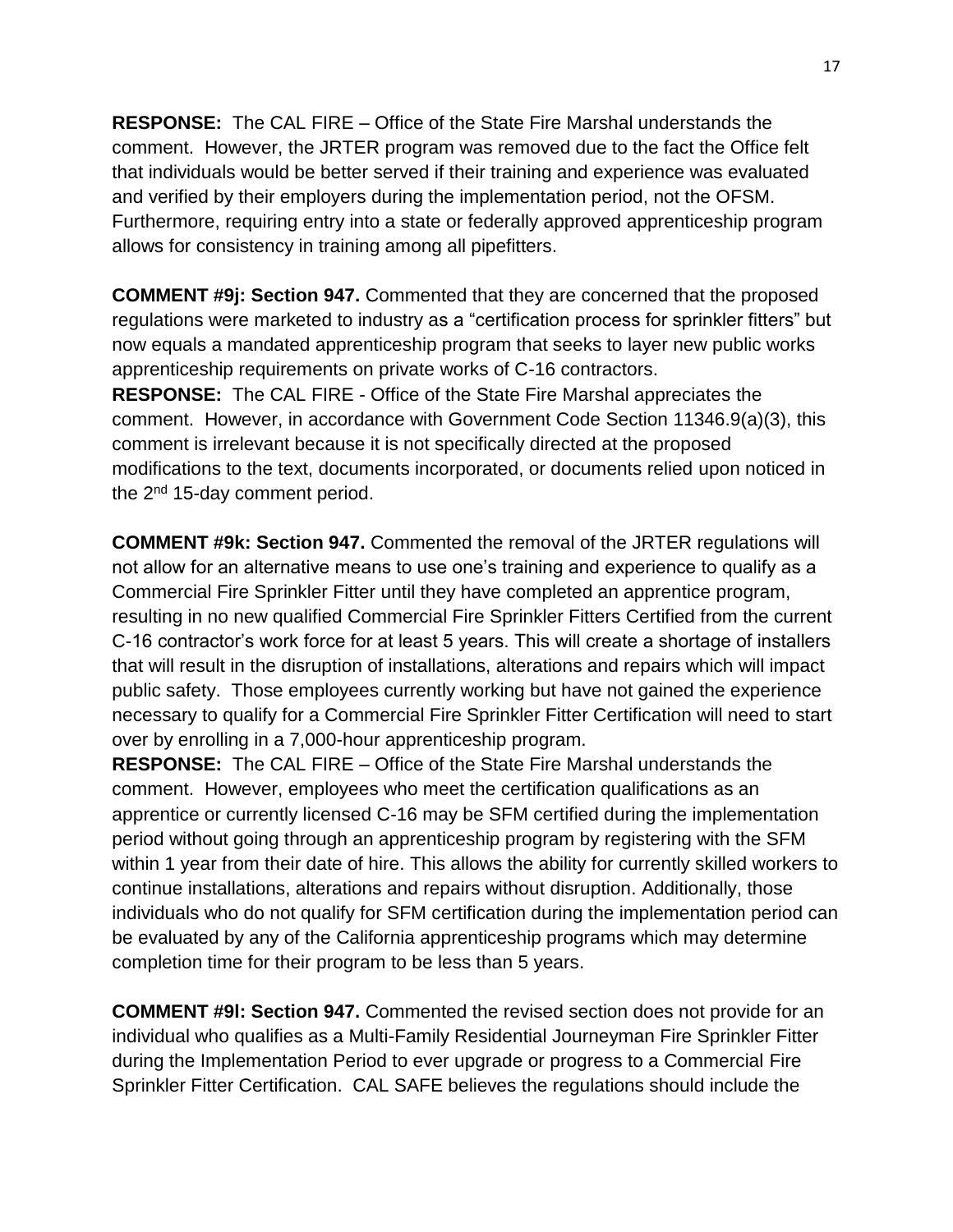means to apply their 3500 hours of verified work experience towards upgrading to the Commercial Fire Sprinkler Fitter Certification.

**RESPONSE:** The CAL FIRE – Office of the State Fire Marshal understands the comment. The regulations state that anybody who meets the commercial qualifications can apply to be a commercial certified sprinkler fitter at any time. Additionally, those individuals who do not qualify for certification during the implementation period can be evaluated by any of the California apprenticeship programs which may determine completion time for their program.

**COMMENT #9m: Section 947.** Commented section fails to indicate if a journeyman Multi-Family Residential Fire Sprinkler Fitter can ever work on a Commercial system. This should be clarified.

**RESPONSE:** The CAL FIRE – Office of the State Fire Marshal understands the comment. However, the definitions clarify the scope and state as follows: 1. Commercial Certification is: *"A certification allowing individuals to perform the installation of water-based fire protection systems in "any" occupancy."* 2. A Multi-Family Residential Certification is: *"A certification allowing individuals to perform the installation of water-based fire protection systems in multi-family residential structures only and who has met the requirements in Section 945."*  Therefore, a journeyman Multi-Family Residential Fire Sprinkler Fitter who has met the requirements in 945(d), (i.e. 3500 hours and 2 years of experience), but does not qualify for Commercial certification during the implementation period can be evaluated by any of the California apprenticeship programs which may determine completion time for their program. The regulations do not prohibit an individual who is certified for multi-family residential from utilizing that experience and obtaining certification for commercial systems. Certified commercial fitters can work on residential as it states in the definition of "Commercial Certification" that individuals can perform installation of water-based fire protection systems in "any" occupancy.

**COMMENT #9n: Section 947.** Commented the deletion of JRTER, the implementation period needs to be significantly extended to avoid a bottleneck in the number of skilled workers on the effective date of this regulation.

**RESPONSE:** The CAL FIRE – Office of the State Fire Marshal understands the comment. The original implementation period timeframe was developed by the working group consisting of industry, labor, enforcing agencies, and OSFM staff without the JRTER in the proposed language. The workgroup proposal was approved by the State Fire Marshal's Automatic Extinguishing Systems Advisory Committee and accepted by the State Fire Marshal.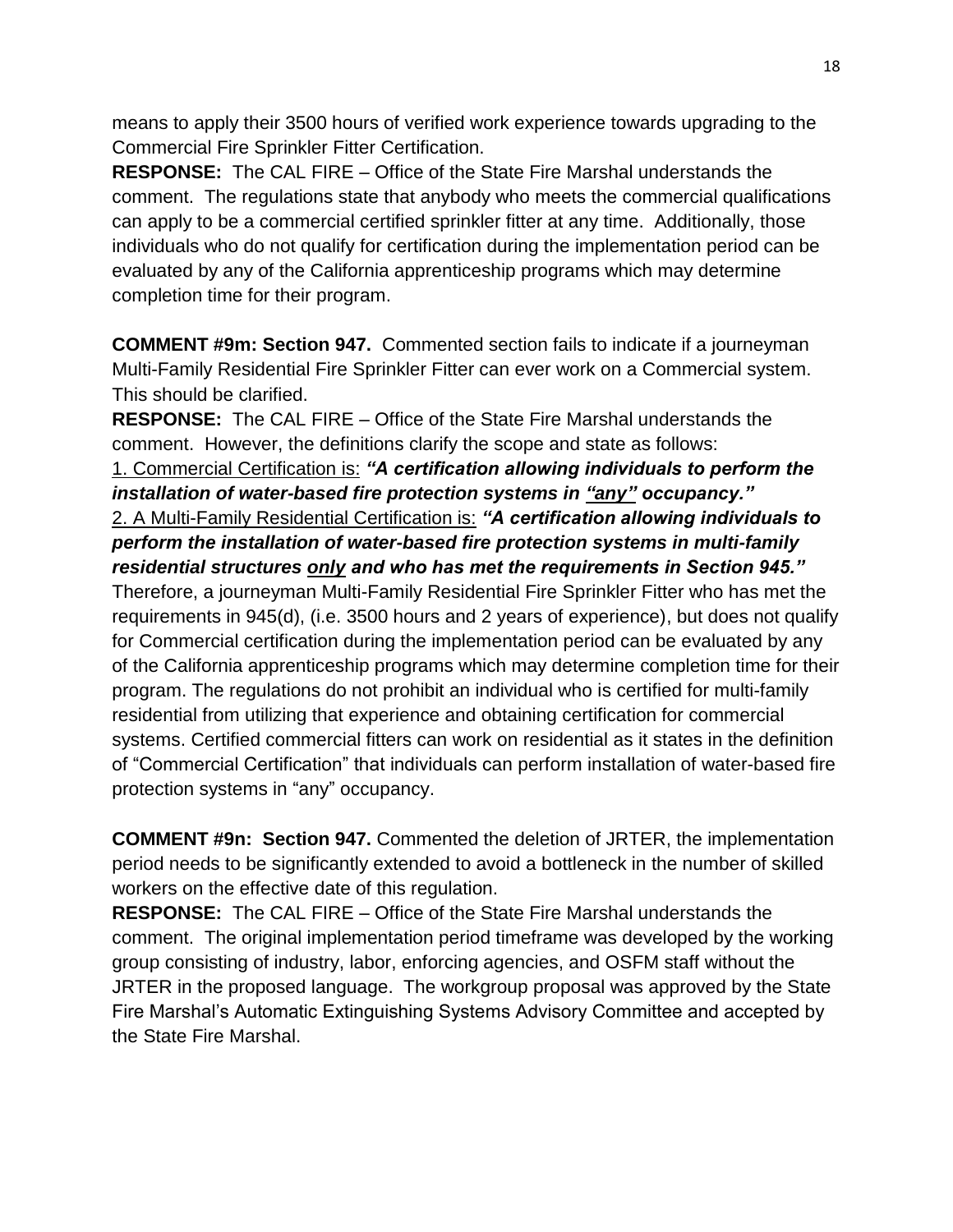**COMMENT #9o: Section 947 (c) and (e).** Commented that they propose a 60-month (5-year) implementation period.

**RESPONSE:** The CAL FIRE – Office of the State Fire Marshal understands the comment. The implementation period timeframe was developed by the working group consisting of industry, labor, enforcing agencies, and OSFM staff. The workgroup proposal was approved by the State Fire Marshal's Automatic Extinguishing Systems Advisory Committee and accepted by the State Fire Marshal. The State Fire Marshal agreed with both the workgroup and committee's implementation timeframe and, therefore, no changes were made in the proposed text.

# **10.Mr. Corey Riley, Pacific Advocacy Group on behalf of the Greater Bay Area Chapter of the American Fire Sprinkler Association (GBA AFSA-CA)**

**COMMENT #10: Section 923, Exception (2).** Commented they object to the removal of underground work and fire suppression water storage tanks and associated systems. **RESPONSE:** To limit underground work in the scope of these regulations to C-16 contractors only would be inconsistent and in conflict with other state regulations that allow other types of licensed contractors to do underground sprinkler work. Furthermore, in accordance with Government Code Section 11346.9(a)(3), this comment is irrelevant because it is not specifically directed at the proposed modifications to the text, documents incorporated, or documents relied upon noticed in the  $2<sup>nd</sup>$  15-day comment period.

**COMMENT #10a: Section 934.** Commented that notifying the OSFM within 72 hours from date of hire is an unreasonable timeframe and imposes unrealistic burdens on both employers and OSFM. They suggest one week as a more reasonable time. **RESPONSE:** The CAL FIRE - Office of the State Fire Marshal understands the comment. However, based on the Automatic Extinguishing Systems Advisory Committee and the Certification Workgroup's advice, the OSFM deemed that 72 hours is enough time. Furthermore, in accordance with Government Code Section 11346.9(a)(3), the comment was not specifically directed at the proposed text of modifications in the 2<sup>nd</sup> 15-day comment period, documents incorporated, or documents relied upon.

**COMMENT #10b: Section 937(a).** Commented that in regards to, that the "1 year from their date of hire" timeframe for trainees to work within the scope of these regulations will cause a shortage of workers. They recommend the language: "…one (1) year from their date of hire **"or one year from the date these regulations become effective, whichever is later."**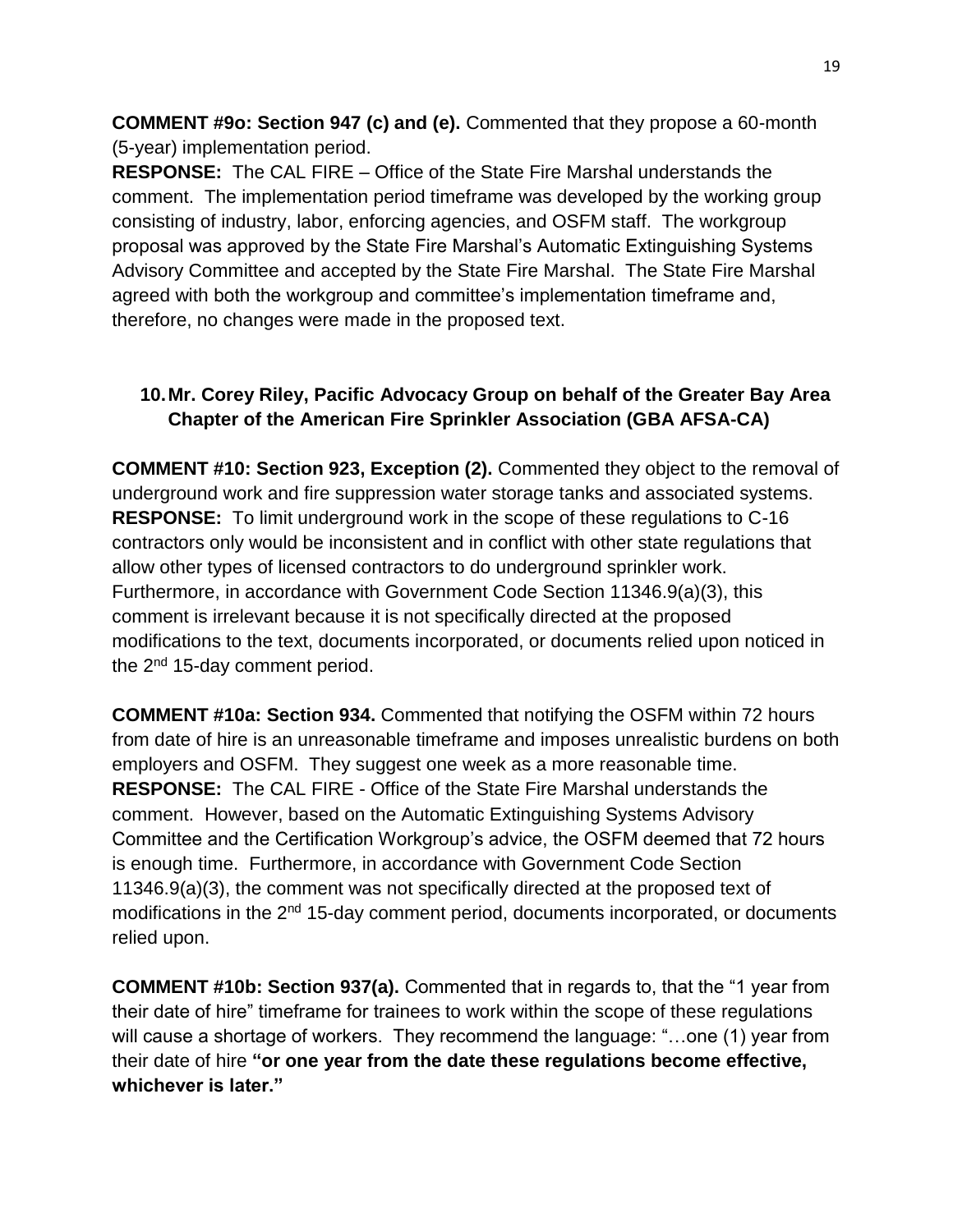**RESPONSE:** The CAL FIRE – Office of the State Fire Marshal understands the comment. However, when referring to the trainee's date of hire, it is implied that the date of hire is the date the trainee began work within the scope of these regulations. Additionally, based on the Automatic Extinguishing Systems Advisory Committee and the Certification Workgroup's advice, the OSFM deemed that 1 year is sufficient time.

**COMMENT #10c: Section 938(a)(3).** Commented section does not state that a "federally" approved fire sprinkler fitter apprenticeship program is acceptable. This conflicts with other sections of the proposed regulations. GBA AFSA-CA recommends the language be changed to: "Provide proof of acceptance into a State of California **or federally** approved fire sprinkler fitter apprenticeship program.".

**RESPONSE:** The CAL FIRE - Office of the State Fire Marshal accepts the comment, after further review of Section 938(a)(3). The proposed text has been revised to: *"…State of California or federally approved…."*

**COMMENT #10d: Section 938(e).** Commented because apprentices in a Federally approved apprenticeship program are not subject to the supervision of California Apprenticeship Council, this language is inconsistent and should be change to "…any additional standards for this occupation as approved by the California Apprenticeship Council *provided for in the program standards*.

**RESPONSE:** The CAL FIRE – Office of the State Fire Marshal agrees with the comment in part. The language has been changed to: "(e) A person registered as an apprentice shall perform tasks within the scope of this Chapter and meet any additional *apprenticeship program* standards for this occupation".

**COMMENT #10e: Section 946.1.** Commented ANSI/IACET certification is extremely costly and this mandate will reduce the number of entities who can provide CEU. There is also no mention in Form 399 of the cost to CEU providers to obtain this certification. **RESPONSE:** The CAL FIRE – Office of the State Fire Marshal understands the comment.However, there are already numerous nationally recognized entities such as American Fire Sprinkler Association (AFSA), National Fire Sprinkler Association (NFSA), National Fire Protection Association (NFPA), etc. that can currently provide CEUs.The workgroup and committee determined the proper way to ensure fire sprinkler fitters maintain proficiency in the installation of water-based fire protection systems is to require CEUs. The ANSI standard was adopted because it provides standardization at a national level.

**COMMENT #10f: Section 946.1(c).** Commented the language should be changed to read: "All CEU's shall be in accordance with an accredited institution. An accredited institution is a community college, junior college, university, *or State or Federally*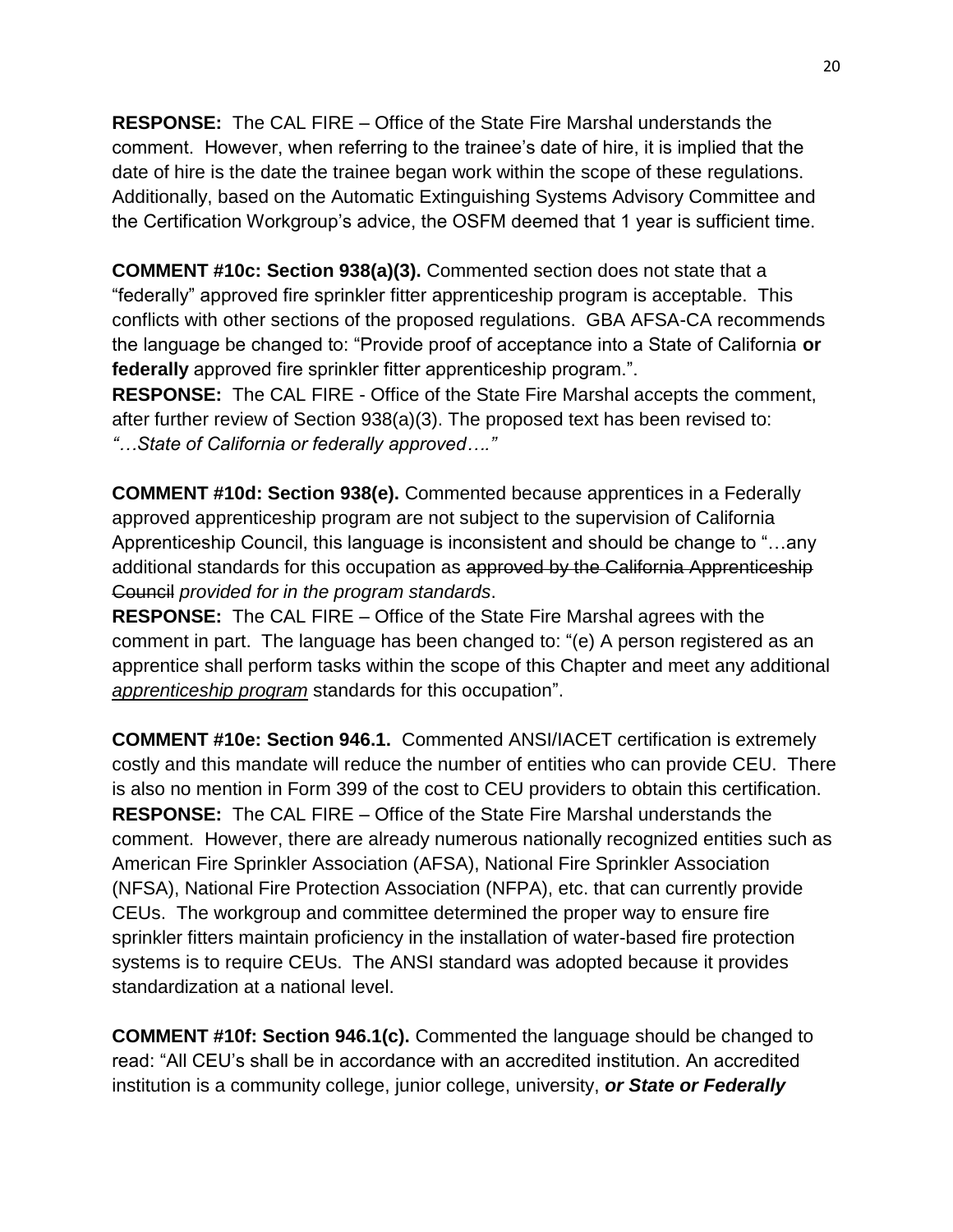*approved apprenticeship program. A* technical or vocational school, or any private educational agency accredited by the American National Standards Institute (ANSI)/International Association of Continuing Education and Training (IACET) *is also an accredited institution*.

**RESPONSE:** The CAL FIRE – Office of the State Fire Marshal understands the comment. However, this definition was developed in accordance with the ANSI/IACET standard; therefore, further clarification is not needed. CEU's are generally issued by an entity who has been accredited. All State apprenticeship program are accredited through an accredited institution.

**COMMENT #10g: Section 947(a)(1).** Commented the timeframes for fitter certification are wholly inadequate and the 180 days should be changed to 18 months. **RESPONSE:** The CAL FIRE – Office of the State Fire Marshal understands the comment. The implementation period timeframe was developed by the working group consisting of industry, labor, enforcing agencies, and OSFM staff. The workgroup proposal was approved by the State Fire Marshal's Automatic Extinguishing Systems Advisory Committee and submitted to the State Fire Marshal. The State Fire Marshal agreed with both the workgroup and committee's implementation timeframe and therefore, no changes were made in the proposed text.

**COMMENT #10h:** C **Section 947(b).** Commented one year should be changed to three years.

**RESPONSE:** The CAL FIRE – Office of the State Fire Marshal understands the comment. The implementation period timeframe was developed by the working group consisting of industry, labor, enforcing agencies, and OSFM staff. The workgroup proposal was approved by the State Fire Marshal's Automatic Extinguishing Systems Advisory Committee and submitted to the State Fire Marshal. The State Fire Marshal agreed with both the workgroup and committee's implementation timeframe and, therefore, no changes were made in the proposed text.

**COMMENT #10i: Section 947(c).** Commented the 2<sup>nd</sup> year should be changed to 4<sup>th</sup> year.

**RESPONSE:** The CAL FIRE – Office of the State Fire Marshal understands the comment. The implementation period timeframe was developed by the working group consisting of industry, labor, enforcing agencies, and OSFM staff. The workgroup proposal was approved by the State Fire Marshal's Automatic Extinguishing Systems Advisory Committee and submitted to the State Fire Marshal. The State Fire Marshal agreed with both the workgroup and committee's implementation timeframe and, therefore, no changes were made in the proposed text.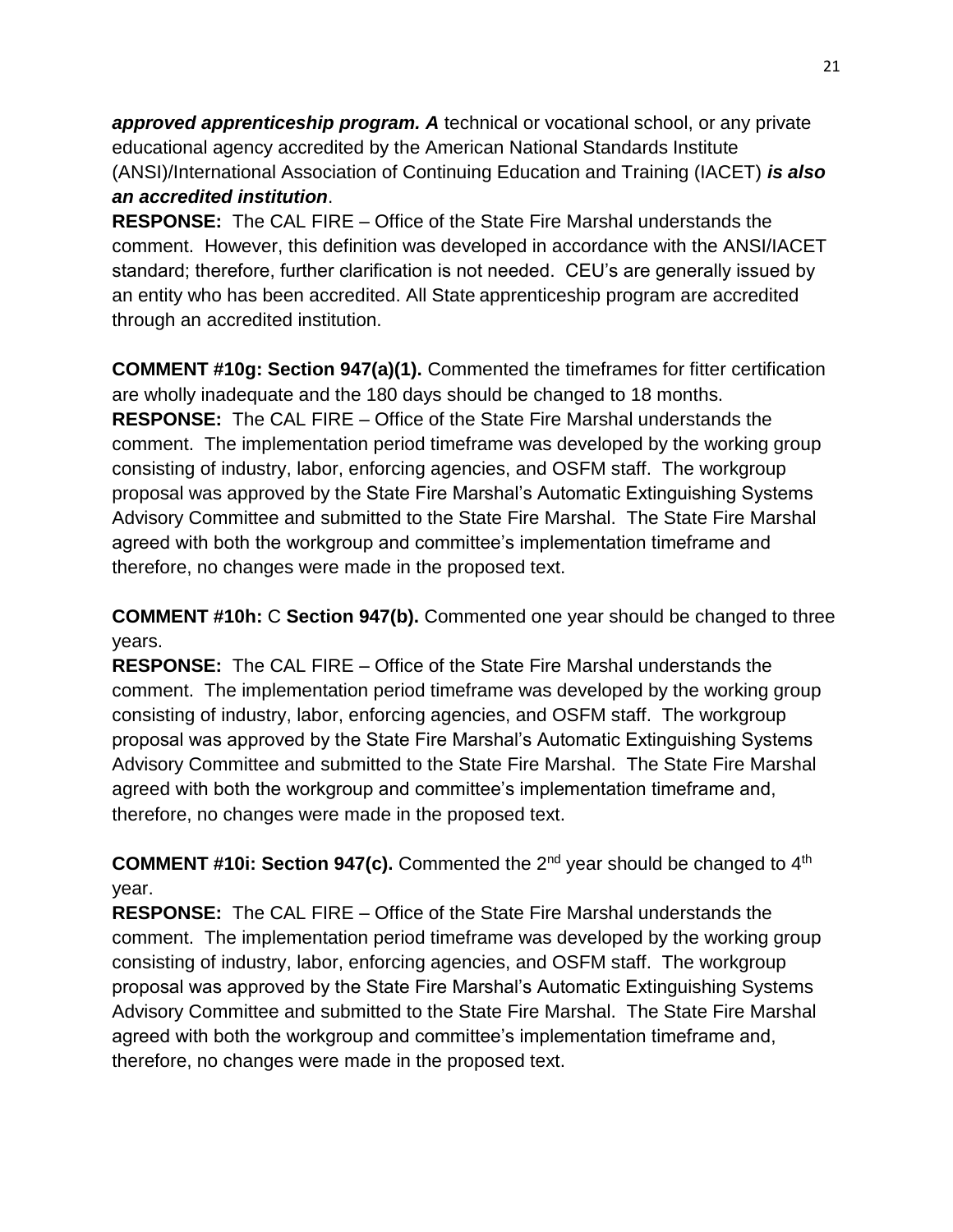**COMMENT #10j: Section 947(d).** Commented that 18 months should be changed to 5<sup>th</sup> year.

**RESPONSE:** The CAL FIRE – Office of the State Fire Marshal understands the comment. The implementation period timeframe was developed by the working group consisting of industry, labor, enforcing agencies, and OSFM staff. The workgroup proposal was approved by the State Fire Marshal's Automatic Extinguishing Systems Advisory Committee and submitted to the State Fire Marshal. The State Fire Marshal agreed with both the workgroup and committee's implementation timeframe and, therefore, no changes were made in the proposed text.

**COMMENT #10k: Section 947(e).** Commented that 18 month should be changed to 6<sup>th</sup> year.

**RESPONSE:** The CAL FIRE – Office of the State Fire Marshal understands the comment. The implementation period timeframe was developed by the working group consisting of industry, labor, enforcing agencies, and OSFM staff. The workgroup proposal was approved by the State Fire Marshal's Automatic Extinguishing Systems Advisory Committee and submitted to the State Fire Marshal. The State Fire Marshal agreed with both the workgroup and committee's implementation timeframe and, therefore, no changes were made in the proposed text.

# **11.Mr. Rigoberto B. Vazquez, Advanco Fire Protection, Inc.**

**COMMENT #11: Section 923.** Commented they object to the removal of underground work and fire suppression water storage tanks and associated systems. **RESPONSE:** The CAL FIRE - Office of the State Fire Marshal understands the comment. However, to limit underground work in the scope of these regulations to C-16 contractors only would be inconsistent and in conflict with other state regulations. Furthermore, in accordance with Government Code Section 11346.9(a)(3), this comment is irrelevant because it is not specifically directed at the proposed modifications to the text, documents incorporated, or documents relied upon noticed in the 2<sup>nd</sup> 15-day comment period.

**COMMENT #11a: Section 934.** Commented that 72 hours is an unreasonable timeframe and imposes unrealistic burdens on both employers and OSFM. They suggest a more reasonable time would be one week.

**RESPONSE:** The CAL FIRE - Office of the State Fire Marshal understands the comment. However, based on the Automatic Extinguishing Systems Advisory Committee and the Certification Workgroup's advice, the OSFM deemed that 72 hours is enough time to notify the Office. Furthermore, in accordance with Government Code Section 11346.9(a)(3), this comment this comment is irrelevant because it is not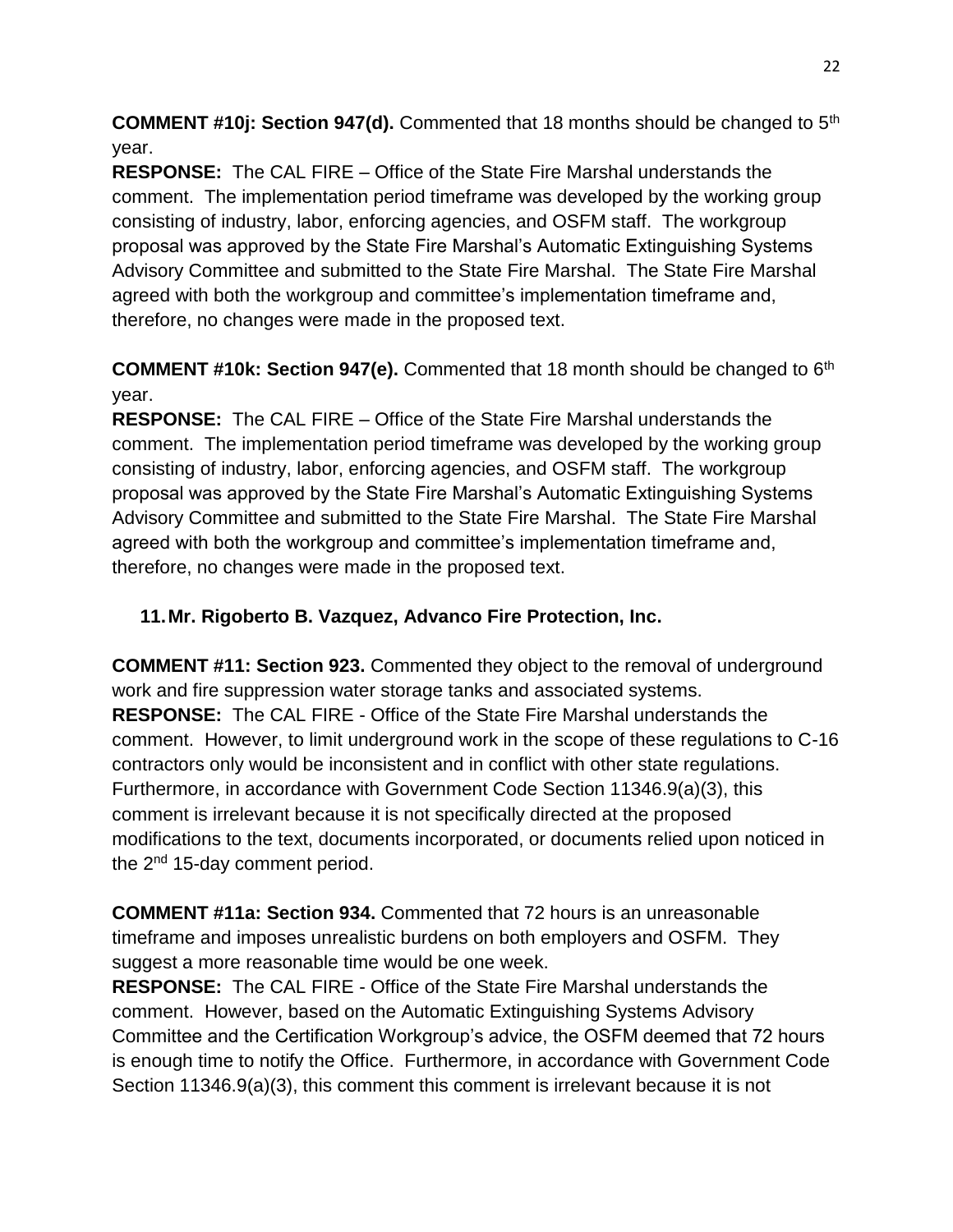specifically directed at the proposed modifications to the text, documents incorporated, or documents relied upon noticed in the 2<sup>nd</sup> 15-day comment period.

**COMMENT #11b: Section 937(a).** Commented that the "1 year from their date of hire" timeframe for trainees to work within the scope of these regulations will cause a shortage of workers. They recommend the language: "…one (1) year from their date of hire **or one year from the date these regulations become effective, whichever is later."**.

**RESPONSE:** The CAL FIRE – Office of the State Fire Marshal understands the comment. However, when referring to the trainee's date of hire, it is implied that the date of hire is the date the trainee began work within the scope of these regulations. The OSFM deemed that 1 year is enough time based on the advice of the Automatic Extinguishing Systems Advisory Committee and the Certification Workgroup.

**COMMENT #11c: Section 938(a)(3).** Commented it does not state that a "federally" approved fire sprinkler fitter apprenticeship program is acceptable. This conflicts with other sections of the proposed regulations. GBA AFSA-CA recommends the language be changed to: "Provide proof of acceptance into a State of California **or federally** approved fire sprinkler fitter apprenticeship program.".

**RESPONSE:** The CAL FIRE - Office of the State Fire Marshal accepts Mr. Vazquez's comment, after further review of Section 938(a)(3). The proposed text has been revised to: *"…State of California or federally approved…."*

**COMMENT #11d: Section 938(e).** Commented because apprentices in a Federally approved apprenticeship program are not subject to the supervision of California Apprenticeship Council, this language is inconsistent and should be change to "…any additional standards for this occupation as approved by the California Apprenticeship Council *provided for in the program standards*.

**RESPONSE:** The CAL FIRE – Office of the State Fire Marshal agrees with the comment in part. The language has been changed to: "(e) A person registered as an apprentice shall perform tasks within the scope of this Chapter and meet any additional *apprenticeship program* standards for this occupation".

**COMMENT #11e: Section 946.1.** Commented that ANSI/IACET certification is extremely costly and this mandate will reduce the number of entities who can provide CEU. There is also no mention in Form 399 of the cost to CEU providers to obtain this certification.

**RESPONSE:** The CAL FIRE – Office of the State Fire Marshal understands the comment.However, there are already numerous nationally recognized entities such as American Fire Sprinkler Association (AFSA), National Fire Sprinkler Association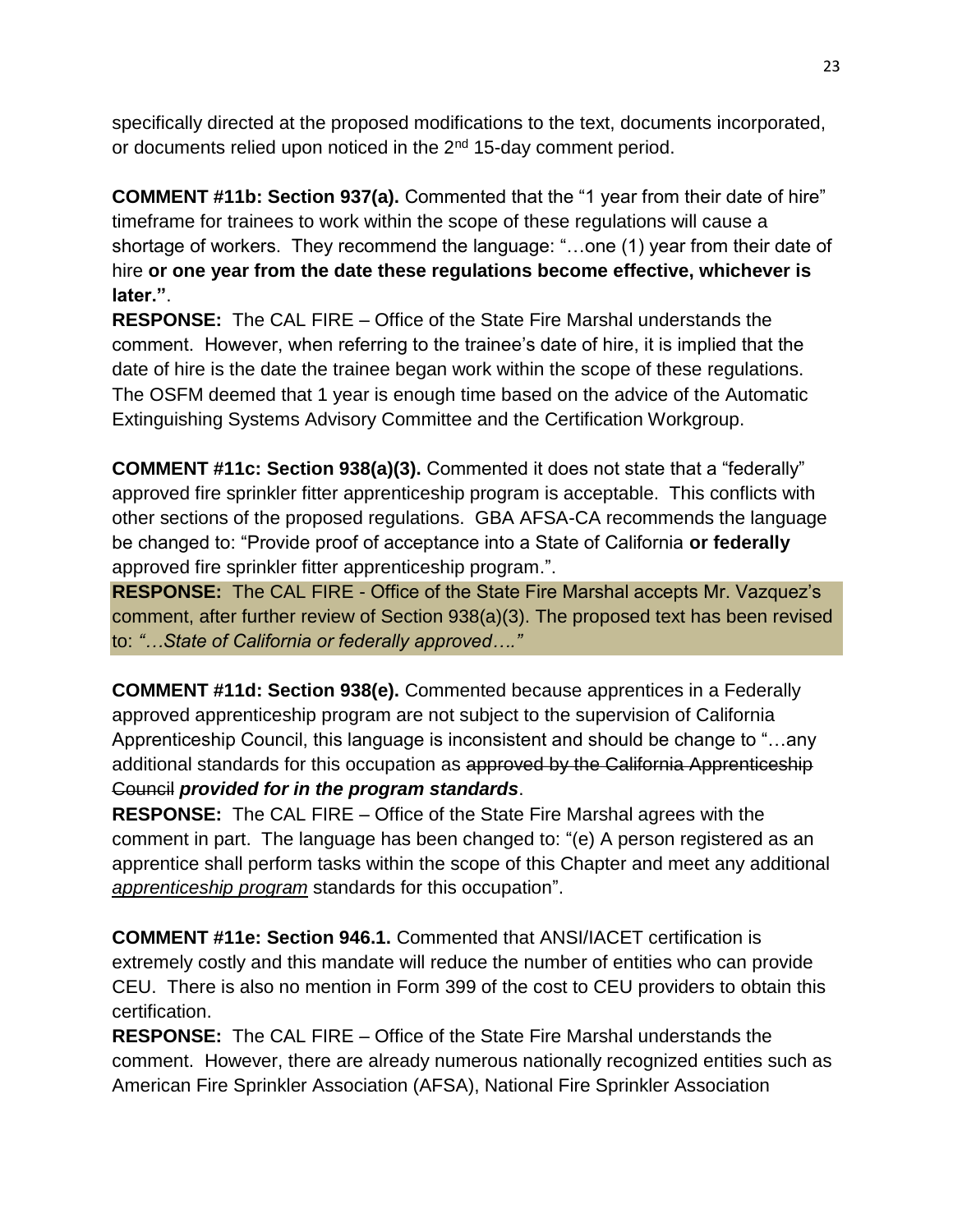(NFSA), National Fire Protection Association (NFPA), etc. that can currently provide CEUs.The workgroup and committee determined the proper way to ensure fire sprinkler fitters maintain proficiency in the installation of water-based fire protection systems is to require CEUs. The ANSI standard was adopted because it provides standardization at a national level.

**COMMENT #11f: Section 946.1(c).** Commented the language should be changed to read: "All CEU's shall be in accordance with an accredited institution. An accredited institution is a community college, junior college, university, *or State or Federally approved apprenticeship program. A* technical or vocational school, or any private educational agency accredited by the American National Standards Institute (ANSI)/International Association of Continuing Education and Training (IACET) *is also an accredited institution"*.

**RESPONSE:** The CAL FIRE – Office of the State Fire Marshal understands the comment. However, this definition was developed in accordance with the ANSI/IACET standard; therefore, further clarification is not needed. CEU's are generally issued by an entity who has been accredited. All State apprenticeship program are accredited through an accredited institution.

**COMMENT #11g: Section 947(a)(1).** Commented the timeframes for fitter certification are wholly inadequate and the 180 days should be changed to 18 months. **RESPONSE:** The CAL FIRE – Office of the State Fire Marshal understands the comment. The implementation period timeframe was developed by the working group consisting of industry, labor, enforcing agencies, and OSFM staff. The workgroup proposal was approved by the State Fire Marshal's Automatic Extinguishing Systems Advisory Committee and submitted to the State Fire Marshal. The State Fire Marshal agreed with both the workgroup and committee's implementation timeframe and, therefore, no changes were made in the proposed text.

**COMMENT #11h: Section 947(b).** Commented one year should be changed to three years.

**RESPONSE:** The CAL FIRE – Office of the State Fire Marshal understands the comment. The implementation period timeframe was developed by the working group consisting of industry, labor, enforcing agencies, and OSFM staff. The workgroup proposal was approved by the State Fire Marshal's Automatic Extinguishing Systems Advisory Committee and submitted to the State Fire Marshal. The State Fire Marshal agreed with both the workgroup and committee's implementation timeframe and, therefore, no changes were made in the proposed text.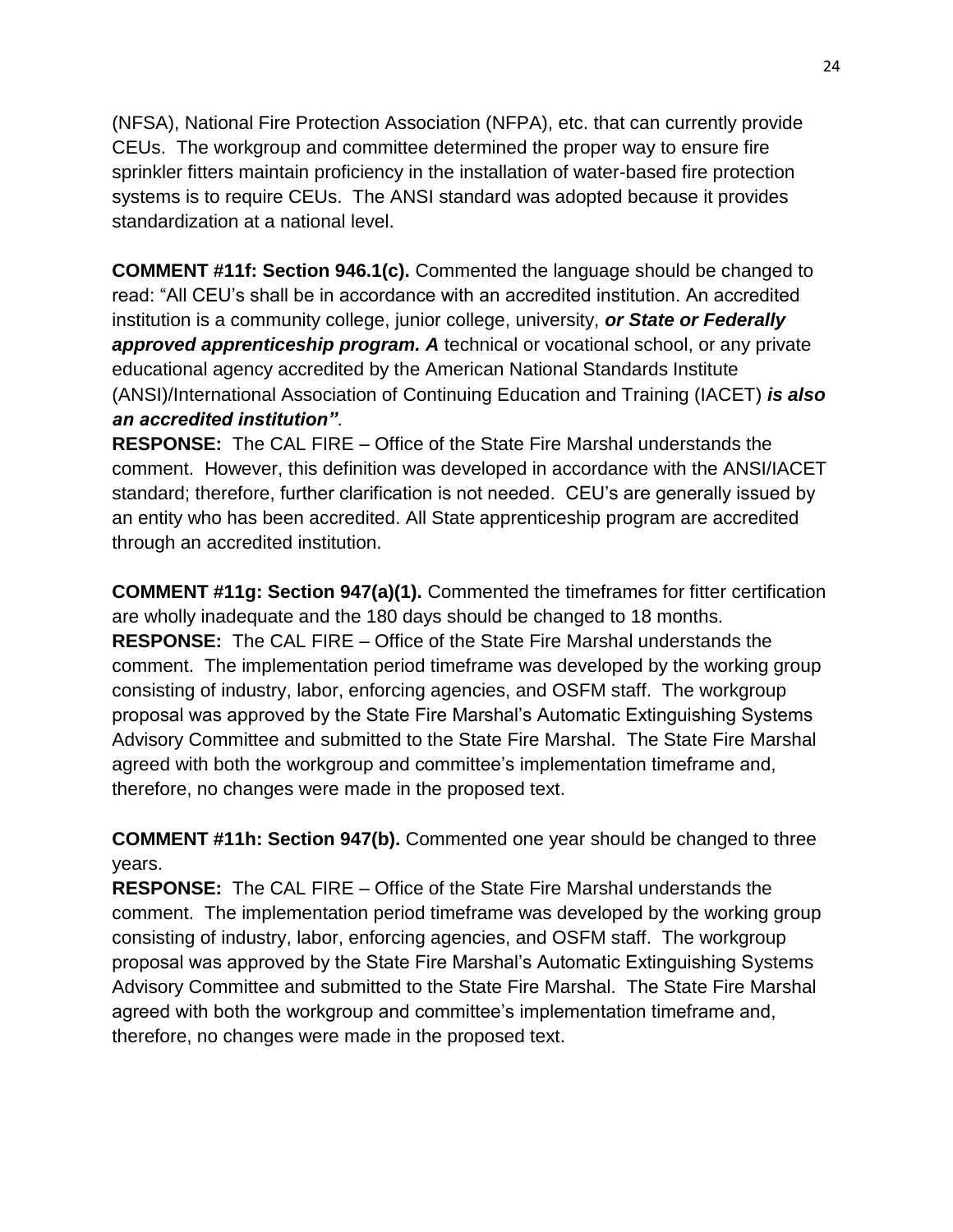**COMMENT #11i: Section 947(c).** Commented the 2<sup>nd</sup> year should be changed to 4<sup>th</sup> year.

**RESPONSE:** The CAL FIRE – Office of the State Fire Marshal understands the comment. The implementation period timeframe was developed by the working group consisting of industry, labor, enforcing agencies, and OSFM staff. The workgroup proposal was approved by the State Fire Marshal's Automatic Extinguishing Systems Advisory Committee and submitted to the State Fire Marshal. The State Fire Marshal agreed with both the workgroup and committee's implementation timeframe and, therefore, no changes were made in the proposed text.

**COMMENT #11j: Section 947(d).** Commented that 18 month should be changed to 5<sup>th</sup> year.

**RESPONSE:** The CAL FIRE – Office of the State Fire Marshal understands the comment. The implementation period timeframe was developed by the working group consisting of industry, labor, enforcing agencies, and OSFM staff. The workgroup proposal was approved by the State Fire Marshal's Automatic Extinguishing Systems Advisory Committee and submitted to the State Fire Marshal. The State Fire Marshal agreed with both the workgroup and committee's implementation timeframe and, therefore, no changes were made in the proposed text.

**COMMENT #11k: Section 947(e).** Commented that 18 month should be changed to 6<sup>th</sup> year.

**RESPONSE:** The CAL FIRE – Office of the State Fire Marshal understands the comment. The implementation period timeframe was developed by the working group consisting of industry, labor, enforcing agencies, and OSFM staff. The workgroup proposal was approved by the State Fire Marshal's Automatic Extinguishing Systems Advisory Committee and submitted to the State Fire Marshal. The State Fire Marshal agreed with both the workgroup and committee's implementation timeframe and, therefore, no changes were made in the proposed text.

# **12.Mr. Walt Sarratt, Golden State Fire Protection, Inc.**

**COMMENT #12: Section 947.** Commented that they oppose the removal of JRTER from the proposed regulations as it causes further unwarranted burden for non-union C-16 licensed fire sprinkler contractors

**RESPONSE:** The CAL FIRE – Office of the State Fire Marshal understands the comment. However, the JRTER program was removed due to the fact the Office felt that individuals would be better served if their training and experience was evaluated and verified by their employers during the implementation period, not the OFSM. Furthermore, by requiring entry into a state or federally approved apprenticeship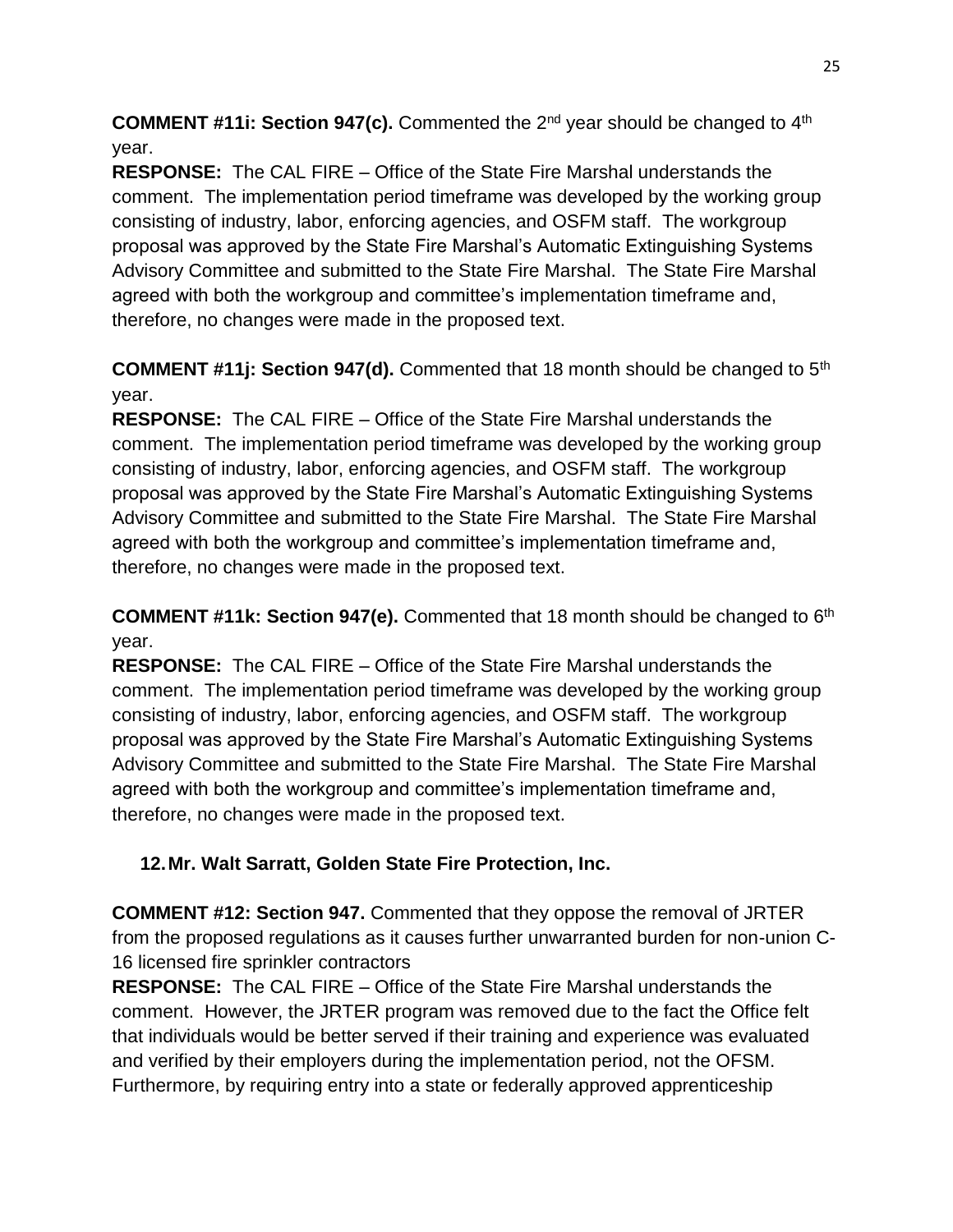program allows for consistency in training among all pipefitters and ensures quality installation.

**COMMENT #12a:** Commented that inadequately installed, trained or supervised fitters is not, per NFPA studies, or most prevalent causes of poor performance. **RESPONSE:** The CAL FIRE - Office of the State Fire Marshal appreciates the comment. This comment was already responded to in the 45-day and first 15-day comment periods. In accordance with Government Code Section 11346.9(a)(3), this comment is irrelevant because it is not specifically directed at the proposed modifications to the text, documents incorporated, or documents relied upon noticed in the 2<sup>nd</sup> 15-day comment period.

**COMMENT #12b:** Commented that an extensive cost impact study needs to be completed to assess the effect on the industry, not only to assess the effects this regulation will have on cost and wages, but also to assess the effects this will have on creating a labor shortage.

**RESPONSE:** The CAL FIRE - Office of the State Fire Marshal appreciates the comment. However, in accordance with Government Code Section 11346.9(a)(3), this comment is irrelevant because it is not specifically directed at the proposed modifications to the text, documents incorporated, or documents relied upon noticed in the 2<sup>nd</sup> 15-day comment period.

# **13.Mr. Terry Householder, General Underground Fire Protection, Inc. (GUFP).**

**COMMENT #13: Section 923, Exception (2).** Commented they object to the removal of underground work and fire suppression water storage tanks and associated systems. **RESPONSE:** The CAL FIRE - Office of the State Fire Marshal understands Mr. Householder's comment. However, to limit underground work in the scope of these regulations to C-16 contractors only would be inconsistent and in conflict with other state regulations that allow other types of licensed contractors to do underground sprinkler work. Furthermore, in accordance with Government Code Section 11346.9(a)(3), this comment is irrelevant because it is not specifically directed at the proposed modifications to the text, documents incorporated, or documents relied upon noticed in the 2<sup>nd</sup> 15-day comment period.

**COMMENT #13a: Section 924.5. "J" Definitions.** Commented they object to the removal of JRTER.

**RESPONSE:** The CAL FIRE – Office of the State Fire Marshal understands the comment. However, the JRTER program was removed due to the fact the Office felt that individuals would be better served if their training and experience was evaluated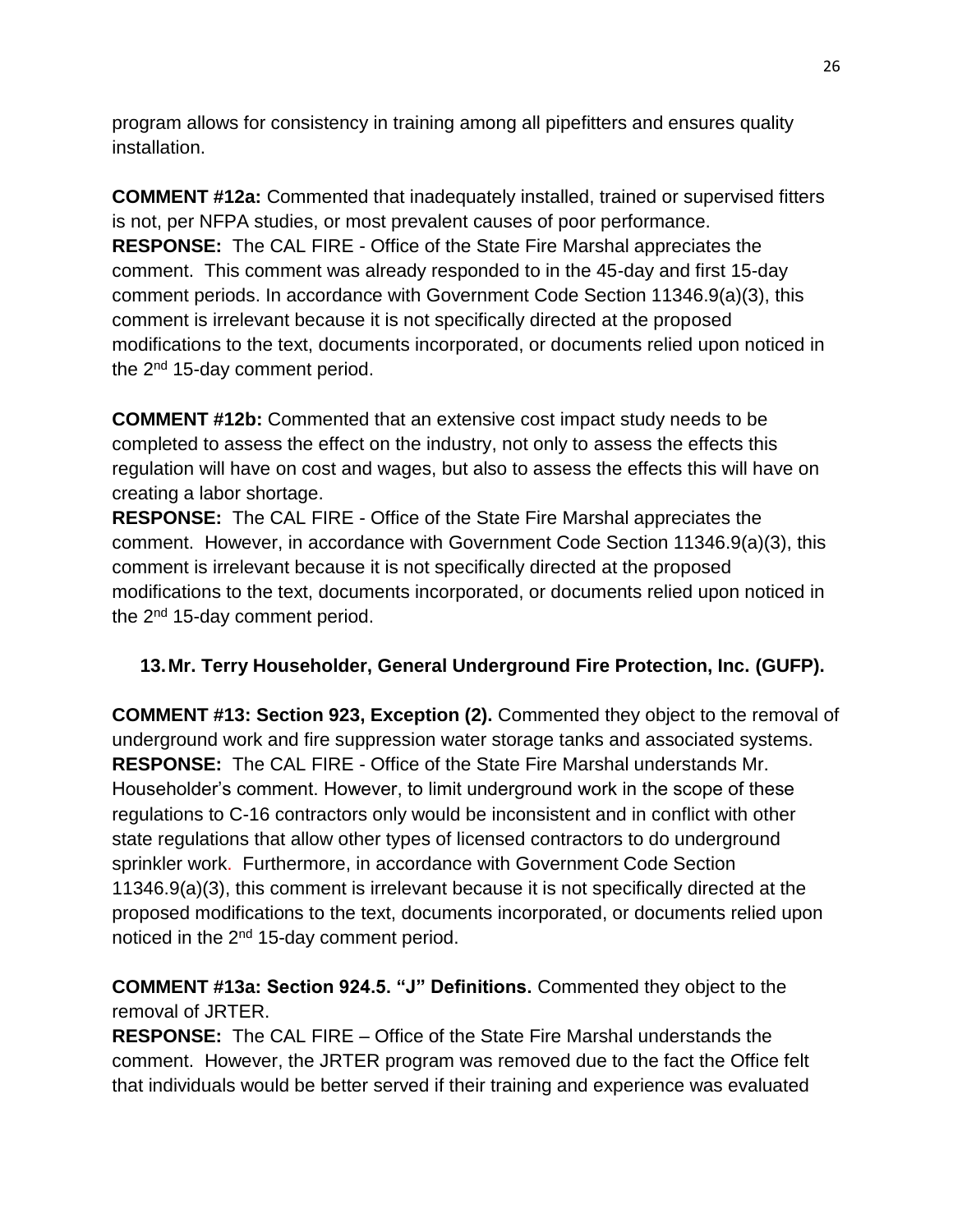and verified by their employers during the implementation period, not the OFSM. Furthermore, by requiring entry into a state or federally approved apprenticeship program allows for consistency in training among all pipefitters and ensures quality installation.

**COMMENT #13b: Section 925.** Commented they strongly oppose any certification or registration of C-16 fire sprinkler fitters with the OSFM.

**RESPONSE:** The CAL FIRE - Office of the State Fire Marshal understands the comment. However, these regulations are for "certifying individuals" in the work consisting of installation, alteration or repair of all water-based fire protection systems. The California Contractor's State Licensing Board "licenses companies" to perform installation, alteration or repair of all water-based fire protection systems. Therefore, if an individual C-16 license holder is personally performing the work of installation, alteration or repair of water-based fire protection systems he or she must be certified. The only way to be certified is to meet the requirements of these regulations.

**COMMENT #13c: Section 926.** Commented they strongly oppose a maximum number of directly supervised employees.

**RESPONSE:** The CAL FIRE - Office of the State Fire Marshal disagrees with the comment. The Division of Apprenticeship Standards (DAS), sets the apprenticeship standard through their apprenticeship agreements throughout the state. Section 926 states those that are not in such a program can only supervise three registered individuals and their trainees. By limiting the number of individuals who can be supervised at one time ensures the quality of the installation of fire protection systems and public safety throughout the State.

**COMMENT #13d: Section 934.** Commented that 72 hours is an unreasonable timeframe and imposes unrealistic burdens on both employers and OSFM. They suggest a more reasonable timeframe should be considered.

**RESPONSE:** The CAL FIRE - Office of the State Fire Marshal understands the comment. The OSFM deemed that 72 hours is enough time to notify the Office based on the advice of the Automatic Extinguishing Systems Advisory Committee and the Certification Workgroup. Furthermore, in accordance with Government Code Section 11346.9(a)(3), this comment is irrelevant because it is not specifically directed at the proposed modifications to the text, documents incorporated, or documents relied upon noticed in the 2nd 15-day comment period.

**COMMENT #13e: Section 937(a).** Commented they strongly oppose any fire sprinkler fitter trainee registration but, if they are adopted, they propose the language: "…one (1) year from their date of hire **or one year from the date these regulations become effective, whichever is later."**.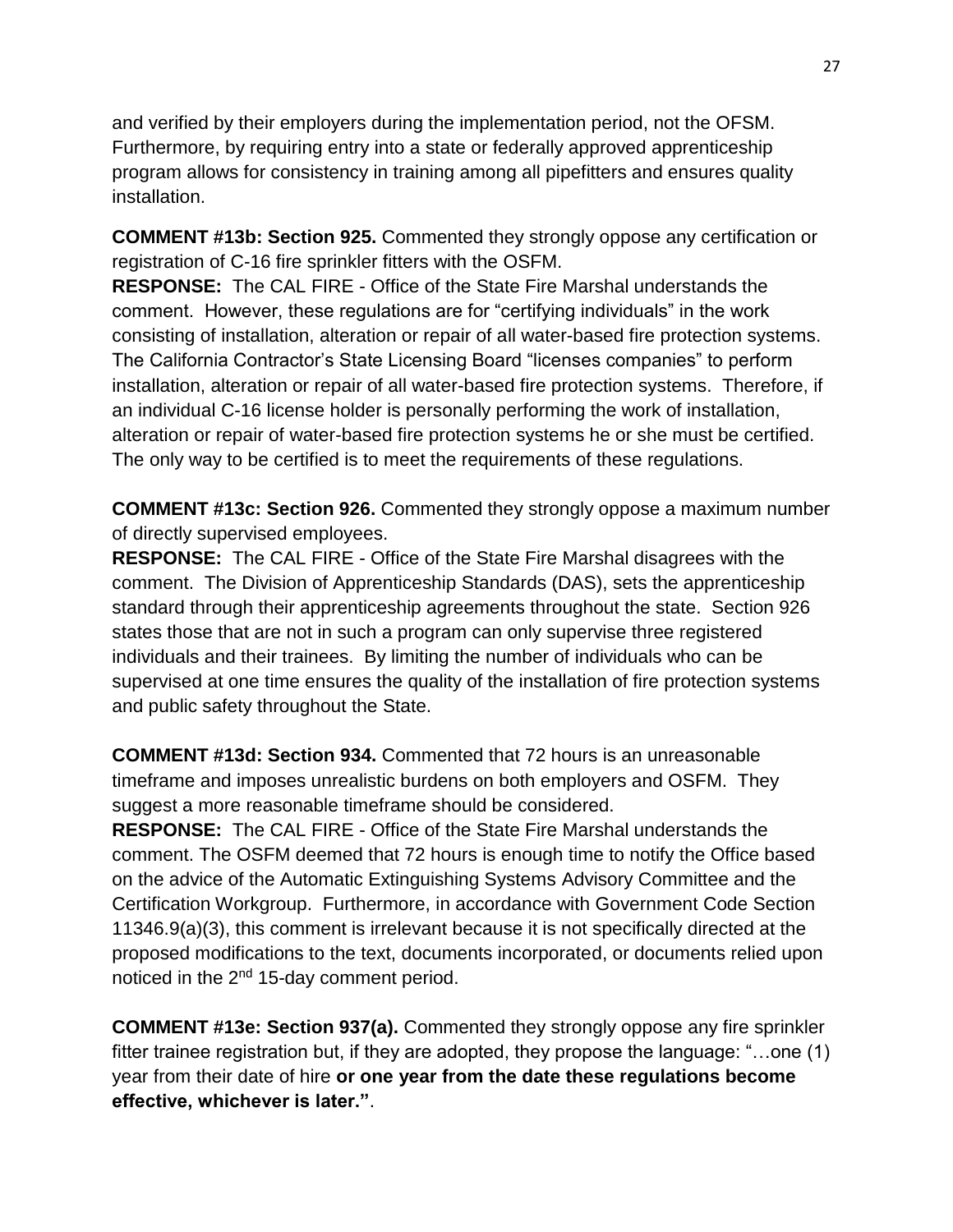**RESPONSE:** The CAL FIRE – Office of the State Fire Marshal understands the comment. However, when referring to the trainee's date of hire, it is implied that the date of hire is the date the trainee began work within the scope of these regulations. Additionally, based on the Automatic Extinguishing Systems Advisory Committee and the Certification Workgroup's advice, the OSFM deemed that 1 year is enough time.

**COMMENT #13f: Section 938.** Commented they strongly oppose any fire sprinkler fitter "apprentice" registration.

**RESPONSE:** The CAL FIRE - Office of the State Fire Marshal appreciates the comment but disagrees. The fire sprinkler fitter certification was developed by the Certification Workgroup consisting of all facets of the industry, labor, enforcing agencies, and OSFM staff. The workgroup proposal was recommended and approved by the State Fire Marshal's Automatic Extinguishing Systems Advisory Committee and submitted to the State Fire Marshal. The State Fire Marshal agreed with both the workgroup and committee's proposal. Registration and certification is intended to ensure those who install water-based fire suppression systems receive the proper training, education, and experience. Mr. Householder has not provided any alternatives, suggestions, or reasons to why he opposes the fire sprinkler fitter certification under these guidelines. Additionally, in accordance with Government Code Section 11346.9(a)(3), this comment is irrelevant because it is not specifically directed at the proposed modifications to the text, documents incorporated, or documents relied upon noticed in the 2nd 15-day comment period.

**COMMENT #13g: Section 939.** Commented they strongly oppose any fire sprinkler fitter "certification" under these guidelines.

**RESPONSE:** The CAL FIRE - Office of the State Fire Marshal appreciates the comment but disagrees. The fire sprinkler fitter certification was developed by the Certification Workgroup consisting of all facets of the industry, labor, enforcing agencies, and OSFM staff. The workgroup proposal was recommended and approved by the State Fire Marshal's Automatic Extinguishing Systems Advisory Committee and submitted to the State Fire Marshal. The State Fire Marshal agreed with both the workgroup and committee's proposal. Registration and certification is intended to ensure those who install water-based fire suppression systems receive the proper training, education, and experience. Mr. Householder has not provided any alternatives, suggestions, or reasons to why he opposes the fire sprinkler fitter certification under these guidelines. Additionally, in accordance with Government Code Section 11346.9(a)(3), this comment is irrelevant because it is not specifically directed at the proposed modifications to the text, documents incorporated, or documents relied upon noticed in the 2nd 15-day comment period.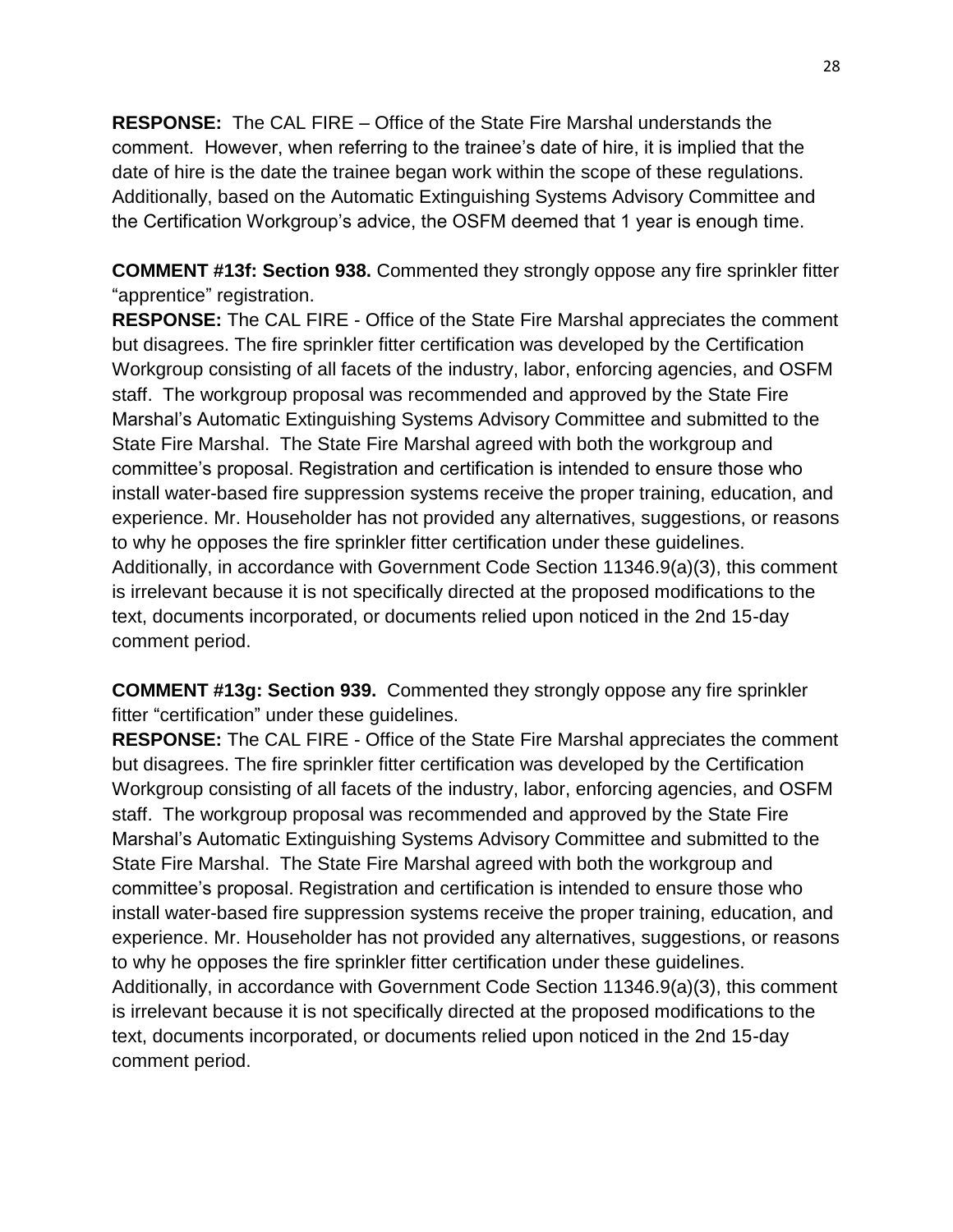**COMMENT #13h: Section 940(b).** Commented no time line shall be set to enact these regulations until the OSFM has approved and adopted a written examination. **RESPONSE:** The CAL FIRE - Office of the State Fire Marshal appreciates the comment. The Office of the State Fire Marshal disagrees with the comment. Based on the Automatic Extinguishing Systems Advisory Committee and the Certification Workgroup's (consisting of all facets of the industry) advice to the OSFM, 6 months is a enough time for the OSFM to develop and adopt a written examination.

**COMMENT #13i: Section 945.** Commented they strongly oppose the Certification and Registration Qualifications as they believe the requirements for the California State or Federally Approved Apprenticeship Programs will create a labor shortage and increased cost throughout the State. They recommend a program similar to a driver's license. **RESPONSE:** The CAL FIRE - Office of the State Fire Marshal understands the comment. However, employees who meet the certification qualifications may be certified during the implementation period without going through an apprenticeship program. Additionally, those individuals who do not qualify for certification during the implementation period can be evaluated by any of the California apprenticeship programs which may determine completion time for their program to be less than 5 years and, at that time, may test through an apprenticeship program.

**COMMENT #13j: Section 947.** Commented the 180-day timeframe for implementation of fitter certification is wholly inadequate.

**RESPONSE:** The CAL FIRE – Office of the State Fire Marshal understands the comment. The implementation period timeframe was developed and recommended by the working group consisting of industry, labor, enforcing agencies, and OSFM staff and was determined to be enough time. The workgroup proposal was approved by the State Fire Marshal's Automatic Extinguishing Systems Advisory Committee and submitted to the State Fire Marshal. The State Fire Marshal agreed with both the workgroup and committee's implementation timeframe and, therefore, no changes were made in the proposed text.

**COMMENT #13k: Section 947(a)(1).** Commented the 180-day timeframe should be changed to 18 months.

**RESPONSE:** The CAL FIRE – Office of the State Fire Marshal understands the comment. The implementation period timeframe was developed and recommended by the working group consisting of industry, labor, enforcing agencies, and OSFM staff and was determined to be enough time. The workgroup proposal was approved by the State Fire Marshal's Automatic Extinguishing Systems Advisory Committee and submitted to the State Fire Marshal. The State Fire Marshal agreed with both the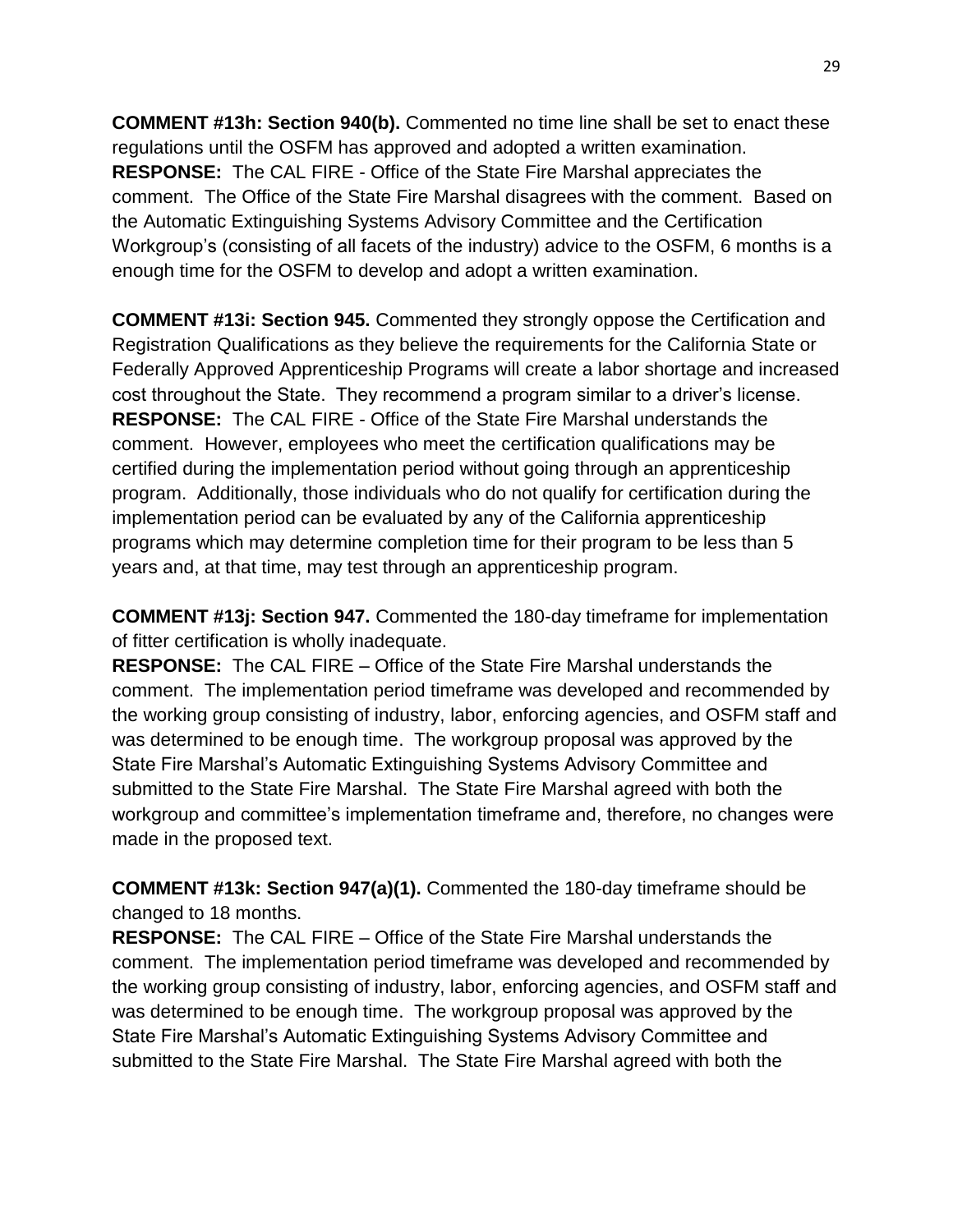workgroup and committee's implementation timeframe and, therefore, no changes were made in the proposed text.

**COMMENT #13l: Section 947(b).** Commented that one year should be changed to three years.

**RESPONSE:** The CAL FIRE – Office of the State Fire Marshal understands the comment. The implementation period timeframe was developed and recommended by the working group consisting of industry, labor, enforcing agencies, and OSFM staff and determined to be enough time. The workgroup proposal was approved by the State Fire Marshal's Automatic Extinguishing Systems Advisory Committee and submitted to the State Fire Marshal. The State Fire Marshal agreed with both the workgroup and committee's implementation timeframe and, therefore, no changes were made in the proposed text.

**COMMENT #13m: Section 947(c).** Commented that 2nd year should be changed to 4th year.

**RESPONSE:** The CAL FIRE – Office of the State Fire Marshal understands the comment. The implementation period timeframe was developed and recommended by the working group consisting of industry, labor, enforcing agencies, and OSFM staff and was determined to be enough time. The workgroup proposal was approved by the State Fire Marshal's Automatic Extinguishing Systems Advisory Committee and submitted to the State Fire Marshal. The State Fire Marshal agreed with both the workgroup and committee's implementation timeframe and, therefore, no changes were made in the proposed text.

**COMMENT #13n: Section 947(d).** Commented that 18 month should be changed to 5th year.

**RESPONSE:** The CAL FIRE – Office of the State Fire Marshal understands the comment. The implementation period timeframe was developed and recommended by the working group consisting of industry, labor, enforcing agencies, and OSFM staff and was determined to be enough time. The workgroup proposal was approved by the State Fire Marshal's Automatic Extinguishing Systems Advisory Committee and submitted to the State Fire Marshal. The State Fire Marshal agreed with both the workgroup and committee's implementation timeframe and, therefore, no changes were made in the proposed text.

**COMMENT #13o: Section 947(e).** Commented that 18 month should be changed to 6th year.

**RESPONSE:** The CAL FIRE – Office of the State Fire Marshal understands the comment. The implementation period timeframe was developed and recommended by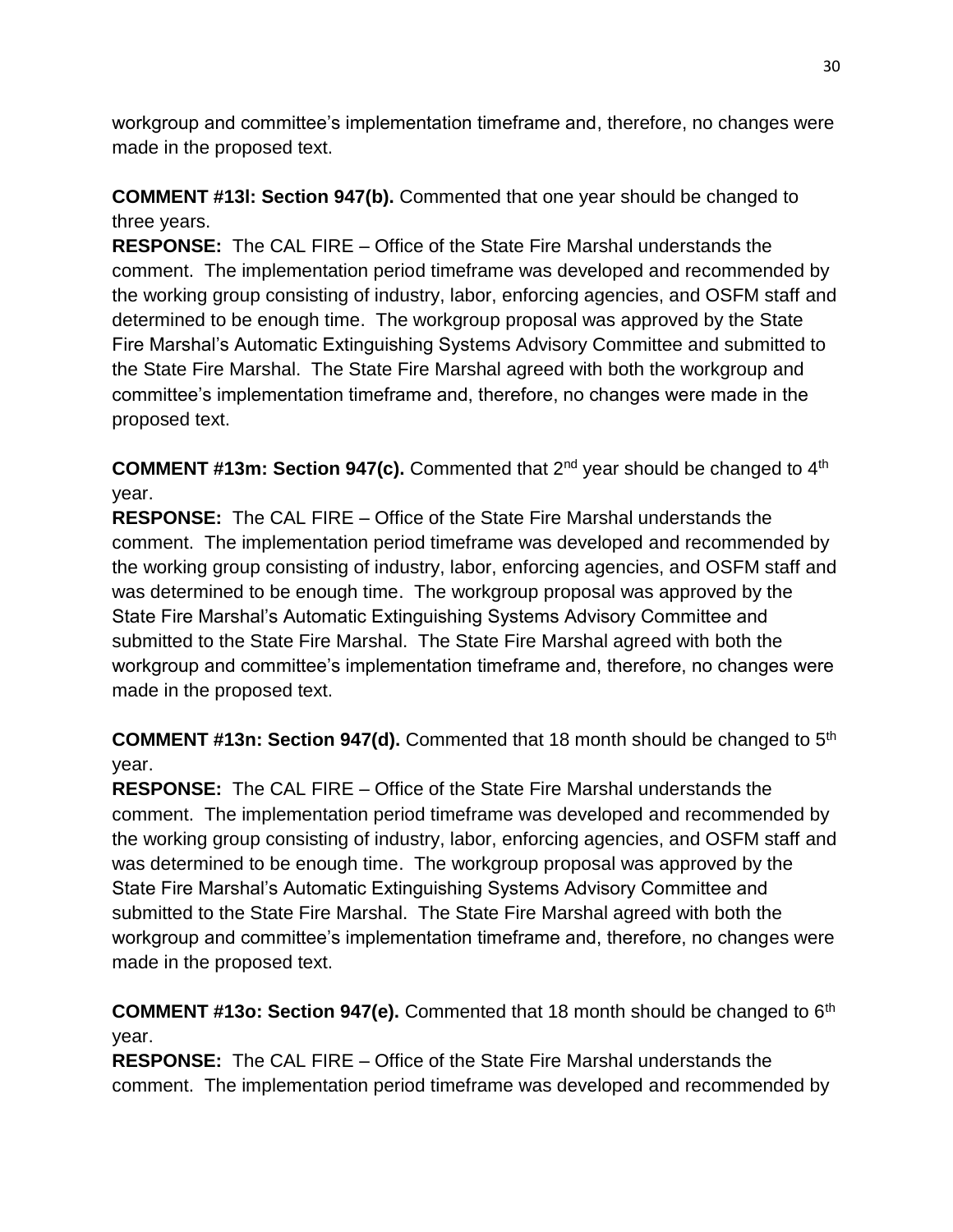the working group consisting of industry, labor, enforcing agencies, and OSFM staff and was determined to be enough time. The workgroup proposal was approved by the State Fire Marshal's Automatic Extinguishing Systems Advisory Committee and submitted to the State Fire Marshal. The State Fire Marshal agreed with both the workgroup and committee's implementation timeframe and, therefore, no changes were made in the proposed text.

# **14.Ms. Amber Barrios, American Fire Sprinkler Association Southern California Chapter (AFSA-SO CAL).**

**COMMENT #14: Section 923, Exception (2).** Commented they object to the removal of underground work and fire suppression water storage tanks and associated systems. **RESPONSE:** The CAL FIRE - Office of the State Fire Marshal understands the comment. However, to limit underground work in the scope of these regulations to C-16 contractors only, would be inconsistent and in conflict with other state regulations that allow other types of licensed contractors to do underground sprinkler work. Furthermore, in accordance with Government Code Section 11346.9(a)(3), this comment is irrelevant because it is not specifically directed at the proposed modifications to the text, documents incorporated, or documents relied upon noticed in the  $2<sup>nd</sup>$  15-day comment period.

**COMMENT #14a: Section 934.** Commented that 72 hours is an unreasonable timeframe and imposes unrealistic burdens on both employers and OSFM. They suggest a more reasonable time would be one week.

**RESPONSE:** The CAL FIRE - Office of the State Fire Marshal understands the comment. The OSFM deemed that 72 hours is enough time to notify the Office based on the advice of the Automatic Extinguishing Systems Advisory Committee and the Certification Workgroup. Furthermore, in accordance with Government Code Section 11346.9(a)(3), this comment is irrelevant because it is not specifically directed at the proposed modifications to the text, documents incorporated, or documents relied upon noticed in the 2nd 15-day comment period.

**COMMENT #14b: Section 937(a).** Commented the "1 year from their date of hire" timeframe for trainees to work within the scope of these regulations will cause a shortage of workers. They recommend the language be: "…one (1) year from their date of hire **or one year from the date these regulations become effective, whichever is later."**.

**RESPONSE:** The CAL FIRE – Office of the State Fire Marshal understands the comment. However, when referring to the trainee's date of hire, it is implied that the date of hire is the date the trainee began work within the scope of these regulations.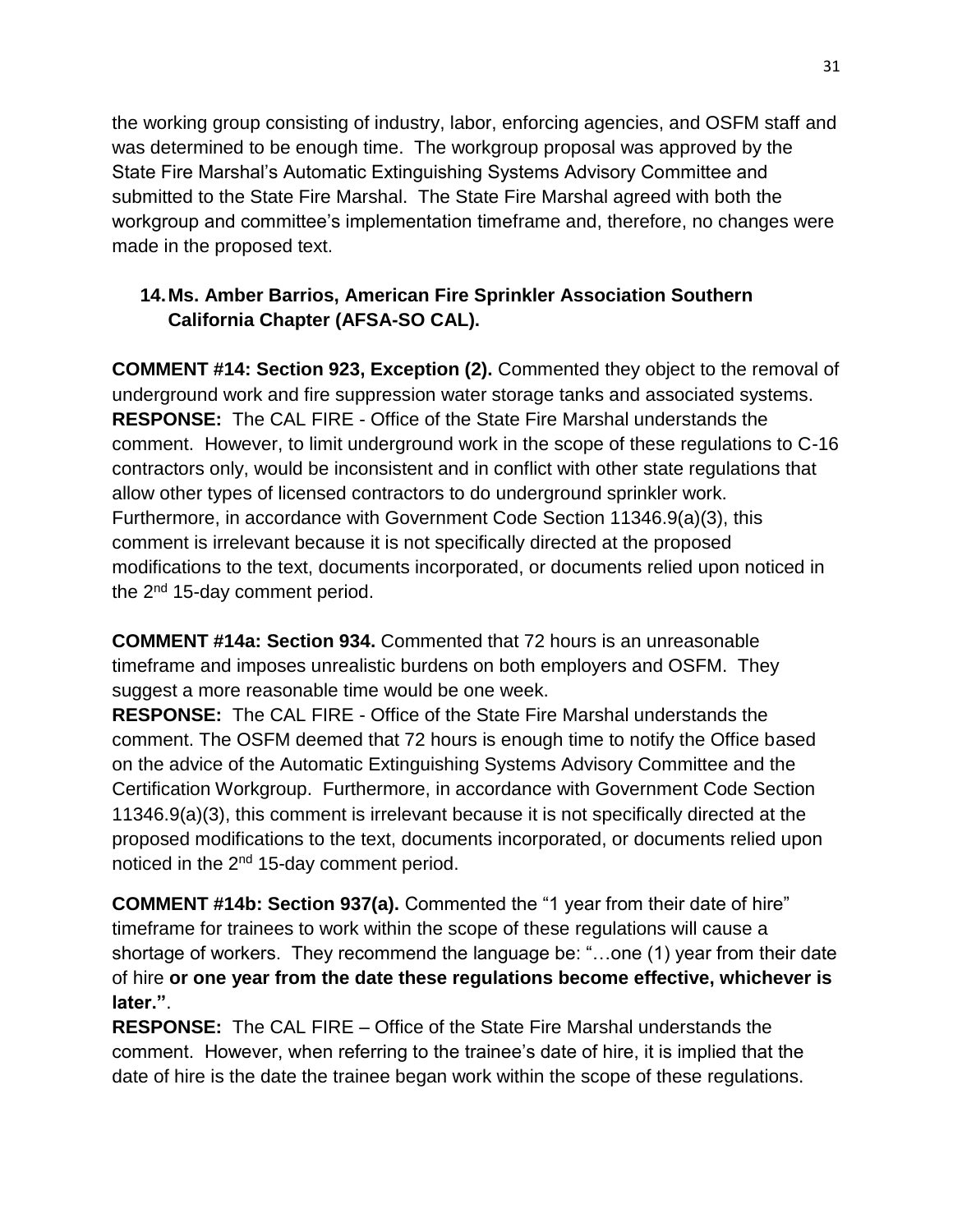Additionally, based on the Automatic Extinguishing Systems Advisory Committee and the Certification Workgroup's advice, the OSFM deemed that 1 year is enough time.

**COMMENT #14c: Section 938(a)(3).** Commented it does not state that a "federally" approved fire sprinkler fitter apprenticeship program is acceptable. This conflicts with other sections of the proposed regulations. She recommends the language be changed to: "Provide proof of acceptance into a State of California **or federally** approved fire sprinkler fitter apprenticeship program.".

**RESPONSE:** The CAL FIRE - Office of the State Fire Marshal accepts the comment, after further review of Section 938(a)(3). The proposed text has been revised to: *"…State of California or federally approved…."*

**COMMENT #14d: Section 938(e).** Commented because apprentices in a Federally approved apprenticeship program are not subject to the supervision of California Apprenticeship Council, this language is inconsistent and should be change to "…any additional standards for this occupation as approved by the California Apprenticeship Council *provided for in the program standards*.

**RESPONSE:** The CAL FIRE – Office of the State Fire Marshal understands the comment. However, the federal apprenticeship program, in the Code of Federal Regulation (CFR) Part 29, Section 29.5(7) specifically requires a ratio to be established.

**COMMENT #14e: Section 946.1.** Commented ANSI/IACET certification is extremely costly and this mandate will reduce the number of entities who can provide CEU. There is also no mention in Form 399 of the cost to CEU providers to obtain this certification. **RESPONSE:** The CAL FIRE – Office of the State Fire Marshal understands the comment.However, there are already numerous nationally recognized entities such as American Fire Sprinkler Association (AFSA), National Fire Sprinkler Association (NFSA), National Fire Protection Association (NFPA), etc. that can currently provide CEUs.The workgroup and committee determined the proper way to ensure fire sprinkler fitters maintain proficiency in the installation of water-based fire protection systems is to require CEUs. The ANSI standard was adopted because it provides standardization at a national level. Form 399 is an economic impact assessment statement to the industry and is not intended to provide economic impact for CEU providers.

**COMMENT #14f: Section 946.1(c).** Commented that in regards to the language should be changed to read: "All CEU's shall be in accordance with an accredited institution. An accredited institution is a community college, junior college, university, *or*  **State or Federally approved apprenticeship program. A technical or vocational** school, or any private educational agency accredited by the American National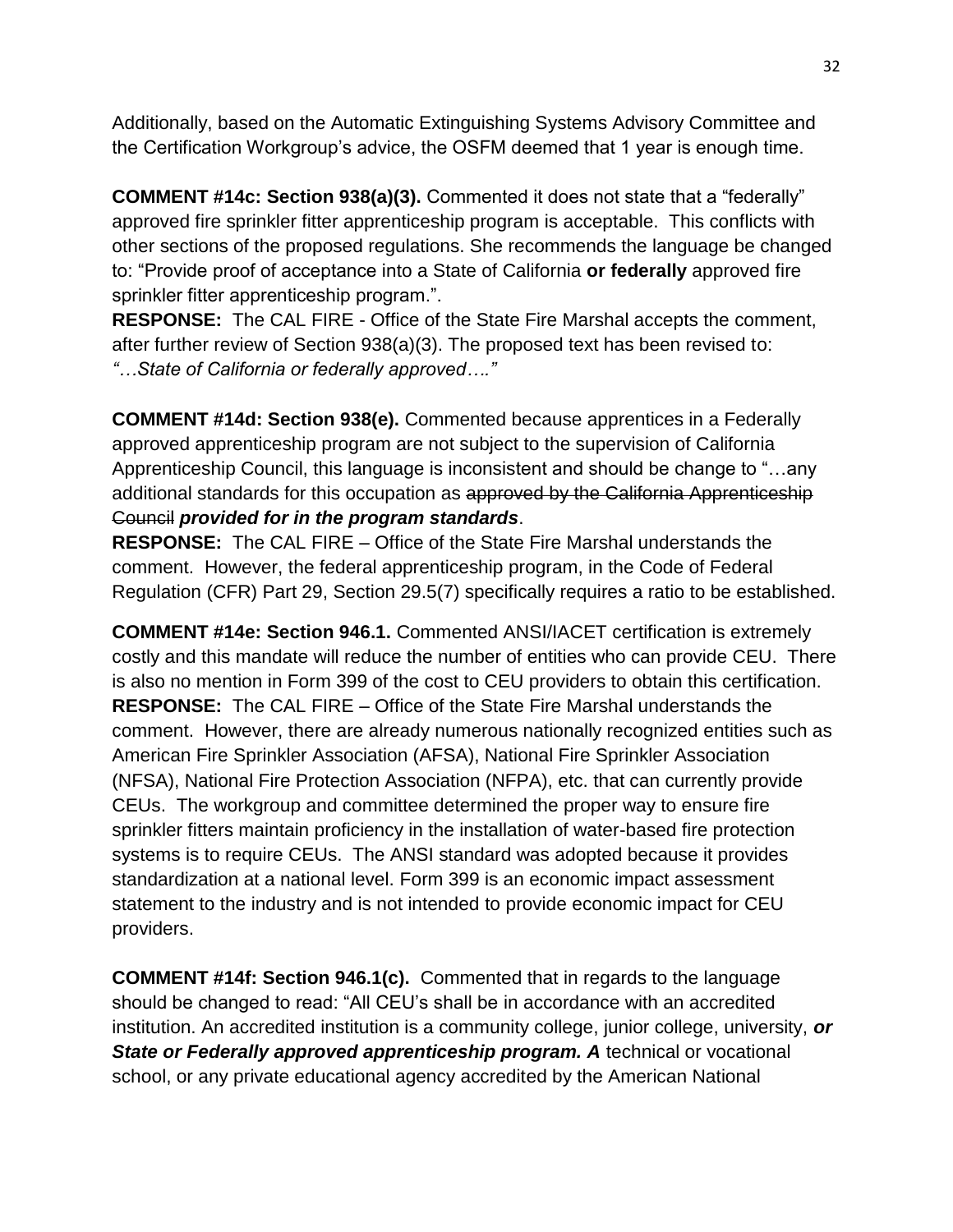Standards Institute (ANSI)/International Association of Continuing Education and Training (IACET) *is also an accredited institution*.

**RESPONSE:** The CAL FIRE – Office of the State Fire Marshal understands the comment. However, this definition was developed in accordance with the ANSI/IACET standard; therefore, further clarification is not needed. CEU's are generally issued by an entity who has been accredited. All State apprenticeship program are accredited through an accredited institution.

**COMMENT #14g: Section 947(a)(1).** Commented the timeframes for fitter certification are wholly inadequate and the 180 days should be changed to 18 months. **RESPONSE:** The CAL FIRE – Office of the State Fire Marshal understands the comment. The implementation period timeframe was developed by the working group consisting of industry, labor, enforcing agencies, and OSFM staff. The workgroup proposal was approved by the State Fire Marshal's Automatic Extinguishing Systems Advisory Committee and submitted to the State Fire Marshal. The State Fire Marshal agreed with both the workgroup and committee's implementation timeframe and, therefore, no changes were made in the proposed text.

**COMMENT #14h: Section 947(b).** Commented that in regards to one year should be changed to three years.

**RESPONSE:** The CAL FIRE – Office of the State Fire Marshal understands the comment. The implementation period timeframe was developed by the working group consisting of industry, labor, enforcing agencies, and OSFM staff. The workgroup proposal was approved by the State Fire Marshal's Automatic Extinguishing Systems Advisory Committee and submitted to the State Fire Marshal. The State Fire Marshal agreed with both the workgroup and committee's implementation timeframe and, therefore, no changes were made in the proposed text.

**COMMENT #14i: Section 947(c).** Commented that in regards to 2nd year should be changed to  $4<sup>th</sup>$  year.

**RESPONSE:** The CAL FIRE – Office of the State Fire Marshal understands the comment. The implementation period timeframe was developed by the working group consisting of industry, labor, enforcing agencies, and OSFM staff. The workgroup proposal was approved by the State Fire Marshal's Automatic Extinguishing Systems Advisory Committee and submitted to the State Fire Marshal. The State Fire Marshal agreed with both the workgroup and committee's implementation timeframe and, therefore, no changes were made in the proposed text.

**COMMENT #14j: Section 947(d).** Commented that 18 month should be changed to 5th year.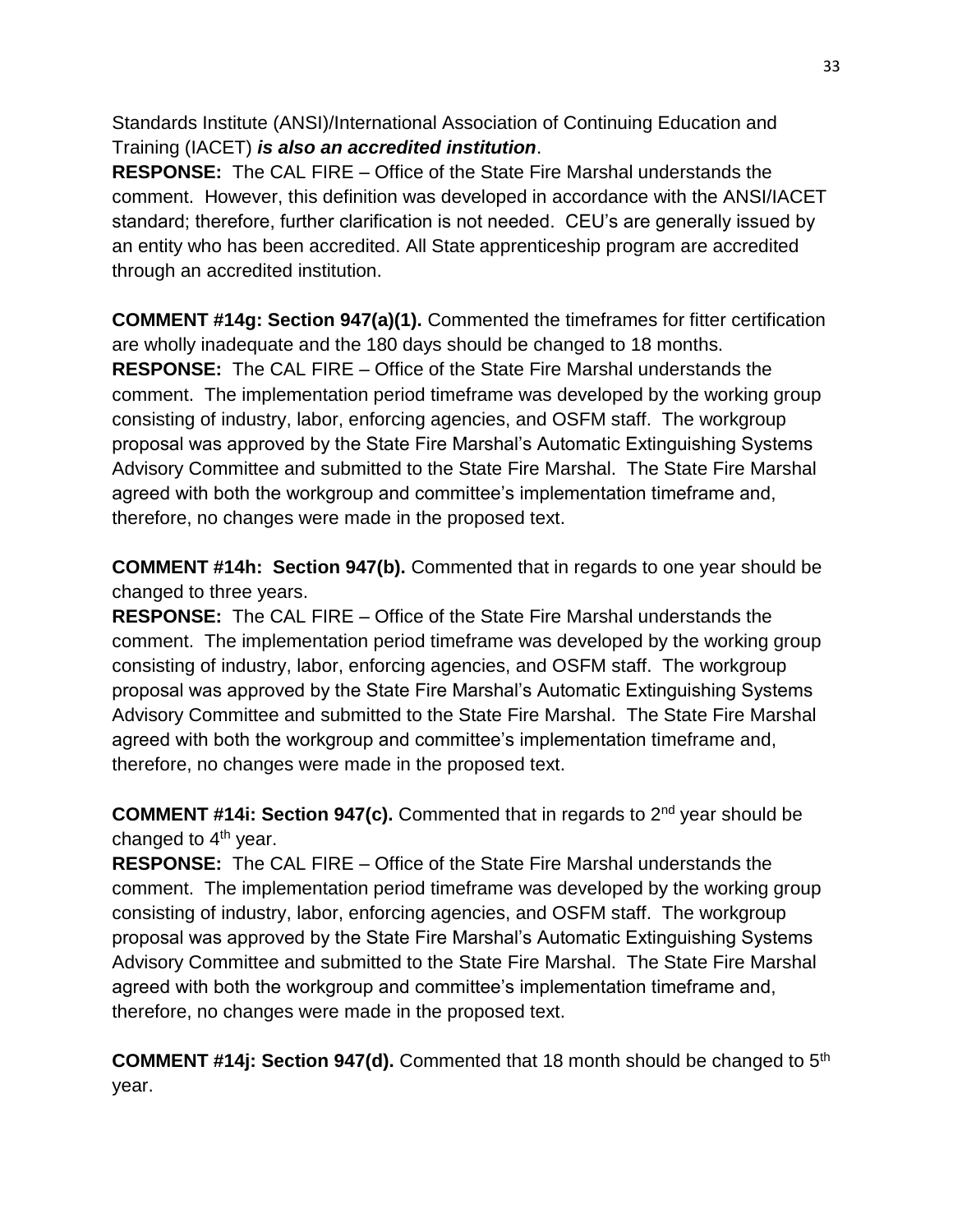**RESPONSE:** The CAL FIRE – Office of the State Fire Marshal understands the comment. The implementation period timeframe was developed by the working group consisting of industry, labor, enforcing agencies, and OSFM staff. The workgroup proposal was approved by the State Fire Marshal's Automatic Extinguishing Systems Advisory Committee and submitted to the State Fire Marshal. The State Fire Marshal agreed with both the workgroup and committee's implementation timeframe and, therefore, no changes were made in the proposed text.

**COMMENT #14k: Section 947(e).** Commented that in regards to 18 month should be changed to  $6<sup>th</sup>$  year.

**RESPONSE:** The CAL FIRE – Office of the State Fire Marshal understands the comment. The implementation period timeframe was developed by the working group consisting of industry, labor, enforcing agencies, and OSFM staff. The workgroup proposal was approved by the State Fire Marshal's Automatic Extinguishing Systems Advisory Committee and submitted to the State Fire Marshal. The State Fire Marshal agreed with both the workgroup and committee's implementation timeframe and, therefore, no changes were made in the proposed text.

### **15. Mr. Richard Markuson, Pacific Advocacy Group on behalf of American Fire Sprinkler Association - California Chapters (AFSA-CA)**

**COMMENT #15: Section 923, Exception (2).** Commented they object to the removal of underground work and fire suppression water storage tanks and associated systems. **RESPONSE:** The CAL FIRE - Office of the State Fire Marshal understands the comment. However, to limit underground work in the scope of these regulations to C-16 contractors only would be inconsistent and in conflict with other state regulations that allow other types of licensed contractors to do underground sprinkler work. Furthermore, in accordance with Government Code Section 11346.9(a)(3), this comment is irrelevant because it is not specifically directed at the proposed modifications to the text, documents incorporated, or documents relied upon noticed in the  $2<sup>nd</sup>$  15-day comment period.

**COMMENT #15a: Section 934.** Commented that 72 hours is an unreasonable timeframe and imposes unrealistic burdens on both employers and OSFM. They suggest a more reasonable time would be one week.

**RESPONSE:** The CAL FIRE - Office of the State Fire Marshal understands the comment. The OSFM deemed that 72 hours is enough time to notice this Office based on the advice of the Automatic Extinguishing Systems Advisory Committee and the Certification Workgroup's advice. Furthermore, in accordance with Government Code Section 11346.9(a)(3), this comment is irrelevant because it is not specifically directed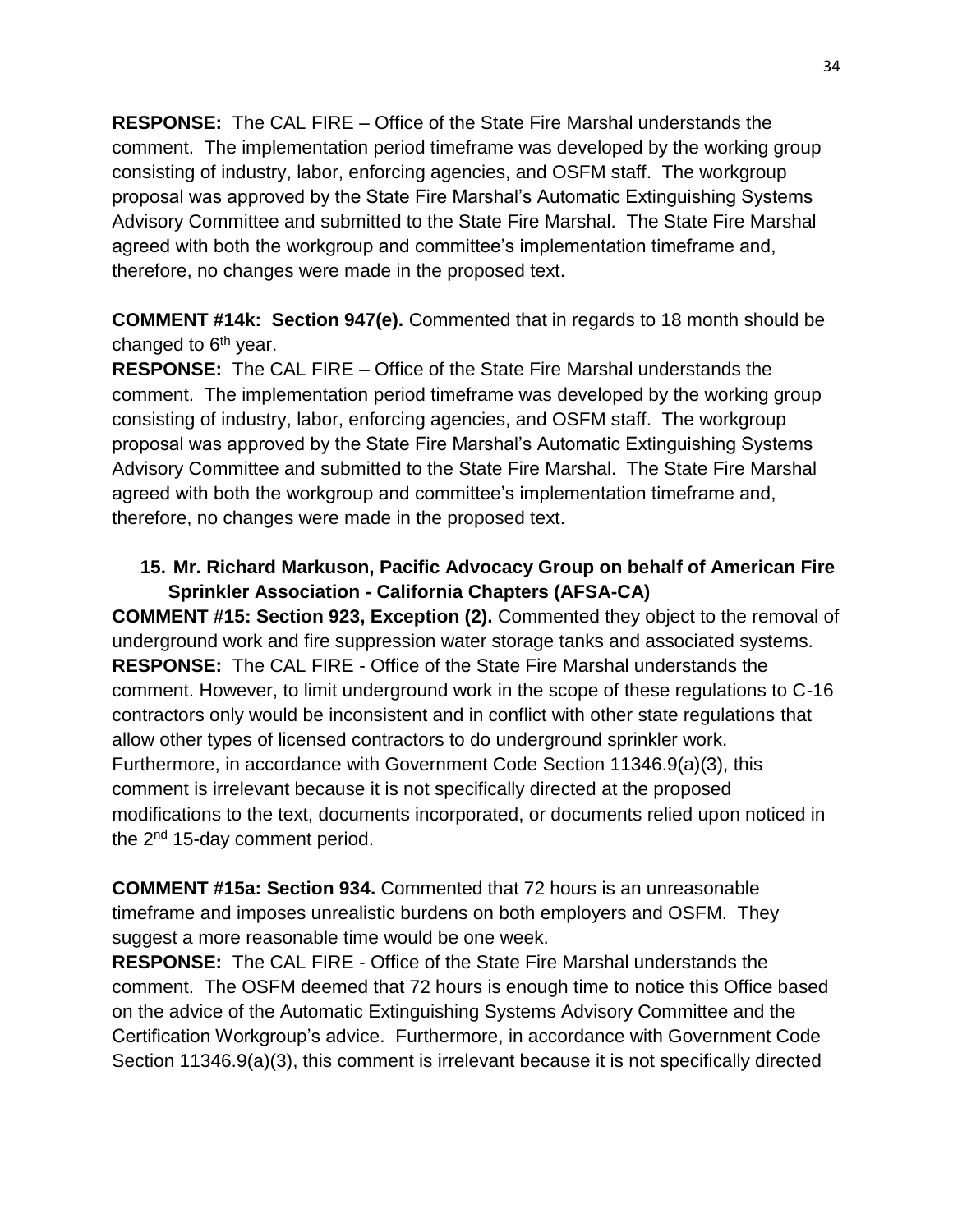at the proposed modifications to the text, documents incorporated, or documents relied upon noticed in the 2<sup>nd</sup> 15-day comment period.

**COMMENT #15b: Section 937(a).** Commented that "1 year from their date of hire" timeframe for trainees to work within the scope of these regulations will cause a shortage of workers. They recommend the language: "…one (1) year from their date of hire **or one year from the date these regulations become effective, whichever is later."**.

**RESPONSE:** The CAL FIRE – Office of the State Fire Marshal understands the comment. However, when referring to the trainee's date of hire, it is implied that the date of hire is the date the trainee began work within the scope of these regulations. Additionally, based on the Automatic Extinguishing Systems Advisory Committee and the Certification Workgroup's advice, the OSFM deemed that the 1 year is enough time.

**COMMENT #15c: Section 938(a)(3).** Commented it does not state that a "federally" approved fire sprinkler fitter apprenticeship program is acceptable. This conflicts with other sections of the proposed regulations. GBA AFSA-CA recommends the language be changed to: "Provide proof of acceptance into a State of California **or federally** approved fire sprinkler fitter apprenticeship program.".

**RESPONSE:** The CAL FIRE - Office of the State Fire Marshal accepts the comment, after further review of Section 938(a)(3). The proposed text has been revised to: *"…State of California or federally approved…."*

**COMMENT #15d: Section 938(e).** Commented because apprentices in a Federally approved apprenticeship program are not subject to the supervision of California Apprenticeship Council, this language is inconsistent and should be changed to "…any additional standards for this occupation as approved by the California Apprenticeship Council *provided for in the program standards*.

**RESPONSE:** The CAL FIRE – Office of the State Fire Marshal agrees with the comment in part. The language has been changed to: "(e) A person registered as an apprentice shall perform tasks within the scope of this Chapter and meet any additional *apprenticeship program* standards for this occupation".

**COMMENT #15e: Section 946.1.** Commented that ANSI/IACET certification is extremely costly and this mandate will reduce the number of entities who can provide CEU. There is also no mention in Form 399 of the cost to CEU providers to obtain this certification.

**RESPONSE:** The CAL FIRE – Office of the State Fire Marshal understands the comment.However, there are already numerous nationally recognized entities such as American Fire Sprinkler Association (AFSA), National Fire Sprinkler Association (NFSA), National Fire Protection Association (NFPA), etc. that can currently provide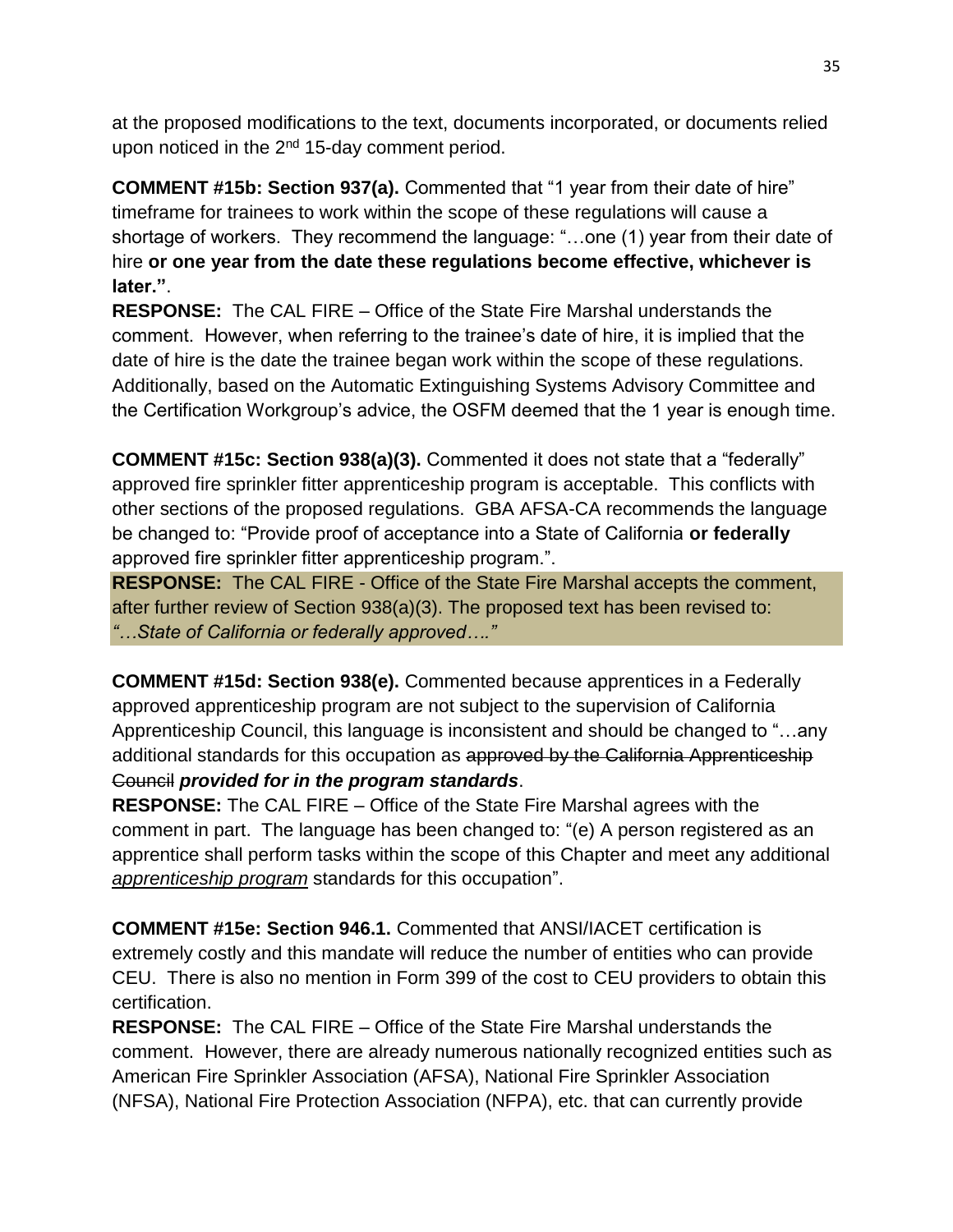CEUs.The workgroup and committee determined the proper way to ensure fire sprinkler fitters maintain proficiency in the installation of water-based fire protection systems is to require CEUs. The ANSI standard was adopted because it is providing standardization at a national level.

**COMMENT #15f: Section 946.1(c).** Commented the language should be changed to read: "All CEU's shall be in accordance with an accredited institution. An accredited institution is a community college, junior college, university, *or State or Federally approved apprenticeship program. A* technical or vocational school, or any private educational agency accredited by the American National Standards Institute (ANSI)/International Association of Continuing Education and Training (IACET) *is also an accredited institution*.

**RESPONSE:** The CAL FIRE – Office of the State Fire Marshal understands the comment. However, this definition was developed in accordance with the ANSI/IACET standard; therefore, further clarification is not needed. CEU's are generally issued by an entity who has been accredited. All State apprenticeship program are accredited through an accredited institution.

**COMMENT #15g: Section 947(a)(1).** Commented that in regards to the timeframes for fitter certification are wholly inadequate and the 180 days should be changed to 18 months.

**RESPONSE:** The CAL FIRE – Office of the State Fire Marshal understands the comment. The implementation period timeframe was developed by the working group consisting of industry, labor, enforcing agencies, and OSFM staff. The workgroup proposal was approved by the State Fire Marshal's Automatic Extinguishing Systems Advisory Committee and submitted to the State Fire Marshal. The State Fire Marshal agreed with both the workgroup and committee's implementation timeframe and, therefore, no changes were made in the proposed text.

**COMMENT #15h: Section 947(b**). Commented that one year should be changed to three years.

**RESPONSE:** The CAL FIRE – Office of the State Fire Marshal understands the comment. The implementation period timeframe was developed by the working group consisting of industry, labor, enforcing agencies, and OSFM staff. The workgroup proposal was approved by the State Fire Marshal's Automatic Extinguishing Systems Advisory Committee and submitted to the State Fire Marshal. The State Fire Marshal agreed with both the workgroup and committee's implementation timeframe and, therefore, no changes were made in the proposed text.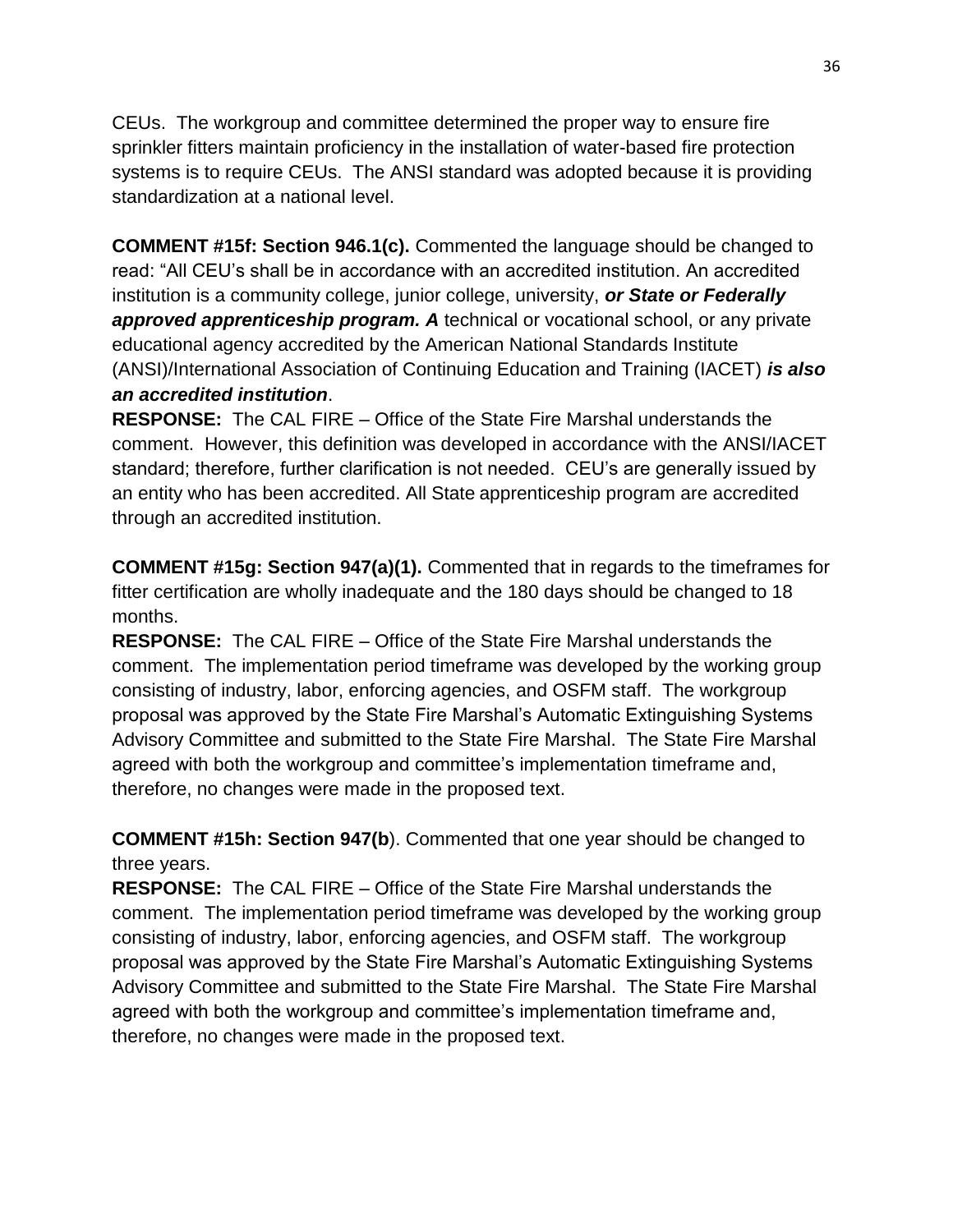**COMMENT #15i: Section 947(c).** Commented that in regards to 2nd year should be changed to  $4<sup>th</sup>$  year.

**RESPONSE:** The CAL FIRE – Office of the State Fire Marshal understands the comment. The implementation period timeframe was developed by the working group consisting of industry, labor, enforcing agencies, and OSFM staff. The workgroup proposal was approved by the State Fire Marshal's Automatic Extinguishing Systems Advisory Committee and submitted to the State Fire Marshal. The State Fire Marshal agreed with both the workgroup and committee's implementation timeframe and, therefore, no changes were made in the proposed text.

**COMMENT #15j: Section 947(d).** Commented that 18 month should be changed to 5<sup>th</sup> year.

**RESPONSE:** The CAL FIRE – Office of the State Fire Marshal understands the comment. The implementation period timeframe was developed by the working group consisting of industry, labor, enforcing agencies, and OSFM staff. The workgroup proposal was approved by the State Fire Marshal's Automatic Extinguishing Systems Advisory Committee and submitted to the State Fire Marshal. The State Fire Marshal agreed with both the workgroup and committee's implementation timeframe and, therefore, no changes were made in the proposed text.

**COMMENT #15k: Section 947(e).** Commented that 18 month should be changed to 6<sup>th</sup> year.

**RESPONSE:** The CAL FIRE – Office of the State Fire Marshal understands the comment. The implementation period timeframe was developed by the working group consisting of industry, labor, enforcing agencies, and OSFM staff. The workgroup proposal was approved by the State Fire Marshal's Automatic Extinguishing Systems Advisory Committee and submitted to the State Fire Marshal. The State Fire Marshal agreed with both the workgroup and committee's implementation timeframe and, therefore, no changes were made in the proposed text.

# **16.Mr. Thomas J. McKinnon, AEGIS Fire Systems, Inc.**

**COMMENT #16: Section 923, Exception (2).** Commented they object to the removal of underground work and fire suppression water storage tanks and associated systems. **RESPONSE:** The CAL FIRE - Office of the State Fire Marshal understands the comment. However, to limit underground work in the scope of these regulations to C-16 contractors only would be inconsistent and in conflict with other state regulations that allow other types of licensed contractors to do underground sprinkler work. Furthermore, in accordance with Government Code Section 11346.9(a)(3), this comment is irrelevant because it is not specifically directed at the proposed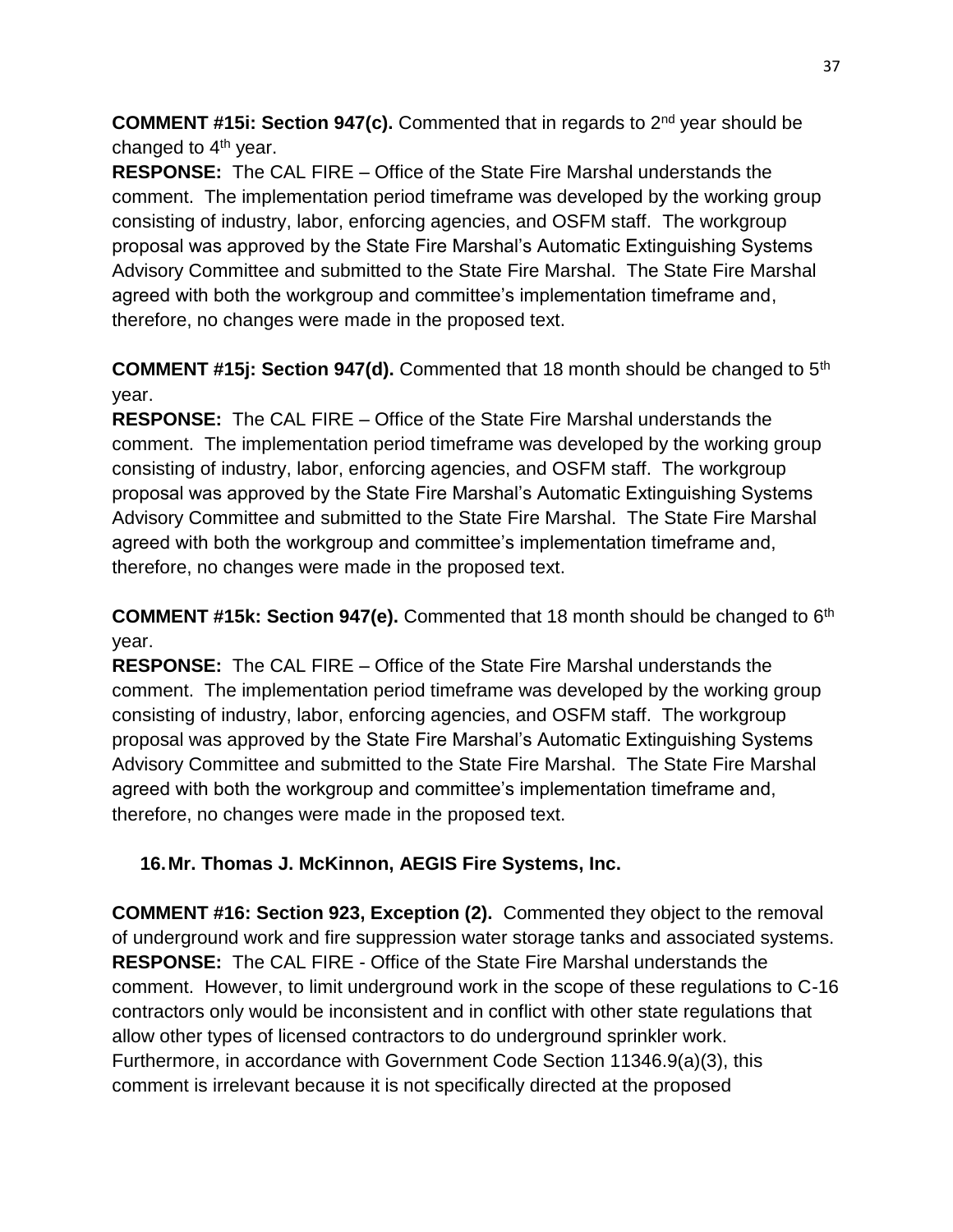modifications to the text, documents incorporated, or documents relied upon noticed in the 2<sup>nd</sup> 15-day comment period.

**COMMENT #16a: Section 934.** Commented that 72 hours is an unreasonable timeframe and imposes unrealistic burdens on both employers and OSFM. They suggest a more reasonable time would be one week.

**RESPONSE:** The CAL FIRE - Office of the State Fire Marshal understands the comment. The OSFM deemed that 72 hours is enough time to inform the Office based on the advice of the Automatic Extinguishing Systems Advisory Committee and the Certification Workgroup. Furthermore, in accordance with Government Code Section 11346.9(a)(3), this comment is irrelevant because it is not specifically directed at the proposed modifications to the text, documents incorporated, or documents relied upon noticed in the  $2<sup>nd</sup>$  15-day comment period.

**COMMENT #16b: Section 937(a).** Commented that "1 year from their date of hire" timeframe for trainees to work within the scope of these regulations will cause a shortage of workers. They recommend the language: "…one (1) year from their date of hire **or one year from the date these regulations become effective, whichever is later."**.

**RESPONSE:** The CAL FIRE – Office of the State Fire Marshal understands the comment. However, when referring to the trainee's date of hire, it is implied that the date of hire is the date the trainee began work within the scope of these regulations. Additionally, based on the Automatic Extinguishing Systems Advisory Committee and the Certification Workgroup's advice, the OSFM deemed that the 1 year is enough time.

**COMMENT #16c: Section 938(a)(3).** Commented it does not state that a "federally" approved fire sprinkler fitter apprenticeship program is acceptable. This conflicts with other sections of the proposed regulations. GBA AFSA-CA recommends the language be changed to: "Provide proof of acceptance into a State of California **or federally** approved fire sprinkler fitter apprenticeship program.".

**RESPONSE:** The CAL FIRE - Office of the State Fire Marshal accepts the comment, after further review of Section 938(a)(3). The proposed text has been revised to: *"…State of California or federally approved…."*

**COMMENT #16d: Section 938(e).** Commented because apprentices in a Federally approved apprenticeship program are not subject to the supervision of California Apprenticeship Council, this language is inconsistent and should be change to "…any additional standards for this occupation as approved by the California Apprenticeship Council *provided for in the program standards*.

**RESPONSE:** The CAL FIRE – Office of the State Fire Marshal agrees with the comment in part. The language has been changed to: "(e) A person registered as an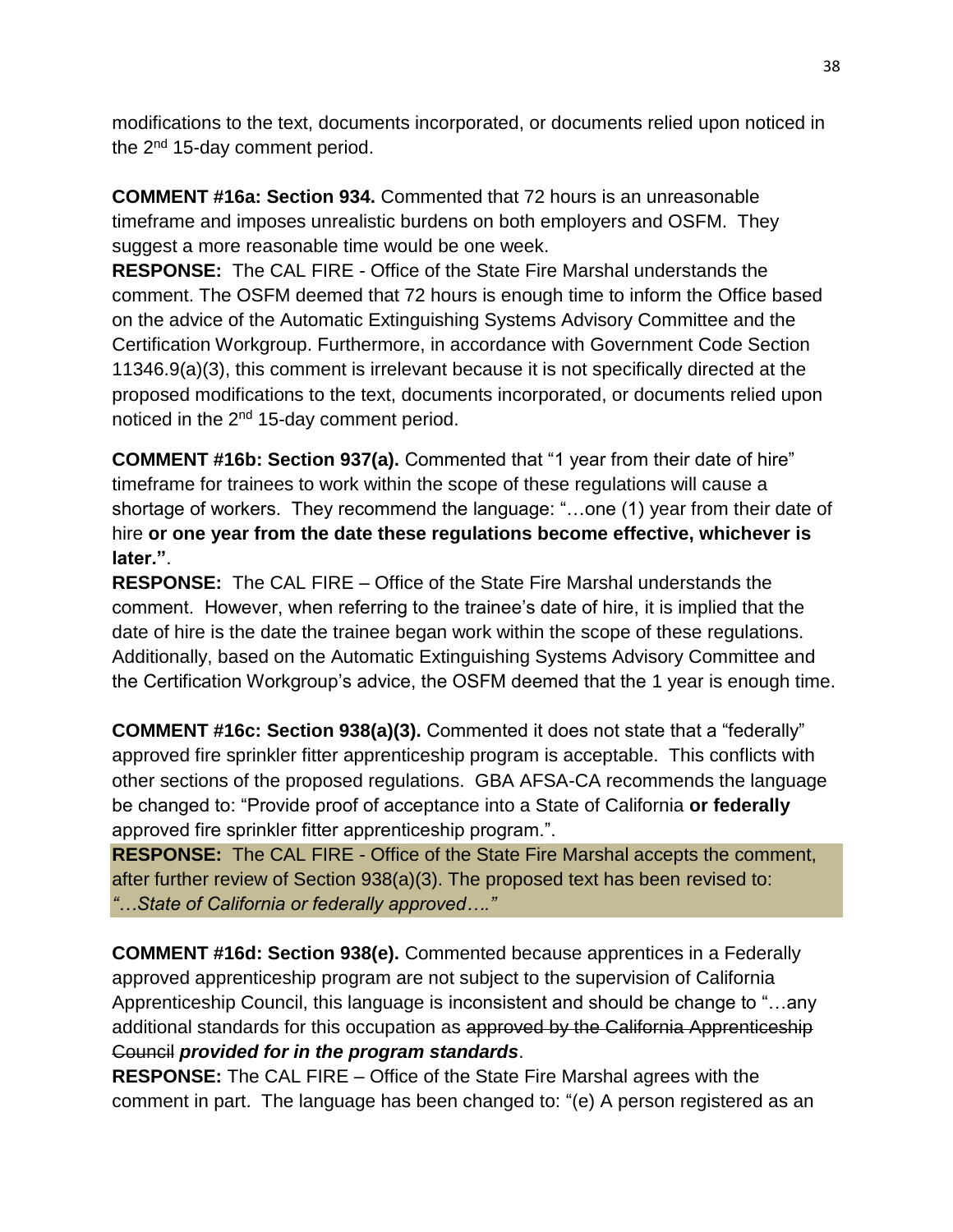apprentice shall perform tasks within the scope of this Chapter and meet any additional *apprenticeship program* standards for this occupation".

**COMMENT #16e: Section 946.1(c).** Commented that ANSI/IACET certification is extremely costly and this mandate will reduce the number of entities who can provide Continuing Education Units (CEU). There is also no mention in Form 399 of the cost to CEU providers to obtain this certification.

**RESPONSE:** The CAL FIRE – Office of the State Fire Marshal understands the comment.However, there are already numerous nationally recognized entities such as American Fire Sprinkler Association (AFSA), National Fire Sprinkler Association (NFSA), National Fire Protection Association (NFPA), etc. that can currently provide CEU's.The workgroup and committee determined that requiring CEUs is the proper way to ensure fire sprinkler fitters maintain proficiency in the installation of water-based fire protection systems. The ANSI standard was adopted because it is providing standardization at a national level. Form 399 is an assessment of the economic impact these certification regulations have on the industry and is not the economic impact for educational CEU providers.

**COMMENT #16f: Section 946.1(c).** Commented the language should be changed to read: "All CEU's shall be in accordance with an accredited institution. An accredited institution is a community college, junior college, university, *recognized industry association, or State or Federally approved apprenticeship program. A* technical or vocational school, or any private educational agency accredited by the American National Standards Institute (ANSI)/International Association of Continuing Education and Training (IACET) *is also an accredited institution*.

**RESPONSE:** The CAL FIRE – Office of the State Fire Marshal understands the comment. However, this definition was developed in accordance with the ANSI/IACET standard; therefore, further clarification is not needed. CEU's are generally issued by an entity who has been accredited. All State apprenticeship program are accredited through an accredited institution.

**COMMENT #16g: Section 947(a)(1).** Commented the timeframes for fitter certification are wholly inadequate and the 180 days should be changed to 18 months. **RESPONSE:** The CAL FIRE – Office of the State Fire Marshal understands the comment. The implementation period timeframe was developed by the working group consisting of industry, labor, enforcing agencies, and OSFM staff. The workgroup proposal was approved by the State Fire Marshal's Automatic Extinguishing Systems Advisory Committee and submitted to the State Fire Marshal. The State Fire Marshal agreed with both the workgroup and committee's implementation timeframe and, therefore, no changes were made in the proposed text.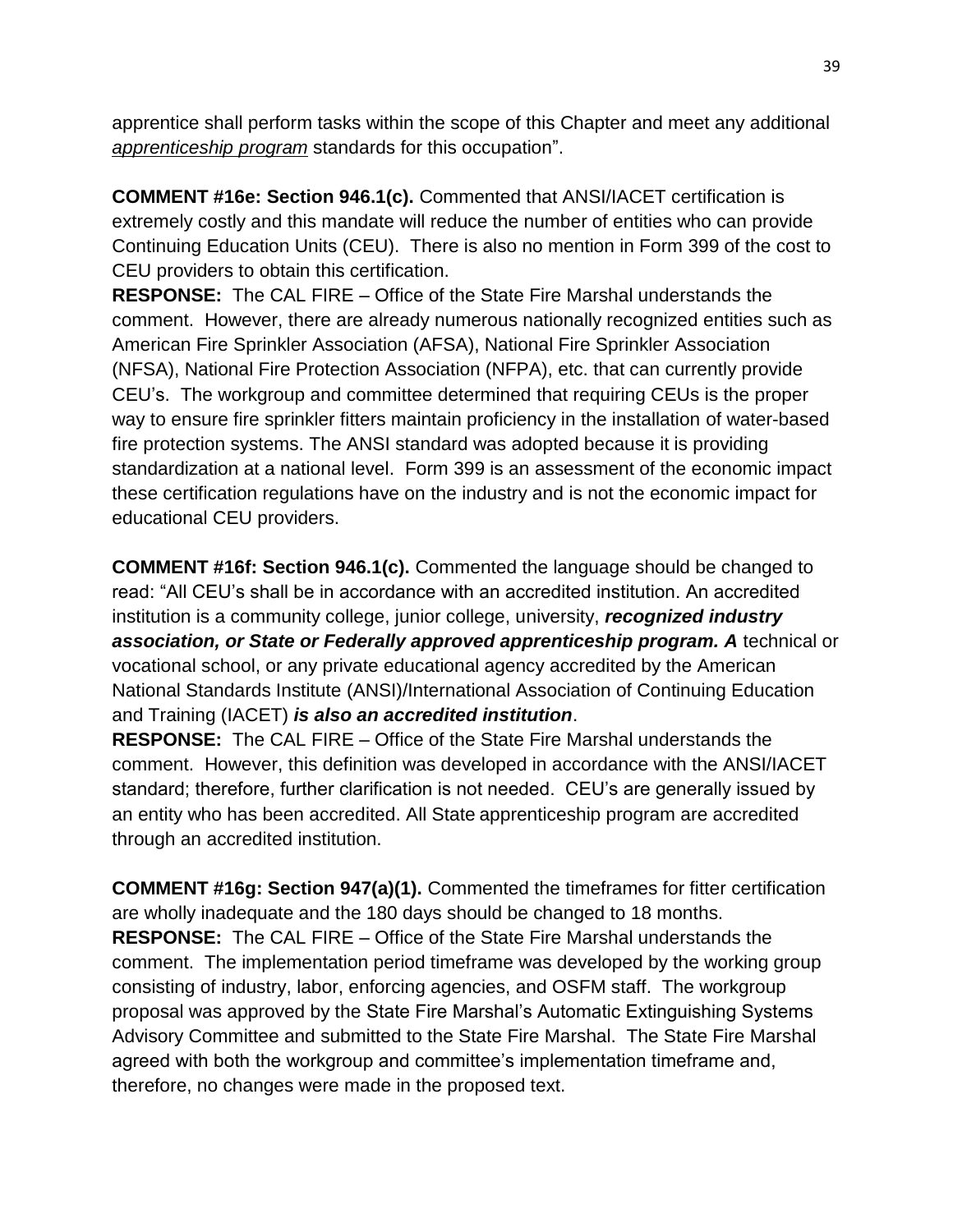**COMMENT #16h: Section 947(b).** Commented that in regards to one year should be changed to two years.

**RESPONSE:** The CAL FIRE – Office of the State Fire Marshal understands the comment. The implementation period timeframe was developed by the working group consisting of industry, labor, enforcing agencies, and OSFM staff. The workgroup proposal was approved by the State Fire Marshal's Automatic Extinguishing Systems Advisory Committee and submitted to the State Fire Marshal. The State Fire Marshal agreed with both the workgroup and committee's implementation timeframe and, therefore, no changes were made in the proposed text.

**COMMENT #16i: Section 947(c).** Commented the 2nd year should be changed to 3rd year.

**RESPONSE:** The CAL FIRE – Office of the State Fire Marshal understands the comment. The implementation period timeframe was developed by the working group consisting of industry, labor, enforcing agencies, and OSFM staff. The workgroup proposal was approved by the State Fire Marshal's Automatic Extinguishing Systems Advisory Committee and submitted to the State Fire Marshal. The State Fire Marshal agreed with both the workgroup and committee's implementation timeframe and, therefore, no changes were made in the proposed text.

**COMMENT #16j: Section 947(d).** Commented that 18 month should be changed to 4<sup>th</sup> year.

**RESPONSE:** The CAL FIRE – Office of the State Fire Marshal understands the comment. The implementation period timeframe was developed by the working group consisting of industry, labor, enforcing agencies, and OSFM staff. The workgroup proposal was approved by the State Fire Marshal's Automatic Extinguishing Systems Advisory Committee and submitted to the State Fire Marshal. The State Fire Marshal agreed with both the workgroup and committee's implementation timeframe and, therefore, no changes were made in the proposed text.

**COMMENT #16k: Section 947(e).** Commented that 18 month should be changed to 5th year.

**RESPONSE:** The CAL FIRE – Office of the State Fire Marshal understands the comment. The implementation period timeframe was developed by the working group consisting of industry, labor, enforcing agencies, and OSFM staff. The workgroup proposal was approved by the State Fire Marshal's Automatic Extinguishing Systems Advisory Committee and submitted to the State Fire Marshal. The State Fire Marshal agreed with both the workgroup and committee's implementation timeframe and, therefore, no changes were made in the proposed text.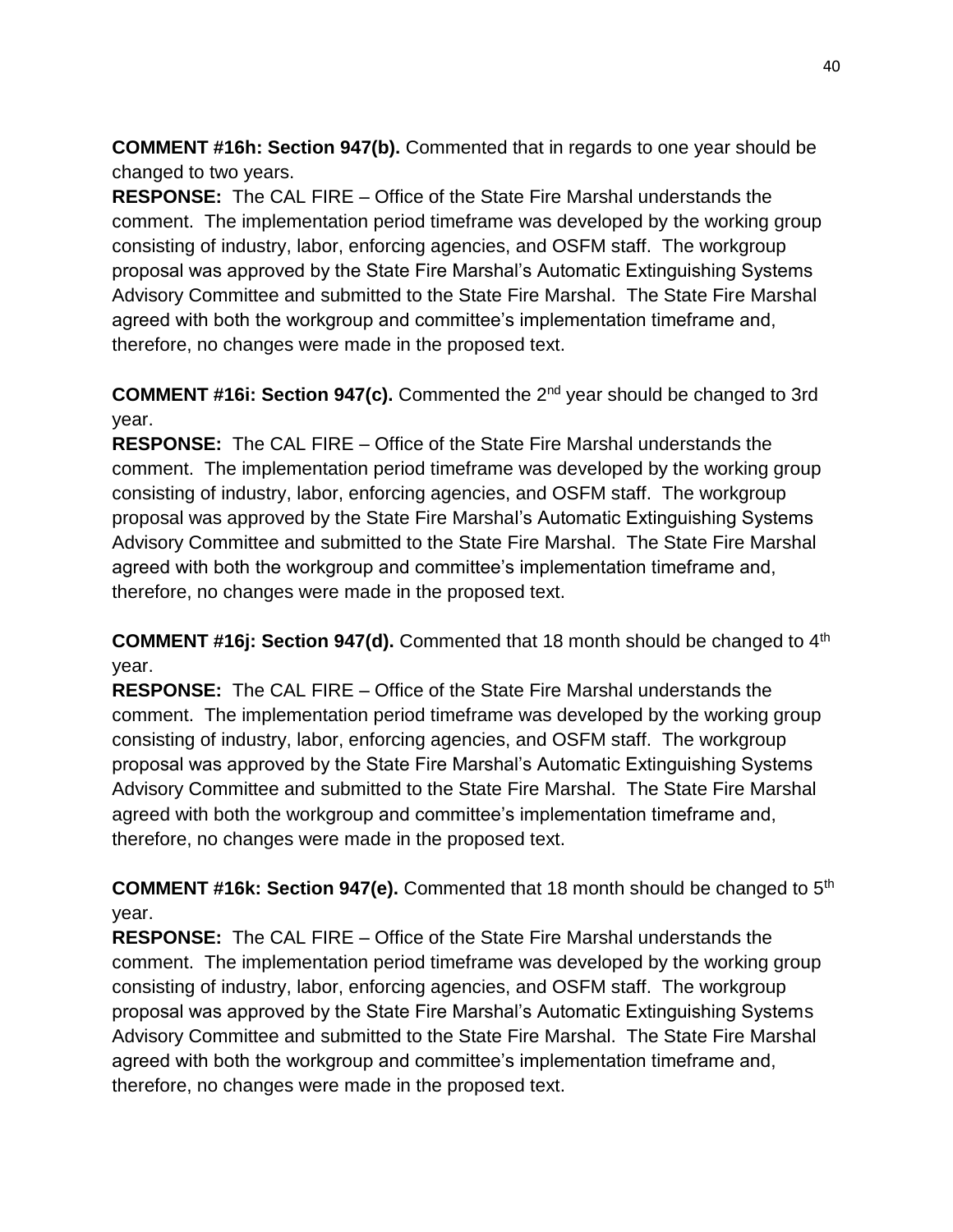## **17.Ms. Shelly Beach, Medley Fire Protection, Inc.**

**COMMENT #17:** Commented the proposed regulations are not in the best interest of the state or Fire Suppression industry.

**RESPONSE:** The CAL FIRE - Office of the State Fire Marshal appreciates the comment. However, in accordance with Government Code Section 11346.9(a)(3), this comment is irrelevant because it is not specifically directed at the proposed modifications to the text, documents incorporated, or documents relied upon noticed in the 2<sup>nd</sup> 15-day comment period.

**COMMENT #17a:** Commented that, per NFPA studies, installation is not a reason fire suppression systems fail.

**RESPONSE:** The CAL FIRE - Office of the State Fire Marshal understands the comment on the NFPA study. That study has been addressed during the last two comment periods, and in accordance with Government Code Section 11346.9(a)(3), this comment is irrelevant because it is not specifically directed at the proposed modifications to the text, documents incorporated, or documents relied upon noticed in the  $2<sup>nd</sup>$  15-day comment period.

**COMMENT #17b: Section 947 (JRTER).** Commented that the removal of JRTER and required entry into a state or federally approved apprenticeship program is unfair to merit shop contractors. The JRTER should be added back.

**RESPONSE:** The CAL FIRE – Office of the State Fire Marshal understands the comment. However, the JRTER program was removed due to the fact the Office believed that individuals would be better served if their training and experience was evaluated and verified by their employers during the implementation period, not the OFSM. Furthermore, by requiring entry into a state or federally approved apprenticeship program allows for consistency in training among all pipefitters.

**COMMENT #17c:** Commented that their needs to be another AES committee review and more information provided to show the regulation is a necessity. **RESPONSE:** The CAL FIRE - Office of the State Fire Marshal appreciates the comment. However, in accordance with Government Code Section 11346.9(a)(3), this comment is irrelevant because it is not specifically directed at the proposed modifications to the text, documents incorporated, or documents relied upon noticed in the 2<sup>nd</sup> 15-day comment period.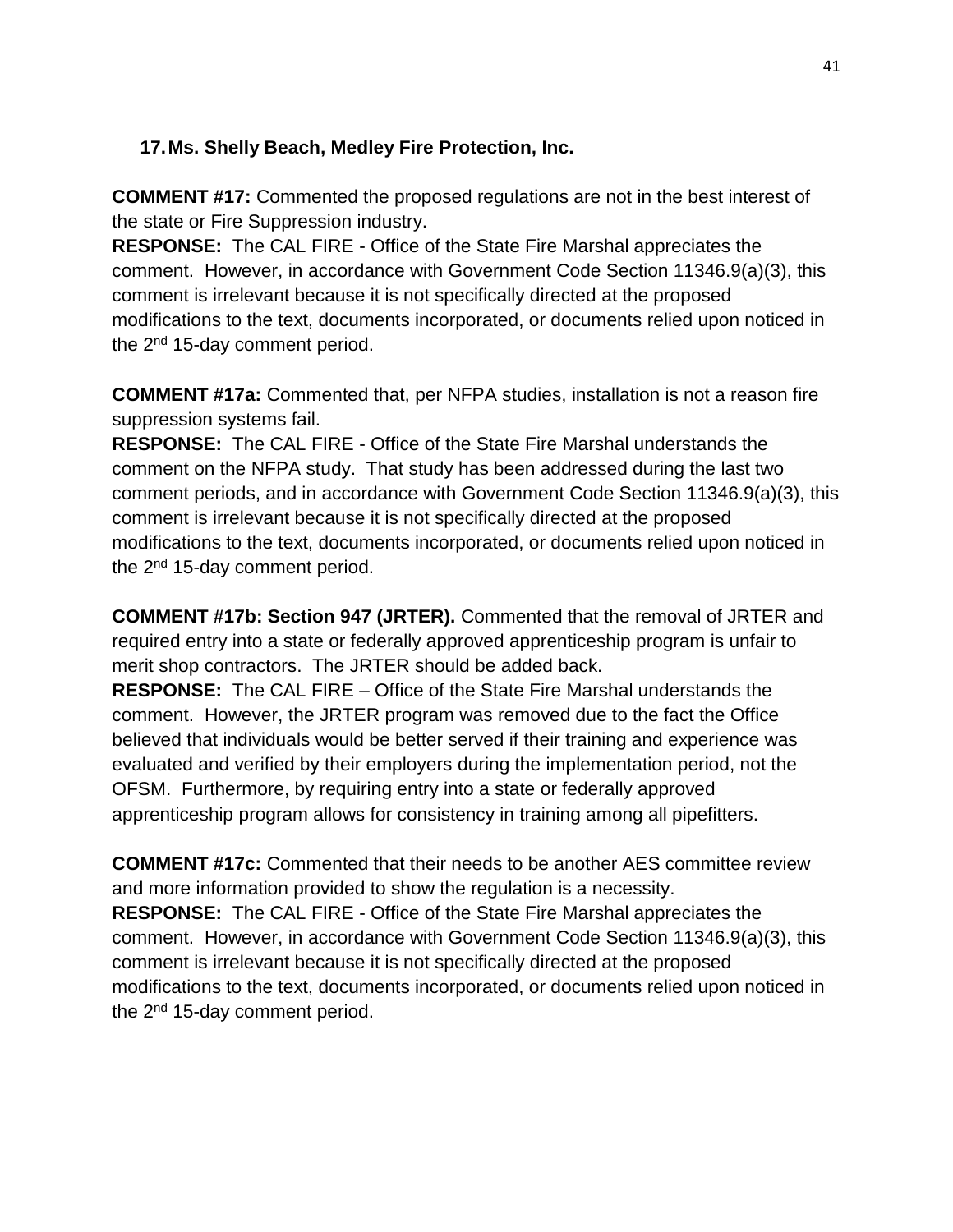#### **18. Mr. Lyle E. Hall, Western Fire Protection, Inc.**

**COMMENT #18**: **Section 923, Exception (2).** Commented they object to the removal of underground work and fire suppression water storage tanks and associated systems. **RESPONSE:** The CAL FIRE - Office of the State Fire Marshal understands the comment. However, to limit underground work in the scope of these regulations to C-16 contractors only would be inconsistent and in conflict with other state regulations that allow other types of licensed contractors to do underground sprinkler work. Furthermore, in accordance with Government Code Section 11346.9(a)(3), this comment is irrelevant because it is not specifically directed at the proposed modifications to the text, documents incorporated, or documents relied upon noticed in the  $2<sup>nd</sup>$  15-day comment period.

**COMMENT #18a: Section 934.** Commented that 72 hours is an unreasonable timeframe and imposes unrealistic burdens on both employers and OSFM. They suggest a more reasonable time would be one week.

**RESPONSE:** The CAL FIRE - Office of the State Fire Marshal understands the comment. The OSFM deemed that 72 hours is enough time to inform the Office and was based on the advice from the Automatic Extinguishing Systems Advisory Committee and the Certification Workgroup. Furthermore, in accordance with Government Code Section 11346.9(a)(3), this comment is irrelevant because it is not specifically directed at the proposed modifications to the text, documents incorporated, or documents relied upon noticed in the  $2<sup>nd</sup>$  15-day comment period.

**COMMENT #18b: Section 937(a).** Commented that "1 year from their date of hire" timeframe for trainees to work within the scope of these regulations will cause a shortage of workers. They recommend the language: "…one (1) year from their date of hire **or one year from the date these regulations become effective, whichever is later."**.

**RESPONSE:** The CAL FIRE – Office of the State Fire Marshal understands the comment. However, when referring to the trainee's date of hire, it is implied that the date of hire is the date the trainee began work within the scope of these regulations. Additionally, based on the Automatic Extinguishing Systems Advisory Committee and the Certification Workgroup's advice, the OSFM deemed that 1 year is enough time.

**COMMENT #18c: Section 938(a)(3).** Commented it does not state that a "federally" approved fire sprinkler fitter apprenticeship program is acceptable. This conflicts with other sections of the proposed regulations. GBA AFSA-CA recommends the language be changed to: "Provide proof of acceptance into a State of California **or federally** approved fire sprinkler fitter apprenticeship program.".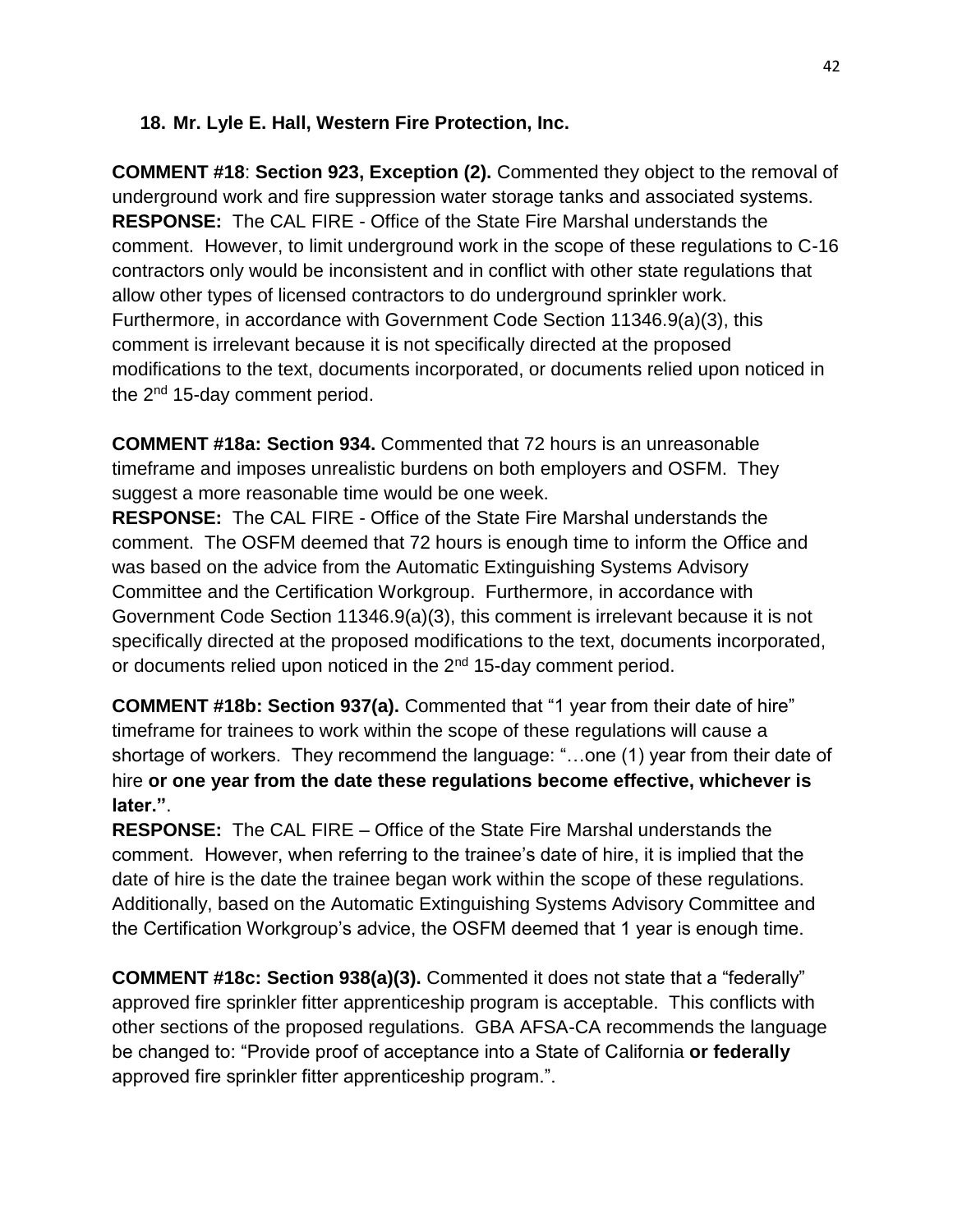**RESPONSE:** The CAL FIRE - Office of the State Fire Marshal accepts the comment, after further review of Section 938(a)(3). The proposed text has been revised to: *"…State of California or federally approved…."*

**COMMENT #18d: Section 938(e).** Commented that in regards to because apprentices in a Federally approved apprenticeship program are not subject to the supervision of California Apprenticeship Council, this language is inconsistent and should be change to "...any additional standards for this occupation as approved by the California Apprenticeship Council *provided for in the program standards*.

**RESPONSE:** The CAL FIRE – Office of the State Fire Marshal agrees with the comment in part. The language has been changed to: "(e) A person registered as an apprentice shall perform tasks within the scope of this Chapter and meet any additional *apprenticeship program* standards for this occupation".

**COMMENT #18e: Section 946.1.** Commented that ANSI/IACET certification is extremely costly and this mandate will reduce the number of entities who can provide CEU. There is also no mention in Form 399 of the cost to CEU providers to obtain this certification.

**RESPONSE:** The CAL FIRE – Office of the State Fire Marshal understands the comment.However, there are already numerous nationally recognized entities such as American Fire Sprinkler Association (AFSA), National Fire Sprinkler Association (NFSA), National Fire Protection Association (NFPA), etc. that can currently provide CEUs.The workgroup and committee determined the proper way to ensure fire sprinkler fitters maintain proficiency in the installation of water-based fire protection systems is to require CEUs. The ANSI standard was adopted because it is providing standardization at a national level.

**COMMENT #18f: Section 946.1(c).** Commented the language should be changed to read: "All CEU's shall be in accordance with an accredited institution. An accredited institution is a community college, junior college, university, *or State or Federally approved apprenticeship program. A* technical or vocational school, or any private educational agency accredited by the American National Standards Institute (ANSI)/International Association of Continuing Education and Training (IACET) *is also an accredited institution*.

**RESPONSE:** The CAL FIRE – Office of the State Fire Marshal understands the comment. However, this definition was developed in accordance with the ANSI/IACET standard; therefore, further clarification is not needed. CEU's are generally issued by an entity who has been accredited. All State apprenticeship program are accredited through an accredited institution.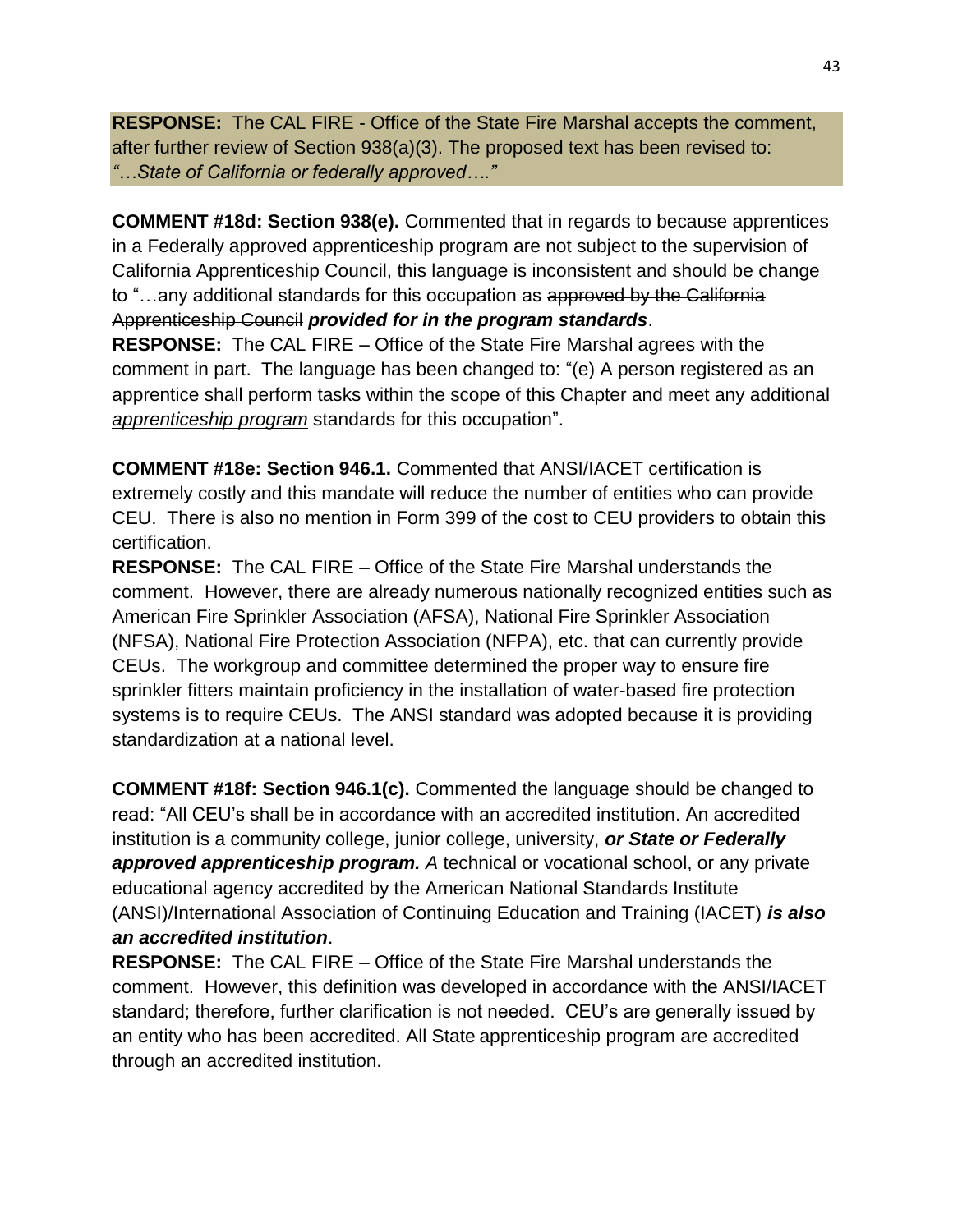**COMMENT #18g: Section 947(a)(1).** Commented the timeframes for fitter certification are wholly inadequate and the 180 days should be changed to 18 months. **RESPONSE:** The CAL FIRE – Office of the State Fire Marshal understands the comment. The implementation period timeframe was developed by the working group consisting of industry, labor, enforcing agencies, and OSFM staff. The workgroup proposal was approved by the State Fire Marshal's Automatic Extinguishing Systems Advisory Committee and submitted to the State Fire Marshal. The State Fire Marshal agreed with both the workgroup and committee's implementation timeframe and, therefore, no changes were made in the proposed text.

**COMMENT #18h: Section 947(b**). Commented that one year should be changed to three years.

**RESPONSE:** The CAL FIRE – Office of the State Fire Marshal understands the comment. The implementation period timeframe was developed by the working group consisting of industry, labor, enforcing agencies, and OSFM staff. The workgroup proposal was approved by the State Fire Marshal's Automatic Extinguishing Systems Advisory Committee and submitted to the State Fire Marshal. The State Fire Marshal agreed with both the workgroup and committee's implementation timeframe and, therefore, no changes were made in the proposed text.

**COMMENT #18i: Section 947(c).** Commented that the 2nd year should be changed to 4<sup>th</sup> year.

**RESPONSE:** The CAL FIRE – Office of the State Fire Marshal understands the comment. The implementation period timeframe was developed by the working group consisting of industry, labor, enforcing agencies, and OSFM staff. The workgroup proposal was approved by the State Fire Marshal's Automatic Extinguishing Systems Advisory Committee and submitted to the State Fire Marshal. The State Fire Marshal agreed with both the workgroup and committee's implementation timeframe and, therefore, no changes were made in the proposed text.

**COMMENT #18j: Section 947(d).** Commented that 18 month should be changed to 5th year.

**RESPONSE:** The CAL FIRE – Office of the State Fire Marshal understands the comment. The implementation period timeframe was developed by the working group consisting of industry, labor, enforcing agencies, and OSFM staff. The workgroup proposal was approved by the State Fire Marshal's Automatic Extinguishing Systems Advisory Committee and submitted to the State Fire Marshal. The State Fire Marshal agreed with both the workgroup and committee's implementation timeframe and, therefore, no changes were made in the proposed text.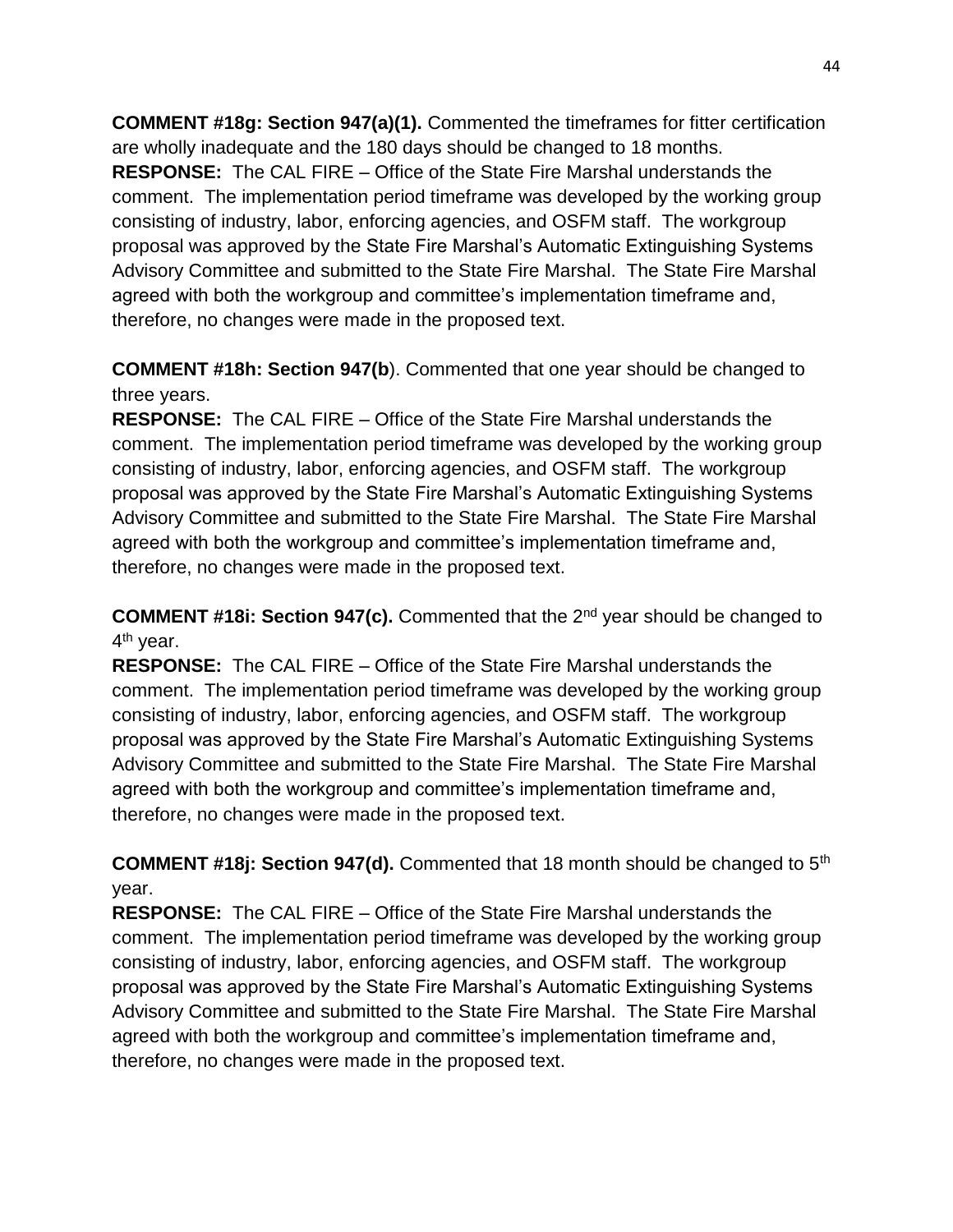**COMMENT #18k: Section 947(e).** Commented that 18 month should be changed to 6<sup>th</sup> year.

**RESPONSE:** The CAL FIRE – Office of the State Fire Marshal understands the comment. The implementation period timeframe was developed by the working group consisting of industry, labor, enforcing agencies, and OSFM staff. The workgroup proposal was approved by the State Fire Marshal's Automatic Extinguishing Systems Advisory Committee and submitted to the State Fire Marshal. The State Fire Marshal agreed with both the workgroup and committee's implementation timeframe and, therefore, no changes were made in the proposed text.

# **19.Mr. Kirk Page, KPS Inc.**

**COMMENT #19: Section 924.5 (JRTER).** Commented that without this provision employers do not have the option to have their own training program of apprentices based on state standards. This will give an unfair playing field for some and put some businesses out of business or unable to compete.

**RESPONSE:** The CAL FIRE – Office of the State Fire Marshal understands the comment. However, the JRTER program was removed due to the fact the Office felt that individuals would be better served if their training and experience was evaluated and verified by their employers during the implementation period, not the OFSM. Furthermore, by requiring entry into a state or federally approved apprenticeship program allows for consistency in training among all pipefitters and ensures quality installation.

**COMMENT #19a: Section 924.7.** Commented the California Building Industry may start a legislative attack on Single Family Sprinkler ordinances when they start getting increases on their Multi Family products due to the added costs of this certification program.

**RESPONSE:** The CAL FIRE - Office of the State Fire Marshal appreciates the comment. However, in accordance with Government Code Section 11346.9(a)(3), this comment is irrelevant because it is not specifically directed at the proposed modifications to the text, documents incorporated, or documents relied upon noticed in the  $2<sup>nd</sup>$  15-day comment period.

**COMMENT #19b: Section 926.** Commented there is no definition of an apprenticeship agreement in the ordinance and this will create an uneven playing field between varying apprenticeship programs.

**RESPONSE:** The CAL FIRE – Office of the State Fire Marshal understands the comment. However, the apprenticeship agreement is a contract between the Department of Apprenticeship Standards and apprentices.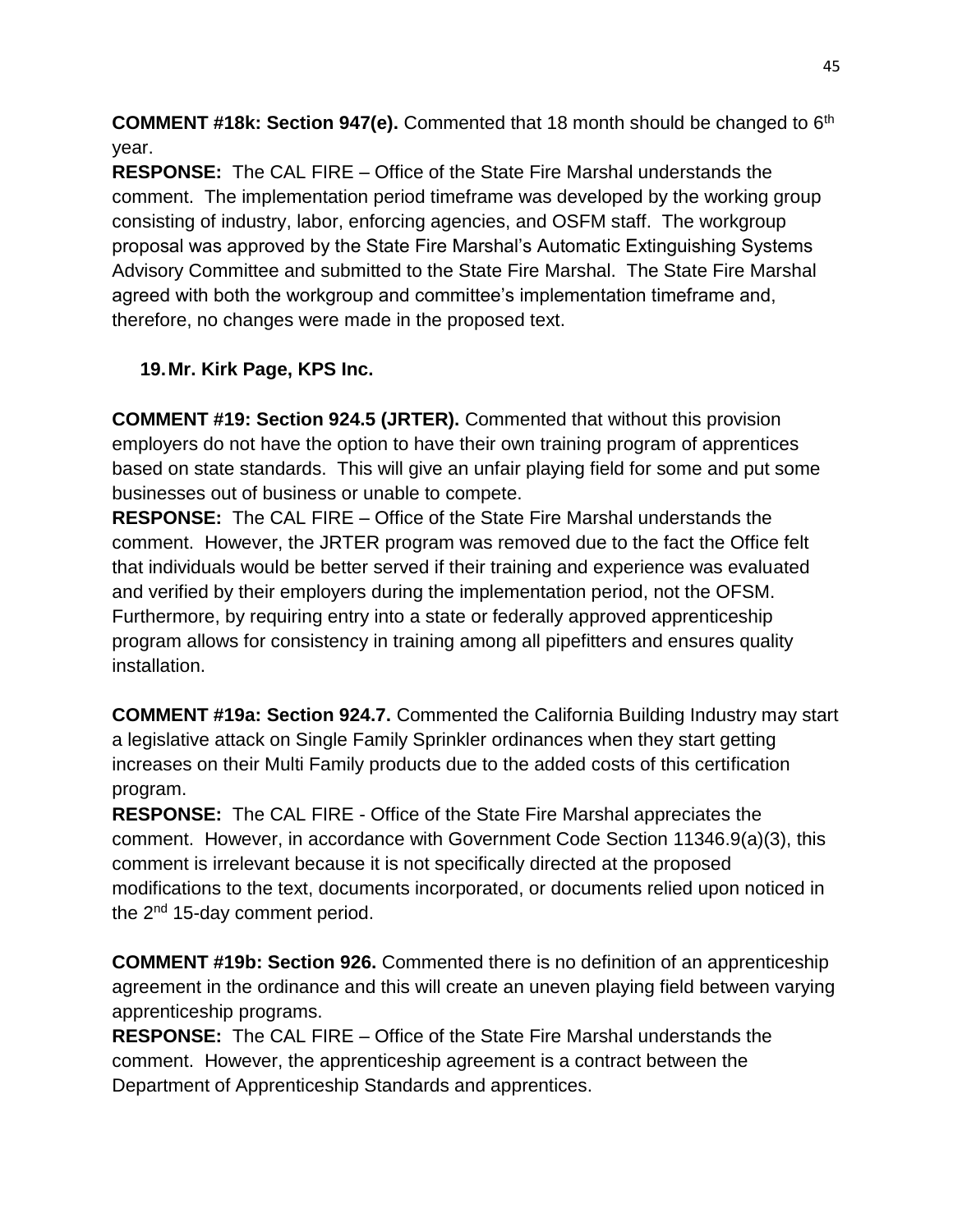**COMMENT #19c: 937.3(e) and 938.4(c).** Commented direct supervision is defined as "on site" and this would not allow for the certified sprinkler fitter to leave to purchase parts or for lunch, etc.

**RESPONSE:** The CAL FIRE – Office of the State Fire Marshal agrees with the comment. Lunch, breaks or leaving to purchase parts etc., is not considered on site and under the direct supervision of the certified sprinkler fitter. The apprentice or trainee must be supervised at all times while on site pursuant to the regulations and under the direct supervision of the certified sprinkler fitter when working within the scope of these regulations. The certified sprinkler fitter is not physically available to directly supervise the apprentice or trainee and is not working under the scope of these regulations when doing off-site activities, taking lunch, breaks or the like.

**COMMENT #19d: Section 939(3)(A) and 945(b)(1).** Commented and asks: why can't an apprenticeship program be a federally approved program as well? **RESPONSE:** The CAL FIRE - Office of the State Fire Marshal rejects the comment. Both sections he refers to already contain the language, *"…a State of California or federally approved…."* 

# **20.Mr. Todd Golden, Sprinkler Fitters Local 709.**

**COMMENT #20:** Commented they commend the OSFM for removing the JRTER program.

**RESPONSE:** The CAL FIRE - Office of the State Fire Marshal accepts and appreciates the comment.

**COMMENT #20a: Section 923, Exception (2).** Commented the only down side they see is the exemption of the underground fire main.

**RESPONSE:** The CAL FIRE - Office of the State Fire Marshal understands the comment. However, to limit underground work in the scope of these regulations to C-16 contractors only would be inconsistent and in conflict with other state regulations that allow other types of licensed contractors to do underground sprinkler work. Furthermore, in accordance with Government Code Section 11346.9(a)(3), this comment is irrelevant because it is not specifically directed at the proposed modifications to the text, documents incorporated, or documents relied upon noticed in the 2<sup>nd</sup> 15-day comment period.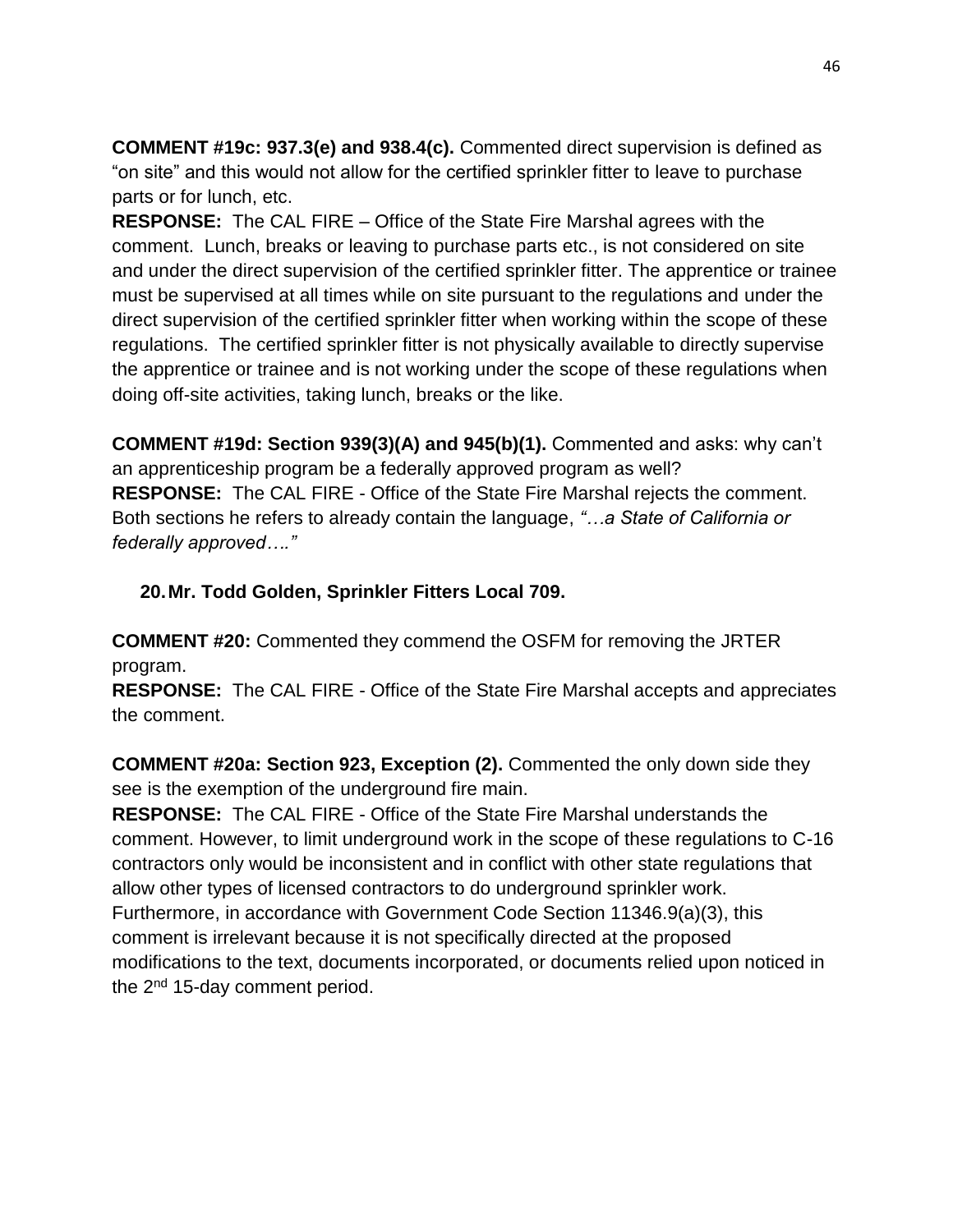## **21.Mr. Randy Nelson, Fire & Security Services.**

**COMMENT #21: Section 947.** Commented that they oppose the currently proposed certification program as it sits and would like something more similar to the programs in Oklahoma and Nevada. They specifically oppose the removal of JREP/JRTER and the proposed regulations now unfairly favors the Union contractors.

**RESPONSE:** The CAL FIRE – Office of the State Fire Marshal understands the. Nelson's comment. However, the JREP/JRTER program was removed due to the fact the Office felt that individuals would be better served if their training and experience was evaluated and verified by their employers during the implementation period, not the OFSM.

# **22.Mr. Steve Romp, S Fire, Inc.**

**COMMENT #22: Section 947.** Commented that they oppose the removal of the JRTER program.

**RESPONSE:** The CAL FIRE – Office of the State Fire Marshal understands the comment. However, the JRTER program was removed due to the fact the Office felt that individuals would be better served if their training and experience was evaluated and verified by their employers during the implementation period, not the OFSM. Furthermore, by requiring entry into a state or federally approved apprenticeship program allows for consistency in training among all pipefitters and ensures quality installation.

**COMMENT #22a:** Commented that they disagree with the 7000 hrs. requirement to become a Journeyman Fire Sprinkler Fitter and believes 5000 hours is more sufficient. **RESPONSE:** The CAL FIRE – Office of the State Fire Marshal understands the comment. However, the 7000 hours are to ensure an applicant applying for commercial certification has received a sufficient number of hours of training and education in a state or federally apprenticeship program on commercial installations. 5000 hours is not an adequate number of hours in this field.

**COMMENT #22b:** Commented that forcing formal training with certification for continued employment after the initial 12 month "on the job training" period would hurt small businesses. He contends formal education in a classroom setting of which there are limited locations, is not easily accessible, expensive, and would put small independent companies out of business and potentially cripple the industry. **RESPONSE:** The CAL FIRE - Office of the State Fire Marshal appreciates the comment. However, in accordance with Government Code Section 11346.9(a)(3), this comment is irrelevant because it is not specifically directed at the proposed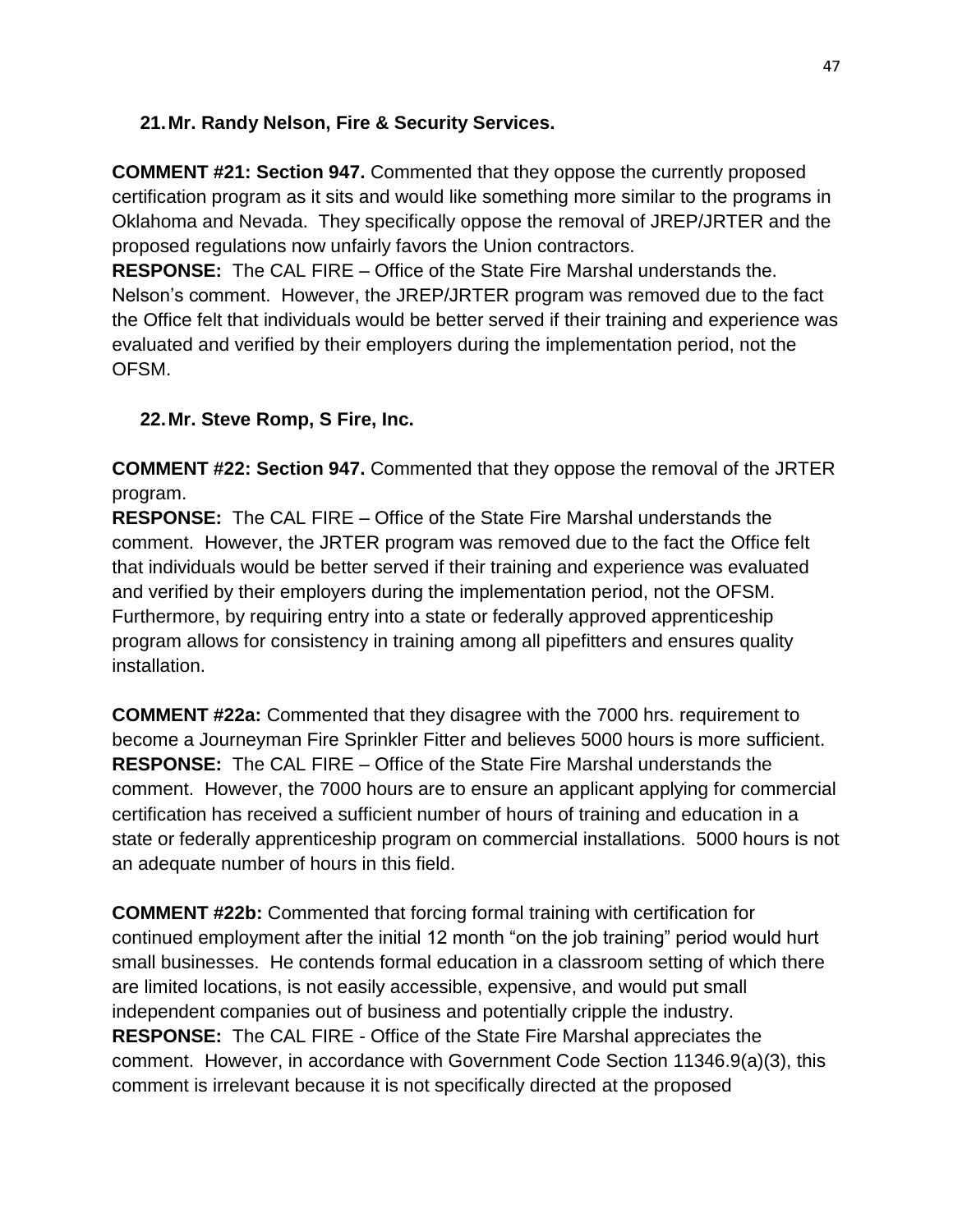modifications to the text, documents incorporated, or documents relied upon noticed in the 2<sup>nd</sup> 15-day comment period.

**COMMENT #22c: Section 946.** Commented there is not a need for continuing education as there are already other solid means of checks and balances in place. **RESPONSE:** The CAL FIRE - Office of the State Fire Marshal appreciates the comment, however, disagrees. The requirement for a certified fire sprinkler fitter to complete three units of OSFM approved continuing education is to align with the everchanging National Standards and state building codes. This will ensure all fire sprinkler fitters are keeping up-to-date with industry codes, trends, and materials. Furthermore, the continuing education requirement was developed by the Certification Workgroup consisting of all facets of the industry, labor, enforcing agencies, and OSFM staff. The workgroup proposal was approved by the State Fire Marshal's Automatic Extinguishing Systems Advisory Committee and submitted to the State Fire Marshal. The State Fire Marshal agreed with both the workgroup and committee's proposal. Additionally, in accordance with Government Code Section 11346.9(a)(3), this comment is irrelevant because it is not specifically directed at the proposed modifications to the text, documents incorporated, or documents relied upon noticed in the 2nd 15-day

comment period.

**COMMENT #22d: Section 947.** Commented that they would like the OSFM to reconsider its position on eliminating the JRTER program.

**RESPONSE:** The CAL FIRE – Office of the State Fire Marshal understands the comment. However, the JRTER program was removed due to the fact the Office felt that individuals would be better served if their training and experience was evaluated and verified by their employers during the implementation period, not the OFSM.

#### **23. Mr. John A Amann, Cintas Corporation.**

**COMMENT #23:** Commented that the proposed regulations still fail to satisfy the requirements of the California Administrative Procedure Act and/or otherwise lack sufficient foundation and justification.

**RESPONSE:** The CAL FIRE - Office of the State Fire Marshal appreciates the comment. However, in accordance with Government Code Section 11346.9(a)(3), this comment is irrelevant because it is not specifically directed at the proposed modifications to the text, documents incorporated, or documents relied upon noticed in the 2<sup>nd</sup> 15-day comment period.

**COMMENT #23a: Section 947.** Commented that they oppose the removal of the JRTER program and the refusal to substitute any other provision or pathway that allows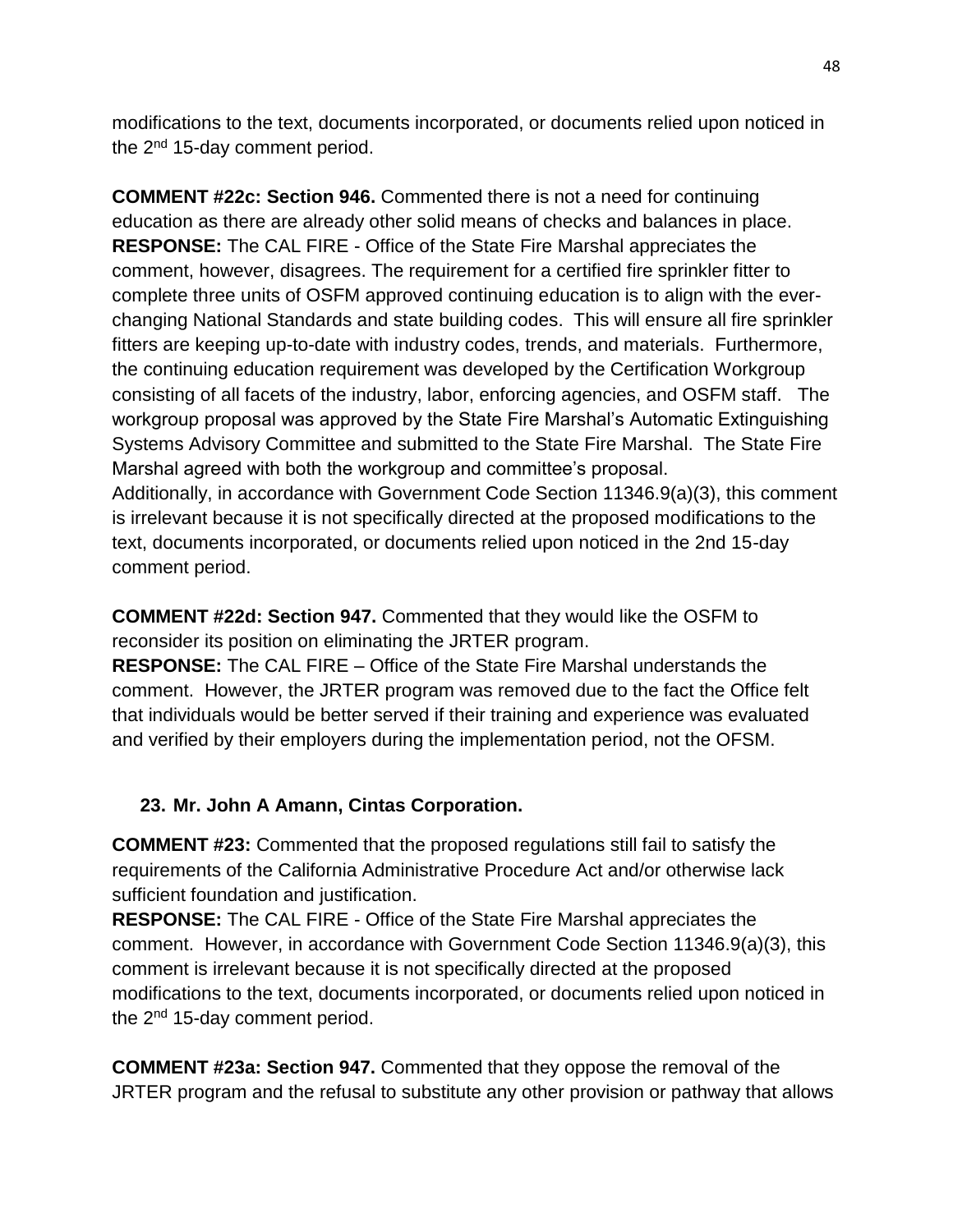for certification without proceeding through a California or federally approved apprenticeship program.

**RESPONSE:** The CAL FIRE – Office of the State Fire Marshal understands the comment. However, the JRTER program was removed due to the fact the Office felt that individuals would be better served if their training and experience was evaluated and verified by their employers during the implementation period, not the OFSM. Furthermore, by requiring entry into a state or federally approved apprenticeship program allows for consistency in training among all pipefitters and ensures quality installation.

**COMMENT #23b: New Section 947. Implementation Period.** Commented that 18 months is an insufficient amount of time to implement the proposed regulations and suggests a 5-year implementation period.

**RESPONSE:** The CAL FIRE – Office of the State Fire Marshal understands the comment. The implementation period timeframe was developed by the working group consisting of industry, labor, enforcing agencies, and OSFM staff. The workgroup proposal was approved by the State Fire Marshal's Automatic Extinguishing Systems Advisory Committee and submitted to the State Fire Marshal. The State Fire Marshal agreed with both the workgroup and committee's implementation timeframe and, therefore, no changes were made in the proposed text.

**COMMENT #23c:** Commented that they object to any provision of these regulations that purport to impose any additional requirement on C-16 license holders to perform any work or activity within the scope of that license.

**RESPONSE:** The CAL FIRE - Office of the State Fire Marshal understands the comment. However, these regulations are for certifying individuals in the work consisting of installation, alteration or repair of all water-based fire protection systems. The California Contractor's State Licensing Board licenses companies to perform installation, alteration or repair of all water-based fire protection systems. Therefore, if an individual C-16 license holder is personally performing the work of installation, alteration or repair of water-based fire protection systems he or she must be certified. The only way to be certified is to meet the requirements of these regulations.

**COMMENT #23d: Section 924.1(b).** Commented it does not explicitly make allowance for certification under the exception period granted by Section 947. **RESPONSE:** The CAL FIRE – Office of the State Fire Marshal rejects the comment. Section 924.1 is the section for "C" definitions and is not the correct section for reference to an exception granted in section 947.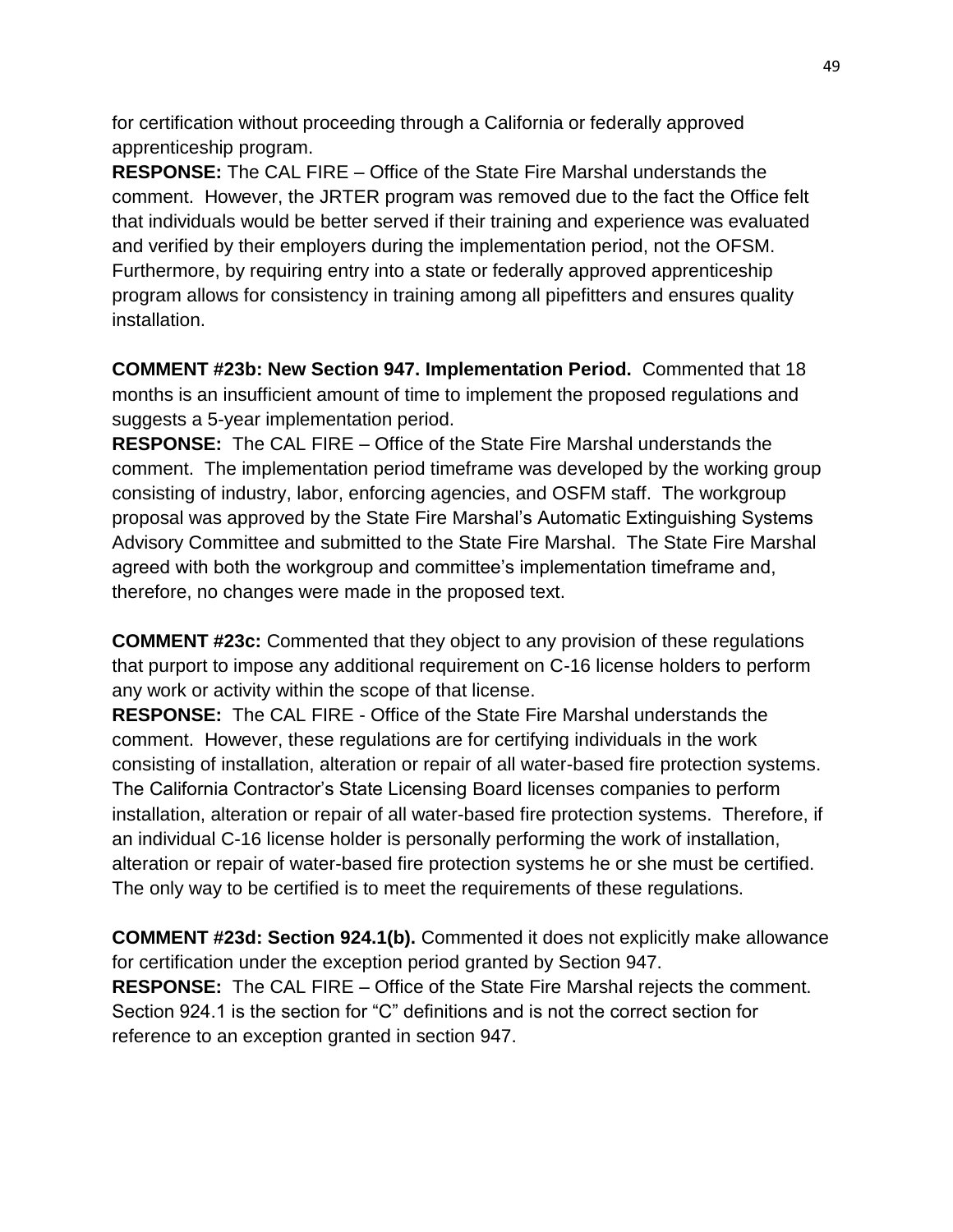**COMMENT #23e: Section 928(b).** Commented that requiring correction within 72 hours "of issuance" of a Notice of Violation or Correction Order is unnecessary and unreasonable, particularly given that the term "of issuance" is vague. Cintas suggests using "served with" or some other term to indicate that the time begins to run when the alleged violator receives the Notice of Violation or Correction Order.

**RESPONSE:** The CAL FIRE - Office of the State Fire Marshal rejects the comment concerning the 72-hour notification. It was previously addressed in the original 45-day comment period, which stated, *"in order to maintain consistency with all other licensing and certification programs it has been determined that this timeframe has been tried and tested and found to work effectively."* Additionally, based on the advice from the Automatic Extinguishing Systems Advisory Committee and the Certification Workgroup, the OSFM deemed that 72 hours is enough time.

**COMMENT #23f: Section 931 and 932.** Commented the penalty provisions are unclear, appear to mandate unjustifiably and unreasonably harsh penalties for potentially trivial violations, and exceed the SFM's authority.

**RESPONSE:** The CAL FIRE – Office of the State Fire Marshal understands the comment. However, Sections 931 and 932 are consistent with other Office of the State Fire Marshal licensing and certification programs. The Health and Safety Code (HSC) Section 13110 grants the OSFM authority to write these regulations, HSC 13112 makes violations of these regulations a misdemeanor, and HSC 13104 requires the State Fire Marshal and their deputies to enforce the laws. These laws allow enforcement actions to be taken for violations with potential penalties for noncompliance of these regulations.

**COMMENT #23g: Section 933.** Commented they believe this section is wholly unnecessary and inappropriate to include in these regulations. **RESPONSE:** The CAL FIRE - Office of the State Fire Marshal understands the comment. However, in accordance with Government Code Section 11346.9(a)(3), this comment is irrelevant because it is not specifically directed at the proposed modifications to the text, documents incorporated, or documents relied upon noticed in the  $2<sup>nd</sup>$  15-day comment period.

**COMMENT #23h: Section 934.** Commented the 72-hour timeframe is unreasonably and unjustifiably short. They suggest a more reasonable time would be at least 10 business days or 20 days, like EDD.

**RESPONSE:** The CAL FIRE - Office of the State Fire Marshal understands the comment. However, based on the advice from the Automatic Extinguishing Systems Advisory Committee and the Certification Workgroup, the OSFM deemed that this is enough time. Furthermore, in accordance with Government Code Section 11346.9(a)(3), this comment is irrelevant because it is not specifically directed at the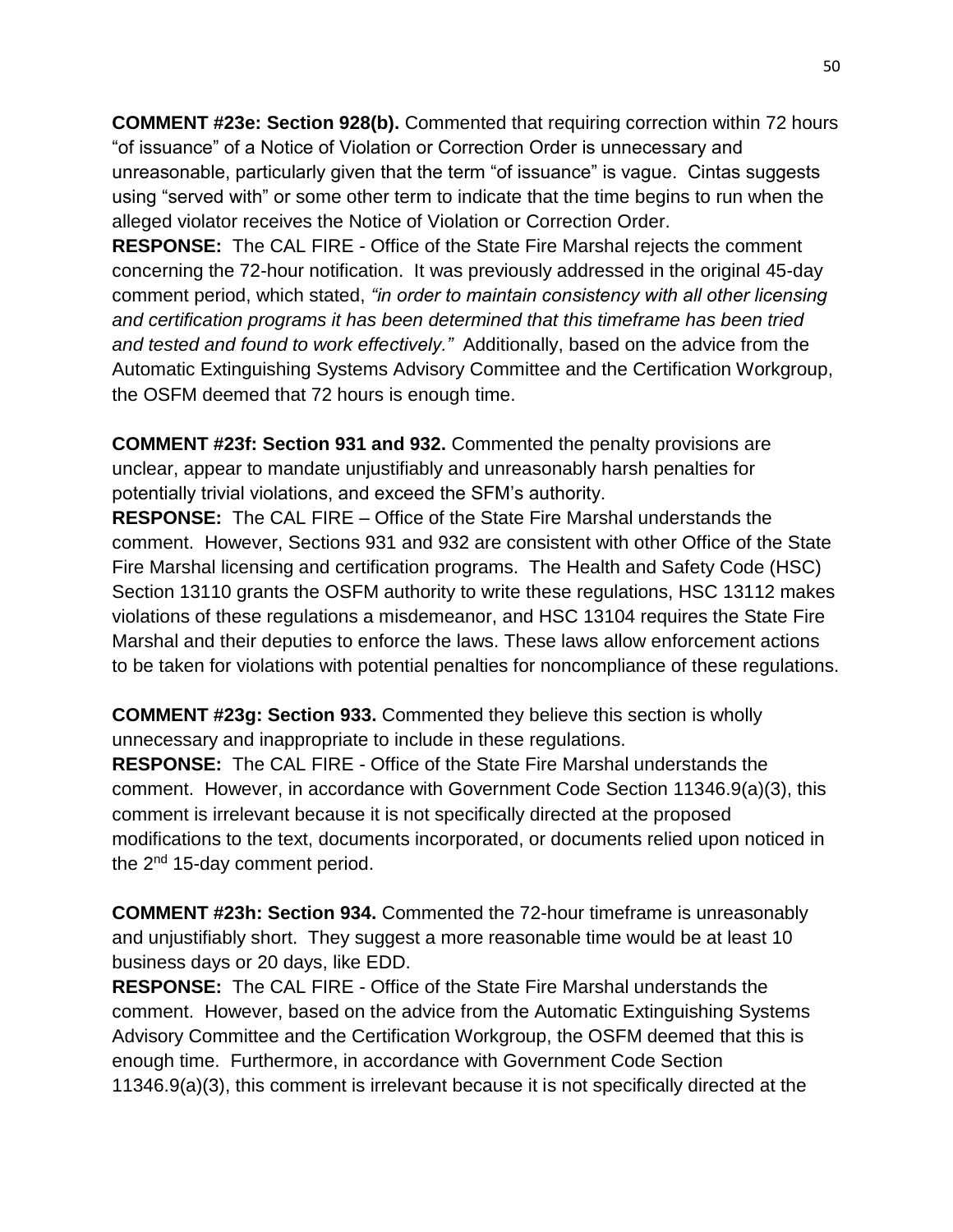proposed modifications to the text, documents incorporated, or documents relied upon noticed in the 2<sup>nd</sup> 15-day comment period.

**COMMENT #23i: Section 938(a)(3).** Commented that in regards to it only references a State of California approved apprenticeship program and should be, *"…a State of California or federally-approved…"*

**RESPONSE:** The CAL FIRE - Office of the State Fire Marshal accepts the comment, after further review of Section 938(a)(3). The proposed text has been revised to: *"…State of California or federally approved…."*

**COMMENT #23g: Section 946.** Commented that limiting all CEUs to a single accrediting agency will increase the costs of such programs, limit the scope of available programs, and perhaps preclude wholly appropriate and necessary topics from being addressed by CEU classes. Cintas suggests CEUs be approved by the SFM and that the SFM identify criteria for evaluating and determining CEUs.

**RESPONSE:** The CAL FIRE – Office of the State Fire Marshal understands the comment. However, Automatic Extinguishing Systems Advisory Committee and the Certification Workgroup determined the proper way to ensure fire sprinkler fitters maintain proficiency in the installation of water-based fire protection systems is to require CEUs. The ANSI standard was adopted because it provides standardization at a national level. Therefore, the OSFM will not require additional staffing to develop, maintain, and certify criteria for continuing education.

# **24. Mr. J.C. Hoiland, Orange County Fire Protection.**

**COMMENT #24: Section 937.** Commented the "1 year from their date of hire" timeframe for trainees to work within the scope of these regulations does not take into account an employee that was hired and worked in another trade or position for more than a year to become a trainee. They recommend the language: "…one (1) year from their date of **hire, transfer, promotion or one year from the date these regulations become effective, whichever is later."** 

**RESPONSE:** The CAL FIRE – Office of the State Fire Marshal understands the comment. However, when referring to the trainee's date of hire, it is implied that the date of hire is the date the trainee began work within the scope of these regulations. Additionally, based on the Automatic Extinguishing Systems Advisory Committee and the Certification Workgroup's advice, the OSFM deemed that 1 year is enough time.

**COMMENT #24a: Section 938.** Commented section only references a State of California approved apprenticeship program and should be, *"…a State of California or federally-approved…"* **RESPONSE:** The Office of the State Fire Marshal accepts the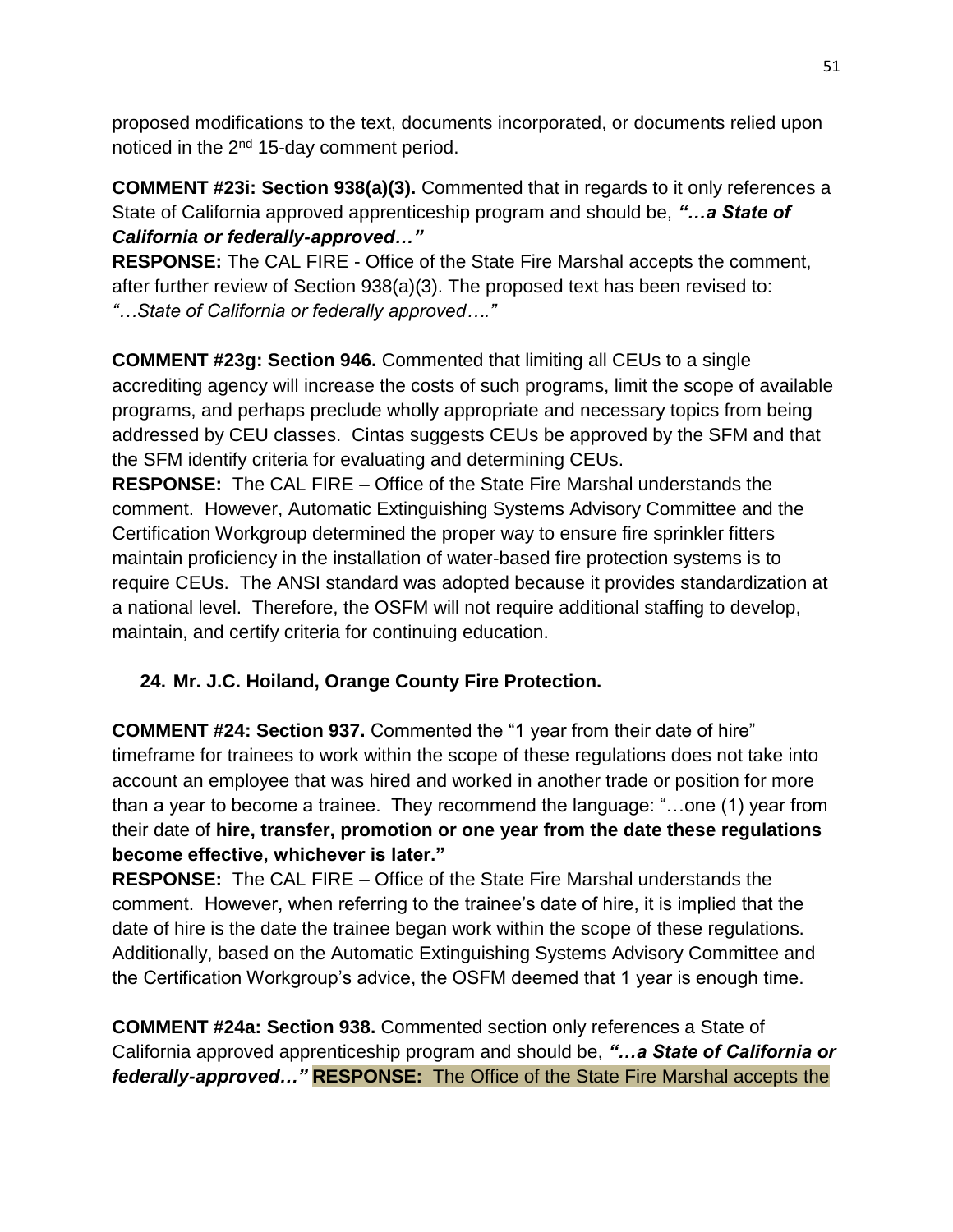comment, after further review of Section 938(a)(3). The proposed text has been revised to: *"…State of California or federally approved…."*

**COMMENT #24b: Old Section 947 (JRTER).** Commented they oppose the removal of the JRTER in that it does not provide a pathway for certification, other than an apprenticeship program and will cause a shortage of fitters.

**RESPONSE:** The CAL FIRE – Office of the State Fire Marshal understands the comment. However, the JRTER program was removed due to the fact the Office felt that individuals would be better served if their training and experience was evaluated and verified by their employers during the implementation period, not the OFSM. Furthermore, by requiring entry into a state or federally approved apprenticeship program allows for consistency in training among all pipefitters and ensures quality installation.

**COMMENT #24c: Section 947(c) and (e).** Commented the "2nd year" should be changed to "60 months" and "18 month" should be changed to "60<sup>th</sup> month". **RESPONSE:** The CAL FIRE – Office of the State Fire Marshal understands the comment. The implementation period timeframe was developed by the working group consisting of industry, labor, enforcing agencies, and OSFM staff. The workgroup proposal was approved by the State Fire Marshal's Automatic Extinguishing Systems Advisory Committee and submitted to the State Fire Marshal. The State Fire Marshal agreed with both the workgroup and committee's implementation timeframe and, therefore, no changes were made in the proposed text.

# **25. Mr. Patrick Hulleman, Thorpe Design, Inc.**

**COMMENT #25: Section 923, Exception (2).** Commented that in they object to the removal of underground work and fire suppression water storage tanks and associated systems.

**RESPONSE:** The CAL FIRE - Office of the State Fire Marshal understands the comment. However, to limit underground work in the scope of these regulations to C-16 contractors only would be inconsistent and in conflict with other state regulations that allow other types of licensed contractors to do underground sprinkler work. Furthermore, in accordance with Government Code Section 11346.9(a)(3), this comment is irrelevant because it is not specifically directed at the proposed modifications to the text, documents incorporated, or documents relied upon noticed in the 2<sup>nd</sup> 15-day comment period.

**COMMENT #25a: Section 934.** Commented 72 hours is an unreasonable timeframe and imposes unrealistic burdens on both employers and OSFM. They suggest a more reasonable time would be one week.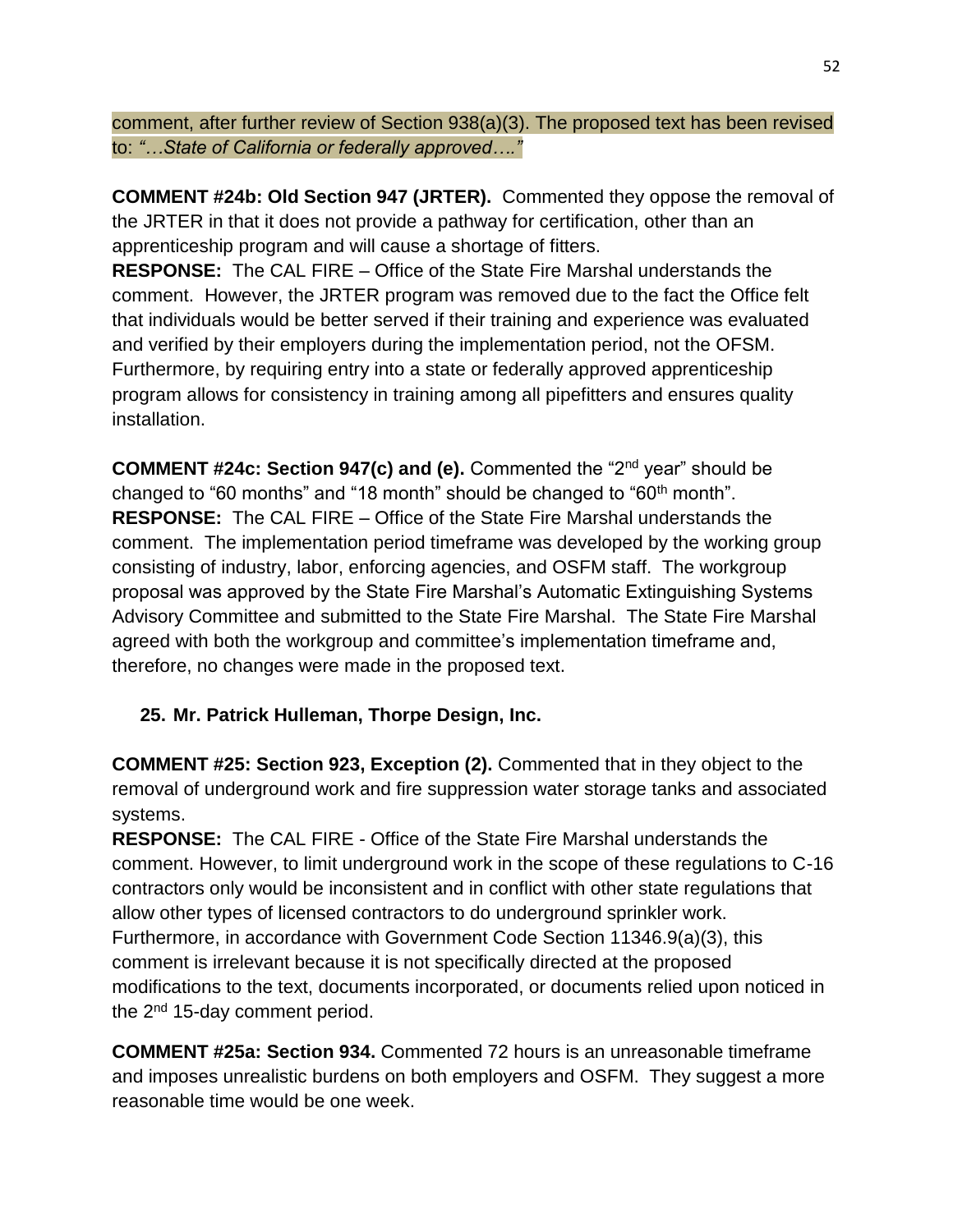**RESPONSE:** The CAL FIRE - Office of the State Fire Marshal understands the comment. However, based on the Automatic Extinguishing Systems Advisory Committee and the Certification Workgroup's advice, the OSFM deemed that 72 hours is enough time. Furthermore, in accordance with Government Code Section 11346.9(a)(3), this comment is irrelevant because it is not specifically directed at the proposed modifications to the text, documents incorporated, or documents relied upon noticed in the 2<sup>nd</sup> 15-day comment period.

**COMMENT #25b: Section 937(a).** Commented that the "1 year from their date of hire" timeframe for trainees to work within the scope of these regulations will cause a shortage of workers. They recommend the language: "…one (1) year from their date of hire **or one year from the date these regulations become effective, whichever is later."**.

**RESPONSE:** The CAL FIRE – Office of the State Fire Marshal understands the comment. However, when referring to the trainee's date of hire, it is implied that the date of hire is the date the trainee began work within the scope of these regulations. Additionally, based on the Automatic Extinguishing Systems Advisory Committee and the Certification Workgroup's advice, the OSFM deemed that 1 year is enough time.

**COMMENT #25c: Section 938(a)(3).** Commented that in regards to it does not state that a "federally" approved fire sprinkler fitter apprenticeship program is acceptable. This conflicts with other sections of the proposed regulations. GBA AFSA-CA recommends the language be changed to: "Provide proof of acceptance into a State of California **or federally** approved fire sprinkler fitter apprenticeship program.". **RESPONSE:** The CAL FIRE - Office of the State Fire Marshal accepts the comment, after further review of Section 938(a)(3). The proposed text has been revised to: *"…State of California or federally approved…."*

**COMMENT #25d: Section 938(e).** Commented that in regards to because apprentices in a Federally approved apprenticeship program are not subject to the supervision of California Apprenticeship Council, this language is inconsistent and should be change to "…any additional standards for this occupation as approved by the California Apprenticeship Council *provided for in the program standards*.

**RESPONSE:** The CAL FIRE – Office of the State Fire Marshal agrees with the comment in part. The language has been changed to: "(e) A person registered as an apprentice shall perform tasks within the scope of this Chapter and meet any additional *apprenticeship program* standards for this occupation".

**COMMENT #25e: Section 946.1.** Commented that ANSI/IACET certification is extremely costly and this mandate will reduce the number of entities who can provide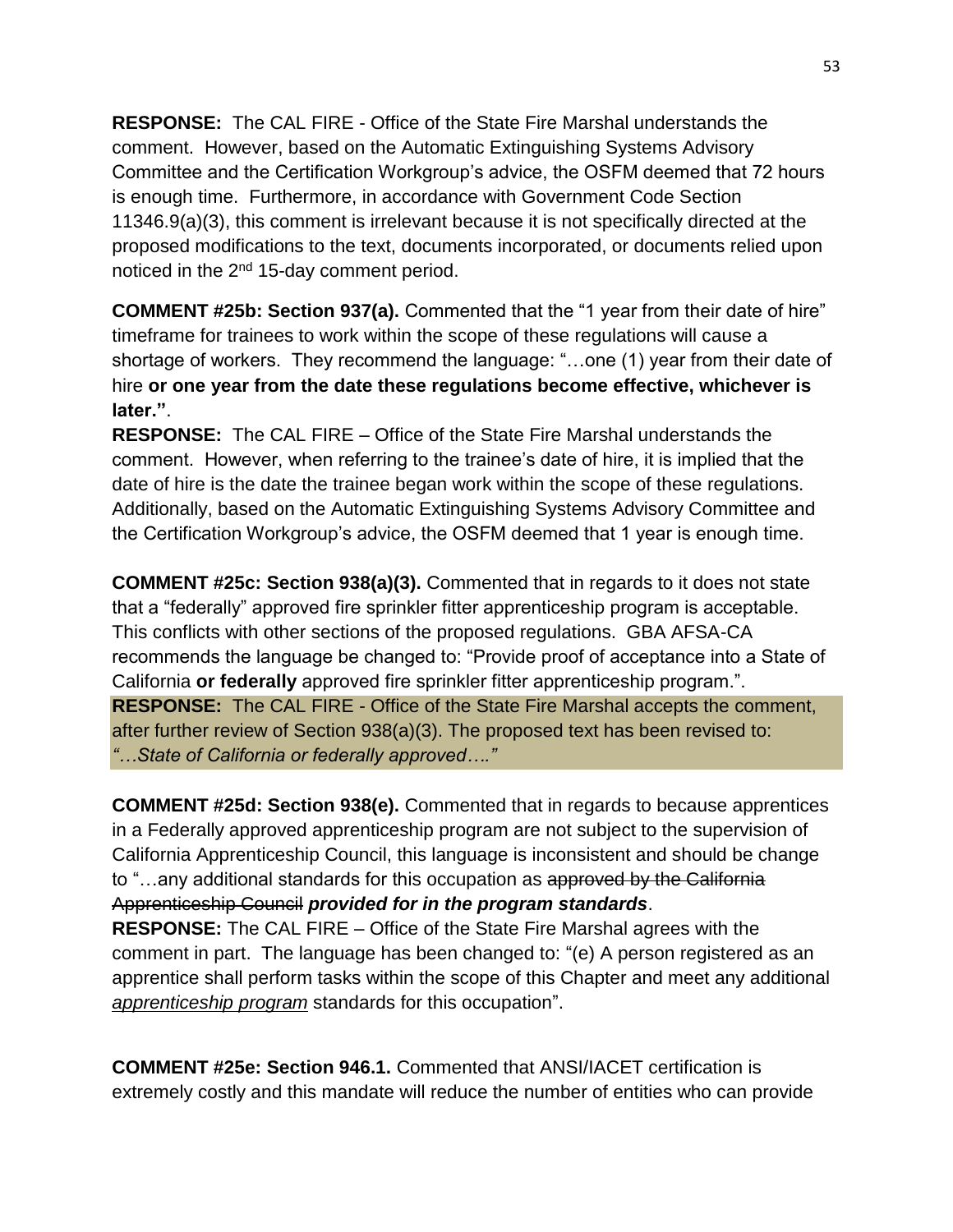CEU. There is also no mention in Form 399 of the cost to CEU providers to obtain this certification.

**RESPONSE:** The CAL FIRE – Office of the State Fire Marshal understands the comment.However, there are already numerous nationally recognized entities such as American Fire Sprinkler Association (AFSA), National Fire Sprinkler Association (NFSA), National Fire Protection Association (NFPA), etc. that can currently provide CEUs.The workgroup and committee determined the proper way to ensure fire sprinkler fitters maintain proficiency in the installation of water-based fire protection systems is to require CEUs. The ANSI standard was adopted because it provides standardization at a national level.

**COMMENT #25f: Section 946.1(c).** Commented the language should be changed to read: "All CEU's shall be in accordance with an accredited institution. An accredited institution is a community college, junior college, university, *or State or Federally approved apprenticeship program. A* technical or vocational school, or any private educational agency accredited by the American National Standards Institute (ANSI)/International Association of Continuing Education and Training (IACET) *is also an accredited institution*.

**RESPONSE:** The CAL FIRE – Office of the State Fire Marshal understands the comment. However, this definition was developed in accordance with the ANSI/IACET standard; therefore, further clarification is not needed. CEU's are generally issued by an entity who has been accredited. All State apprenticeship program are accredited through an accredited institution.

**COMMENT #25g: Section 947(a)(1).** Commented that in regards to the timeframes for fitter certification are wholly inadequate and the 180 days should be changed to 18 months.

**RESPONSE:** The CAL FIRE – Office of the State Fire Marshal understands the comment. The implementation period timeframe was developed by the working group consisting of industry, labor, enforcing agencies, and OSFM staff. The workgroup proposal was approved by the State Fire Marshal's Automatic Extinguishing Systems Advisory Committee and submitted to the State Fire Marshal. The State Fire Marshal agreed with both the workgroup and committee's implementation timeframe and, therefore, no changes were made in the proposed text.

**COMMENT #25h: Section 947(b).** Commented one year should be changed to three years.

**RESPONSE:** The CAL FIRE – Office of the State Fire Marshal understands the comment. The implementation period timeframe was developed by the working group consisting of industry, labor, enforcing agencies, and OSFM staff. The workgroup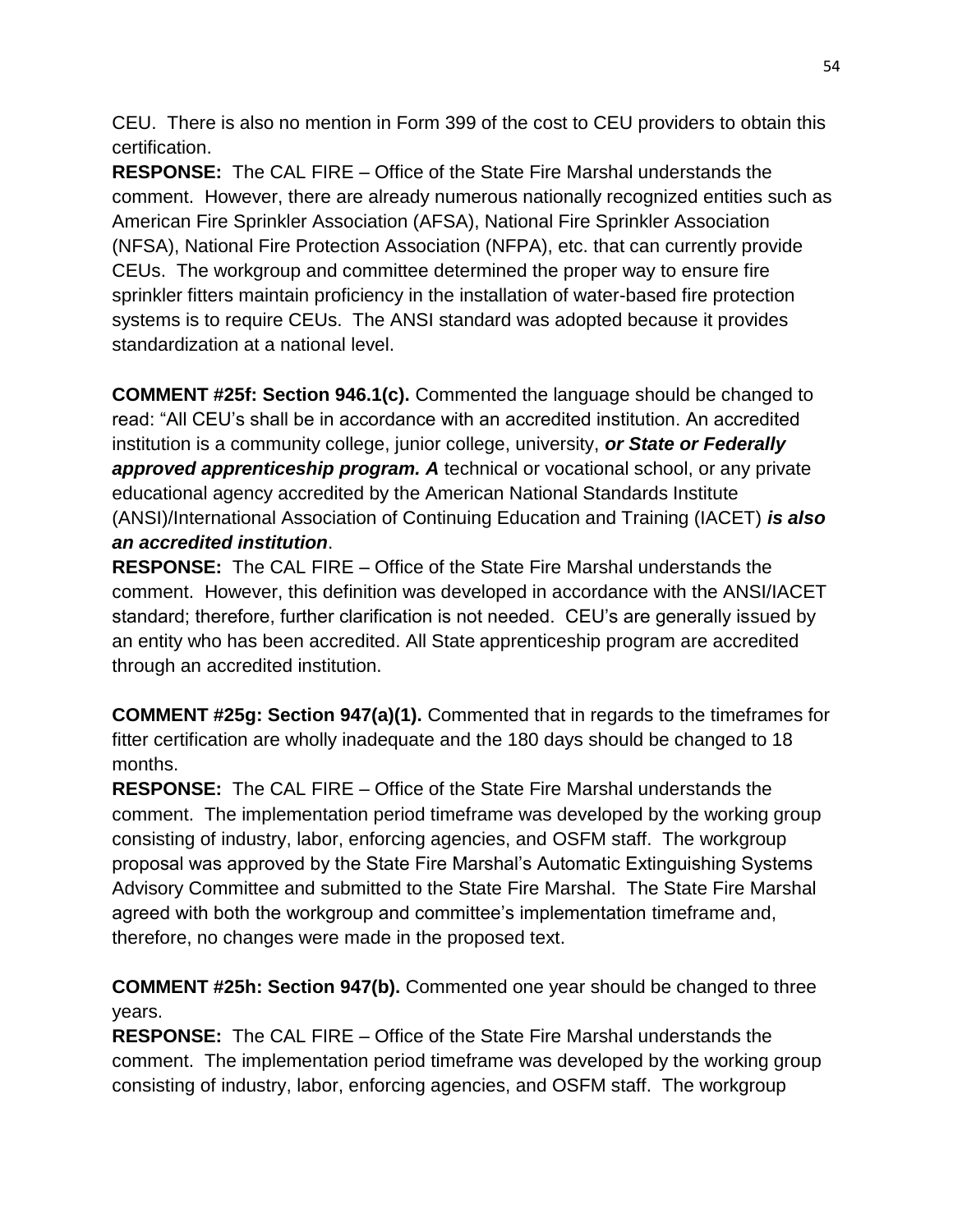proposal was approved by the State Fire Marshal's Automatic Extinguishing Systems Advisory Committee and submitted to the State Fire Marshal. The State Fire Marshal agreed with both the workgroup and committee's implementation timeframe and, therefore, no changes were made in the proposed text.

**COMMENT #25i: Section 947(c).** Commented the 2nd year should be changed to 4th year.

**RESPONSE:** The CAL FIRE – Office of the State Fire Marshal understands the comment. The implementation period timeframe was developed by the working group consisting of industry, labor, enforcing agencies, and OSFM staff. The workgroup proposal was approved by the State Fire Marshal's Automatic Extinguishing Systems Advisory Committee and submitted to the State Fire Marshal. The State Fire Marshal agreed with both the workgroup and committee's implementation timeframe and, therefore, no changes were made in the proposed text.

**COMMENT #25j: Section 947(c), Section 947(d**)**.** Commented that 18 month should be changed to  $5<sup>th</sup>$  year.

**RESPONSE:** The CAL FIRE – Office of the State Fire Marshal understands the comment. The implementation period timeframe was developed by the working group consisting of industry, labor, enforcing agencies, and OSFM staff. The workgroup proposal was approved by the State Fire Marshal's Automatic Extinguishing Systems Advisory Committee and submitted to the State Fire Marshal. The State Fire Marshal agreed with both the workgroup and committee's implementation timeframe and, therefore, no changes were made in the proposed text.

**COMMENT #25k: Section 947(e).** Commented 18 month should be changed to 6th year.

**RESPONSE:** The CAL FIRE – Office of the State Fire Marshal understands the comment. The implementation period timeframe was developed by the working group consisting of industry, labor, enforcing agencies, and OSFM staff. The workgroup proposal was approved by the State Fire Marshal's Automatic Extinguishing Systems Advisory Committee and submitted to the State Fire Marshal. The State Fire Marshal agreed with both the workgroup and committee's implementation timeframe and, therefore, no changes were made in the proposed text.

## **26.Ms. Heather McNeil, Automatic Fire Sprinkler Inc.**

**COMMENT #26:** Commented that they are opposed to the proposed regulations. **RESPONSE:** The CAL FIRE - Office of the State Fire Marshal appreciates the comment. However, in accordance with Government Code Section 11346.9(a)(3), this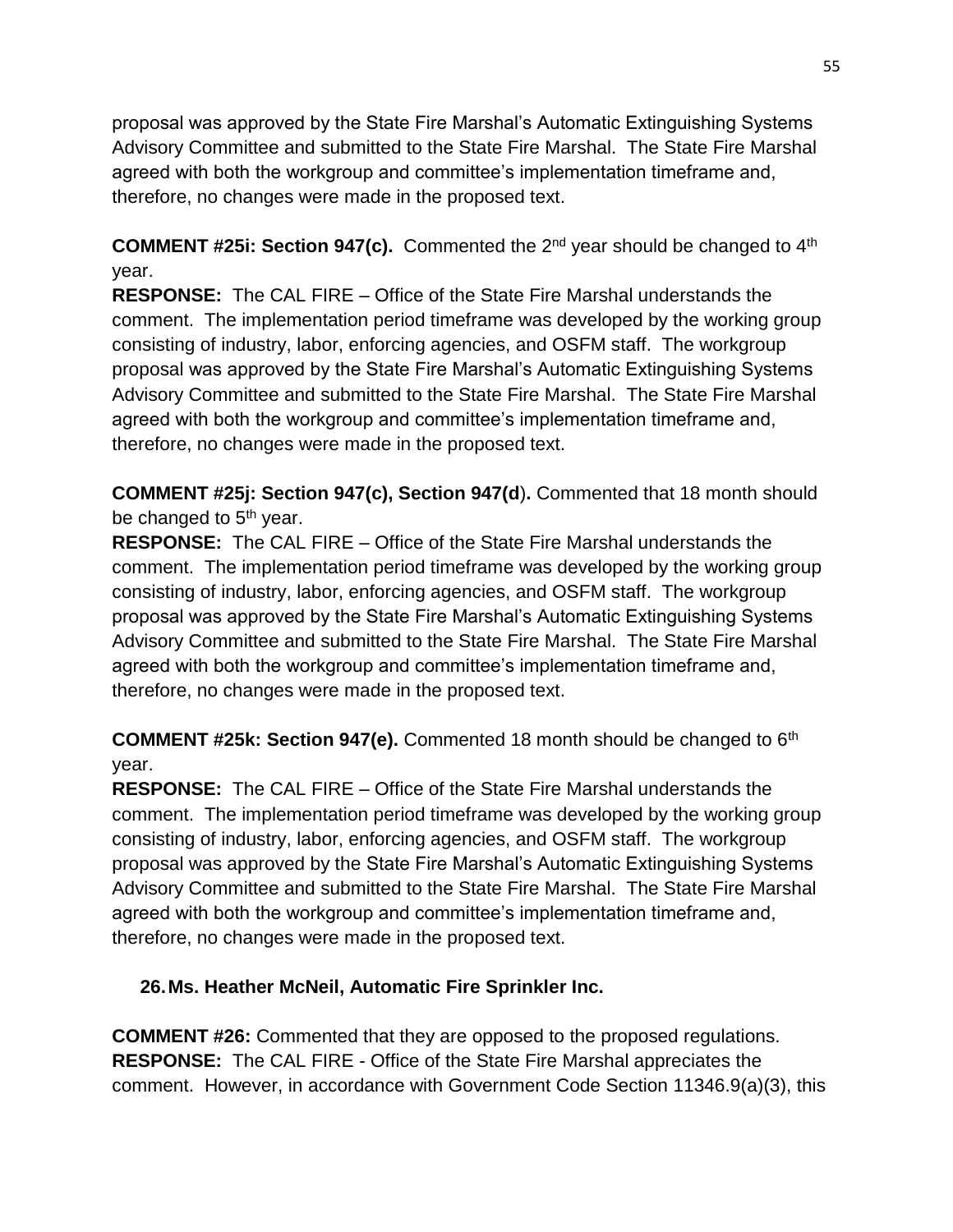comment is irrelevant because it is not specifically directed at the proposed modifications to the text, documents incorporated, or documents relied upon noticed in the 2<sup>nd</sup> 15-day comment period.

**COMMENT #26a: Section 922.** Commented the first sentence incorrectly references "these regulations and standards" and should be changed to "these regulations" per Section 921.

**RESPONSE:** The CAL FIRE – Office of the State Fire Marshal appreciates the comment. However, the OSFM disagrees, the current language further clarifies the regulations and standards.

**COMMENT #26b: Section 924.3.** Commented the removal of the JRTER program because the effect on residential work will be substantial because the DIR lacks a residential PWR for sprinkler fitter which will necessitate paying the residential fitter apprentice the commercial fitter wage.

**RESPONSE:** The CAL FIRE – Office of the State Fire Marshal understands the comment. However, the JRTER program was removed due to the fact the Office felt that individuals would be better served if their training and experience was evaluated and verified by their employers during the implementation period, not the OFSM. Furthermore, by requiring entry into a state or federally approved apprenticeship program allows for consistency in training among all pipefitters and ensures quality installation.

**COMMENT #26c: Section 924.8(b).** Commented the definition for Notice of Violation should include a provision that the notice be in writing.

**RESPONSE:** The CAL FIRE - Office of the State Fire Marshal appreciates the comment. However, in accordance with Government Code Section 11346.9(a)(3), this comment is irrelevant because it is not specifically directed at the proposed modifications to the text, documents incorporated, or documents relied upon noticed in the  $2<sup>nd</sup>$  15-day comment period.

**COMMENT #26d: Section 924.10(a).** Commented the definition of SFM fails to address the duties, purview, etc. of the SFM.

**RESPONSE:** The CAL FIRE - Office of the State Fire Marshal appreciates the comment. However, in accordance with Government Code Section 11346.9(a)(3), this comment is irrelevant because it is not specifically directed at the proposed modifications to the text, documents incorporated, or documents relied upon noticed in the 2<sup>nd</sup> 15-day comment period.

**COMMENT #26e: Section 924.12(a).** Commented the definition only limits the systems mentioned, wet, dry, pre-action, and deluge.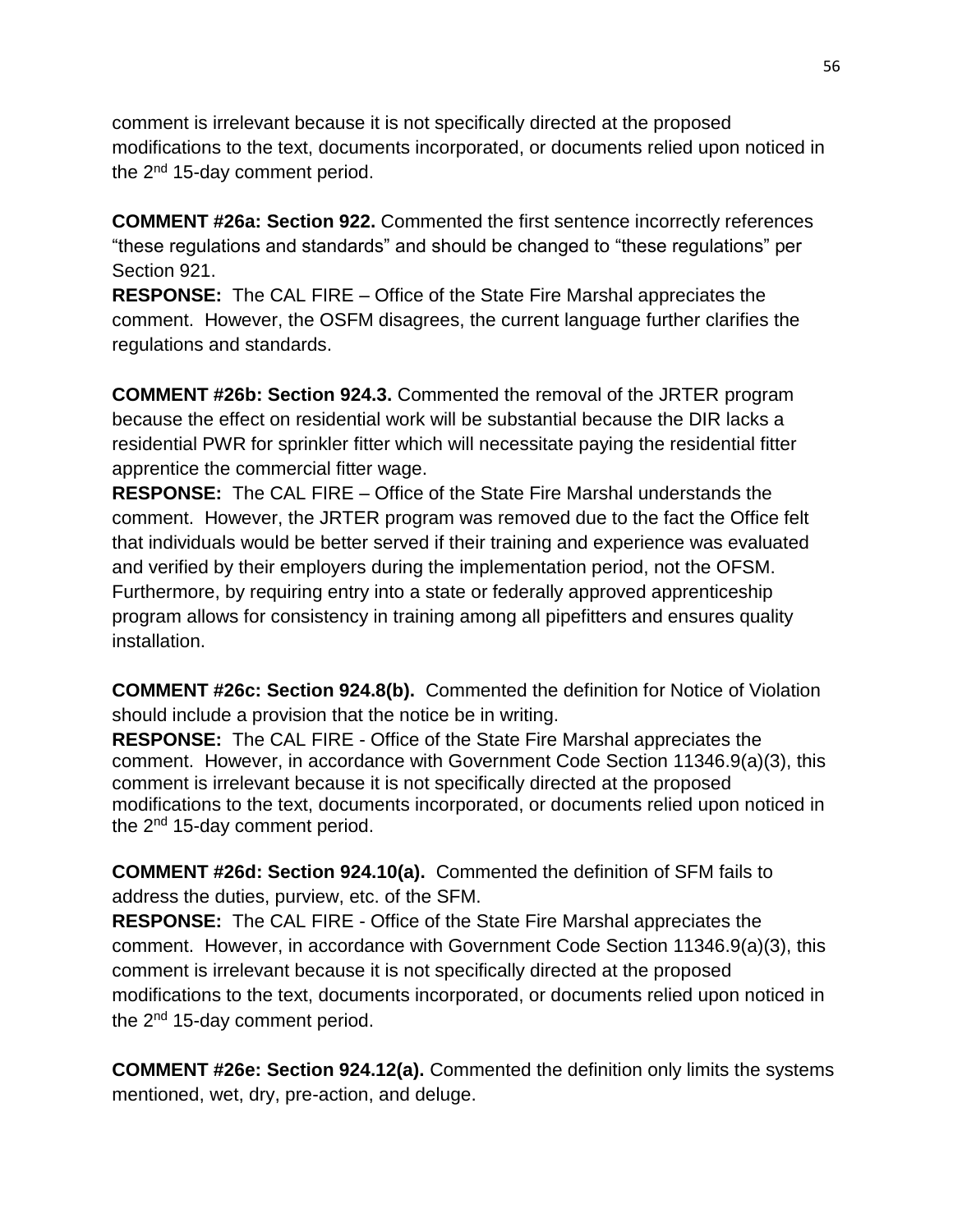**RESPONSE:** The CAL FIRE – Office of the State Fire Marshal disagrees with the comment. This definition was developed to limit the types of systems covered under the regulations at this time, additional systems may be added in future regulatory actions.

**COMMENT #26f: Section 925.** Commented the term "as described" should be changed to "as defined."

**RESPONSE:** The CAL FIRE - Office of the State Fire Marshal accepts the comment, after further review of Section 925. The proposed text has been revised to: *"…systems as defined in Section 924.12…."*

**COMMENT #26g: Section 926.** Commented this section needs to clarify the number of apprentices a Certified Fire Sprinkler Fitter may supervise.

**RESPONSE:** The CAL FIRE - Office of the State Fire Marshal rejects the comment. Section 926 states, *"…may supervise the number of apprentices permitted in their Apprenticeship Agreement…"* and, since this number may be different for each apprentice, the OSFM cannot put a set number in this provision.

**COMMENT #26h: Section 927.** Commented a definition of what constitutes a violation should be included.

**RESPONSE:** The CAL FIRE - Office of the State Fire Marshal appreciates the comment but rejects the comment. In accordance with Government Code Section 11346.9(a)(3), this comment is irrelevant because it is not specifically directed at the proposed modifications to the text, documents incorporated, or documents relied upon noticed in the 2<sup>nd</sup> 15-day comment period. Violations are any act of doing something that is not allowed by a law or regulation. HSC, Section 13196, Enforcement of Regulations and Building Standards states, *"The regulations and building standards adopted pursuant to Section 13195 shall be enforced pursuant to Sections 13145 and 13146."* 

HSC Section 13145 states, *"The State Fire Marshal, the chief of any city, county, or city and county fire department or district providing fire protection services, or a Designated Campus Fire Marshal, and their authorized representatives, shall enforce in their respective areas building standards relating to fire and panic safety adopted by the State Fire Marshal and published in the California Building Standards Code and other regulations that have been formally adopted by the State Fire Marshal for the prevention of fire or for the protection of life and property against fire or panic."*

Therefore, any violation of the California Building Standards Code and other regulations that have been formally adopted by the State Fire Marshal is considered a violation. These proposed regulations once adopted will fall into this category.

**COMMENT #26i: Section 928(b).** Commented 72 hours is not a reasonable amount of time and suggests 3 workings days instead.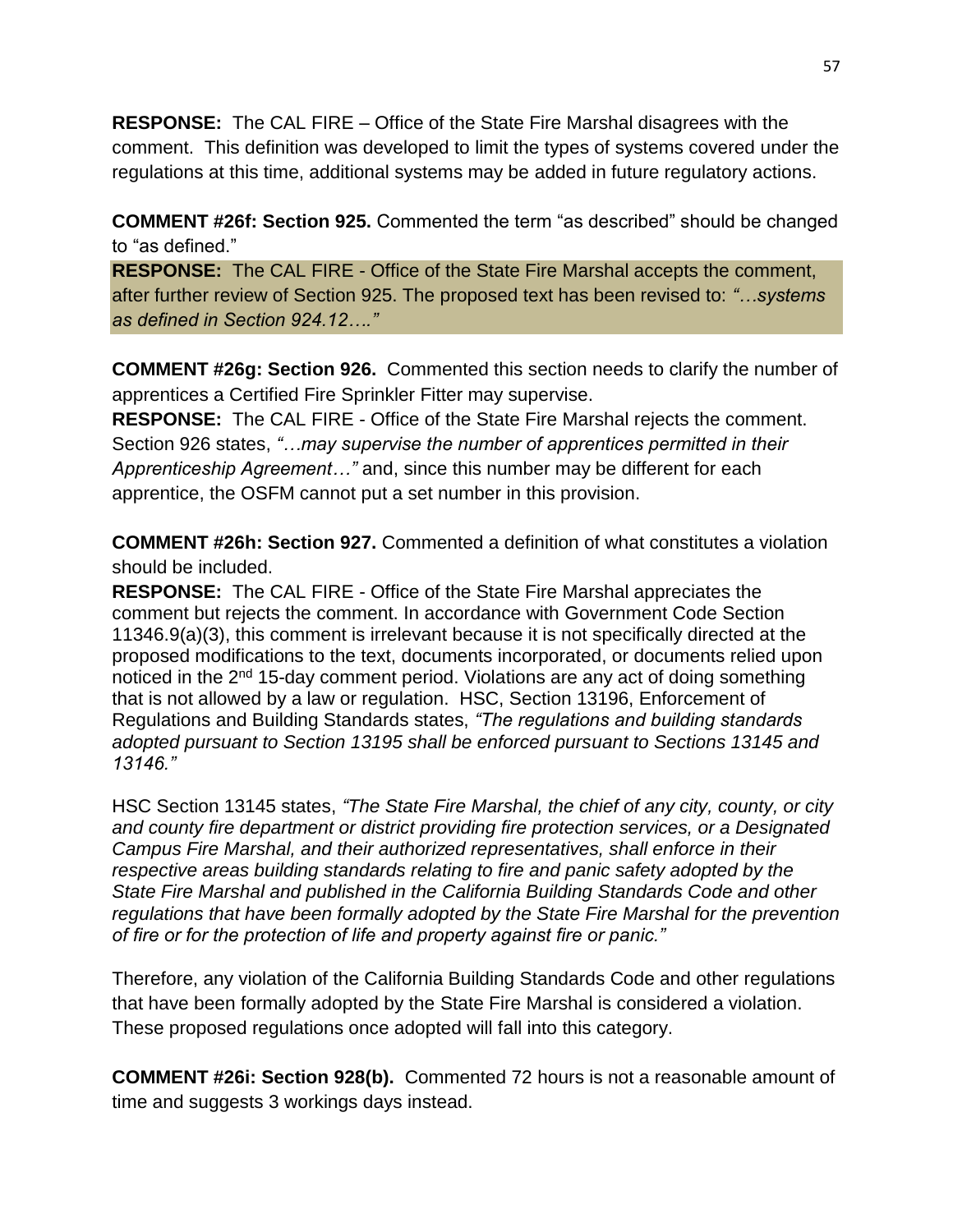**RESPONSE:** The CAL FIRE - Office of the State Fire Marshal understands the comment. However, based on the advice of the Automatic Extinguishing Systems Advisory Committee and the Certification Workgroup, the OSFM deemed that this is a sufficient amount of time. Furthermore, in accordance with Government Code Section 11346.9(a)(3), this comment is irrelevant because it is not specifically directed at the proposed modifications to the text, documents incorporated, or documents relied upon noticed in the 2<sup>nd</sup> 15-day comment period.

**COMMENT #26j: Section 929.** Commented the SFM, SFM Designee or AHJ should conform to a mandatory time limit to conduct the investigation.

**RESPONSE:** The CAL FIRE - Office of the State Fire Marshal rejects the comment. The timeframe for investigations is determined by multiple factors. These factors include: but are not limited to, the investigator's caseload, the amount of resources, and special circumstances that can cause delays. Therefore, based on the advice of the Automatic Extinguishing Systems Advisory Committee and the Certification Workgroup, the OSFM deemed that a time limit should not be set.

**COMMENT #26k: Section 930.** Commented the section should clarify either calendar days or working days and the word "may" should be changed to either "shall" or "will." **RESPONSE:** The CAL FIRE - Office of the State Fire Marshal understands the concern. It was previously addressed in the original 45-day comment period, which stated, *"to stay consistent with other licensing programs the timeframes are based on calendar days not working days."* Additionally, based on the Automatic Extinguishing Systems Advisory Committee and the Certification Workgroup's advice, the OSFM deemed that this is a sufficient amount of time.

**COMMENT #26l: Section 932.** Commented section should clarify as either calendar days or working days.

**RESPONSE:** The CAL FIRE - Office of the State Fire Marshal understands the concern. It was previously addressed in the original 45-day comment period, which stated, *"to stay consistent with other licensing programs the timeframes are based on calendar days not working days."*

**COMMENT #26m: Section 934.** Commented 72 hours is unreasonable and suggests 3 working days instead.

**RESPONSE:** The CAL FIRE - Office of the State Fire Marshal understands the comment. However, based on the advice of the Automatic Extinguishing Systems Advisory Committee and the Certification Workgroup, the OSFM deemed that 72 hours is enough time to inform the Office. Furthermore, in accordance with Government Code Section 11346.9(a)(3), this comment is irrelevant because it is not specifically directed at the proposed modifications to the text, documents incorporated, or documents relied upon noticed in the  $2<sup>nd</sup>$  15-day comment period.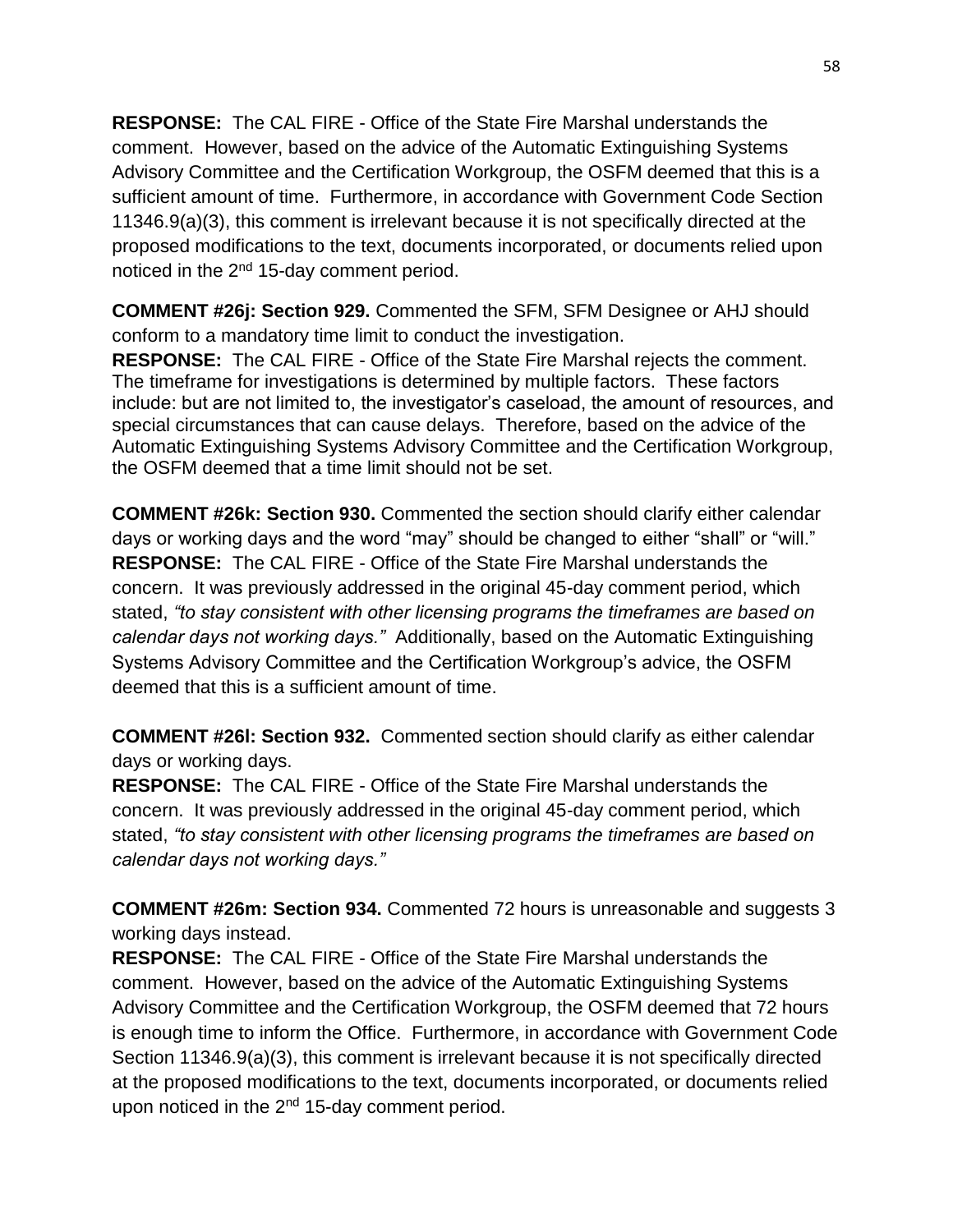**COMMENT #26n: Section 937.** Commented the section "... (1) year from their date of hire" should be changed.

**RESPONSE:** The CAL FIRE – Office of the State Fire Marshal understands the comment. However, when referring to the trainee's date of hire, it is implied that the date of hire is the date the trainee began work within the scope of these regulations. Additionally, based on the Automatic Extinguishing Systems Advisory Committee and the Certification Workgroup's advice, the OSFM deemed that the 1 year is enough time.

**COMMENT #26o: Section 940.** Commented it should be clarified as either calendar days or working days.

**RESPONSE:** The CAL FIRE - Office of the State Fire Marshal understands the comment. It was previously addressed in the original 45-day and first 15-day comment periods, which stated, *"to stay consistent with other licensing programs the timeframes are based on calendar days not working days."* 

**COMMENT #26p: Section 940.** Commented that 72 hours should be changed to 3 working days.

**RESPONSE:** The CAL FIRE - Office of the State Fire Marshal understands the comment. However, based on the advice of the Automatic Extinguishing Systems Advisory Committee and the Certification Workgroup, the OSFM deemed that 72 hours is enough time to inform the Office. Furthermore, in accordance with Government Code Section 11346.9(a)(3), this comment is irrelevant because it is not specifically directed at the proposed modifications to the text, documents incorporated, or documents relied upon noticed in the  $2<sup>nd</sup>$  15-day comment period.

**COMMENT #26q: Section 947.** Commented the references to Section 926 and 945 appear to be incorrect.

**RESPONSE:** The CAL FIRE – Office of the State Fire Marshal disagrees with the comment. Upon further review of Section 947, the references to Section 926 and 945 are correct.

**COMMENT #26r: Section 947(d)&(e).** Commented that "18 month" should be changed to "commencing on the 18<sup>th</sup> month...", correct grammar by adding "and" after correction, added the "th" after 18.

**RESPONSE:** The CAL FIRE - Office of the State Fire Marshal accepts the comment after further review of Section 947(d) and (e). The proposed text has been revised to: *"Commencing on the 18th month…"* and *"…cease to have effect on the 18th month…"*  respectively.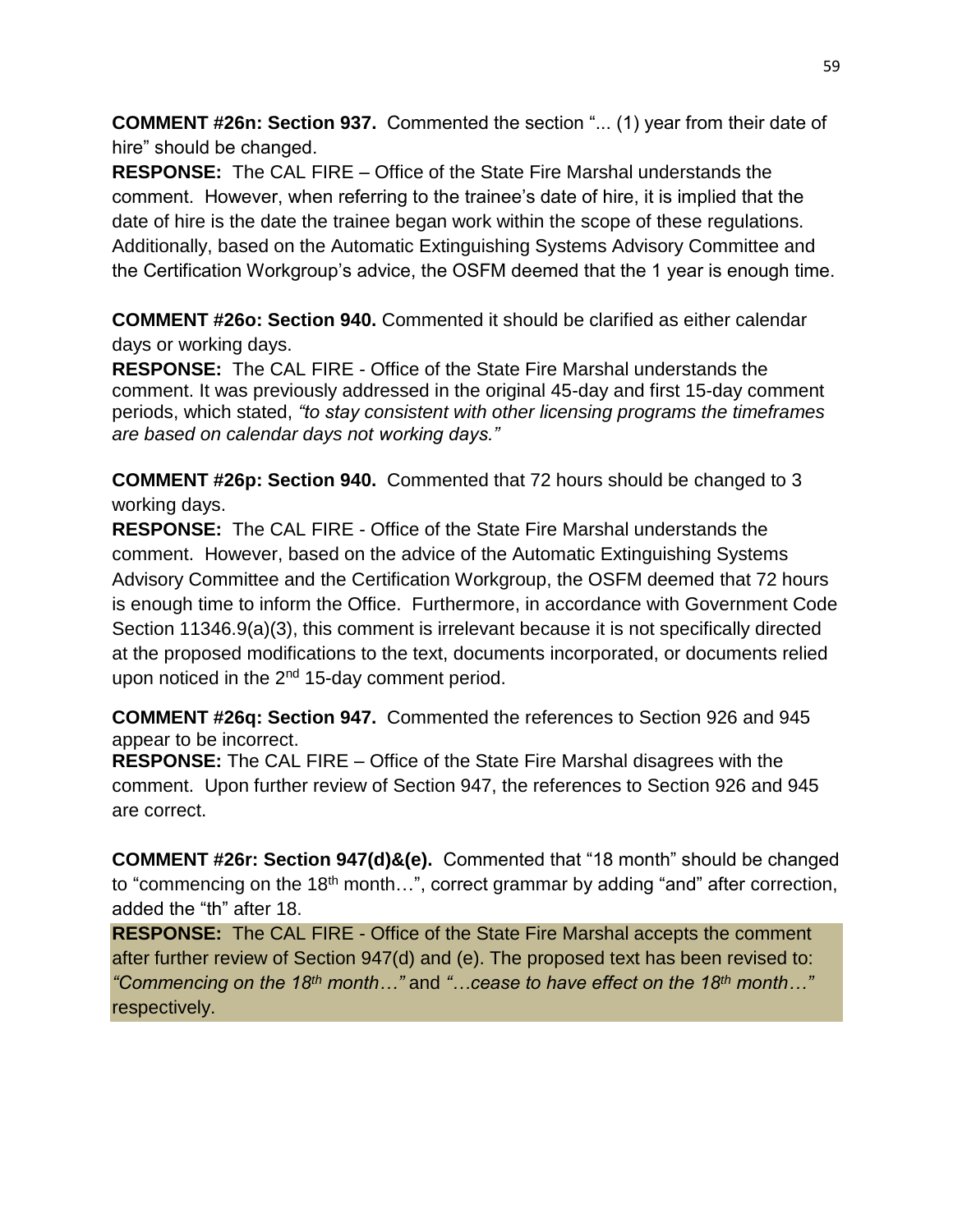#### **27.Ms. Al Saia, Fire Safety First.**

**COMMENT #27: Section 922.** Commented there is no factual basis to support the premise that the performance and reliability of water-based fire suppression systems are in any way compromised due to installation or repair from a non-certified fitter. **RESPONSE:** The CAL FIRE - Office of the State Fire Marshal appreciates the comment. However, this comment has already been address in the 45-day and first 15 day comment periods, and in accordance with Government Code Section 11346.9(a)(3), this comment is irrelevant because it is not specifically directed at the proposed modifications to the text, documents incorporated, or documents relied upon noticed in the 2<sup>nd</sup> 15-day comment period.

**COMMENT #27a: Section 945.** Commented there should be provisions that plainly and fully provide "grandfathering" waiver or exclusions for existing fitters with equivalent work experience.

**RESPONSE:** The CAL FIRE – Office of the State Fire Marshal rejects the comment. There are already provisions in the proposed regulations for an implementation period, which will allow for existing fitters with equivalent work experience to obtain certification.

**COMMENT #27b: Section 947.** Commented employees of a C-16 contractor should not be required to obtain a Certified Sprinkler Fitter Card.

**RESPONSE:** The CAL FIRE - Office of the State Fire Marshal understands the comment. However, these regulations are for certifying individuals in the work consisting of installation, alteration or repair of all water-based fire protection systems. The California Contractor's State Licensing Board licenses companies to perform installation, alteration or repair of all water-based fire protection systems. Therefore, if an individual C-16 license holder is personally performing the work of installation, alteration or repair of water-based fire protection systems he or she must be certified. The only way to be certified is to meet the requirements of these regulations.

**28.Mr. Bill Gray, Foothill Fire Protection, Inc.**

**COMMENT #28: Section 923, Exception (2).** Commented the removal of underground work and fire suppression water storage tanks and associated systems. **RESPONSE:** The CAL FIRE - Office of the State Fire Marshal understands the comment. However, to limit underground work in the scope of these regulations to C-16 contractors only would be inconsistent and in conflict with other state regulations that allow other types of licensed contractors to do underground sprinkler work. Furthermore, in accordance with Government Code Section 11346.9(a)(3), this comment is irrelevant because it is not specifically directed at the proposed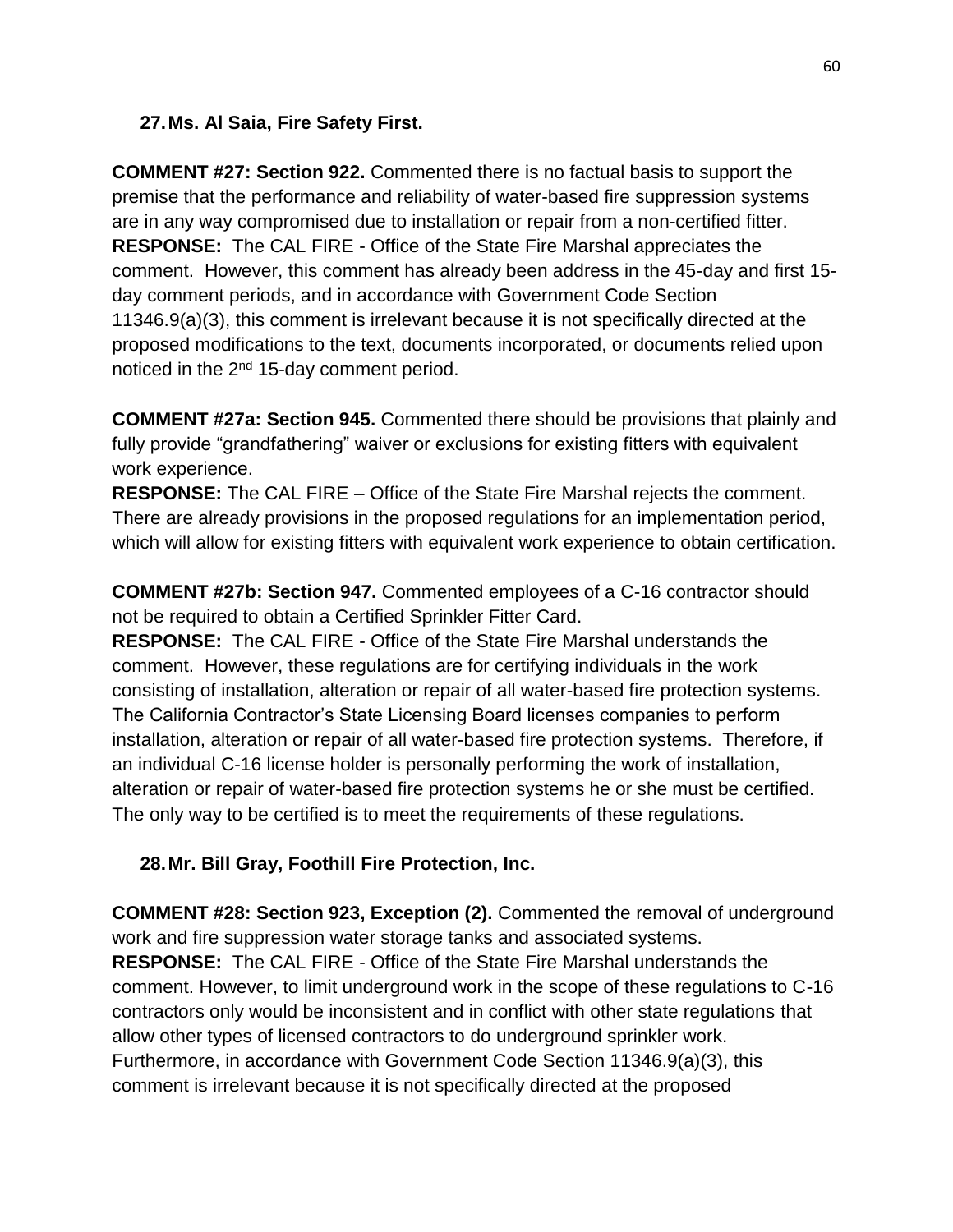modifications to the text, documents incorporated, or documents relied upon noticed in the 2<sup>nd</sup> 15-day comment period.

**COMMENT #28a: Section 934.** Commented that 72 hours is an unreasonable timeframe and imposes unrealistic burdens on both employers and OSFM. They suggest a more reasonable time would be one week.

**RESPONSE:** The CAL FIRE - Office of the State Fire Marshal understands the comment. However, based on the Automatic Extinguishing Systems Advisory Committee and the Certification Workgroup's advice, the OSFM deemed that 72 hours is enough time to inform the Office. Furthermore, in accordance with Government Code Section 11346.9(a)(3), this comment is irrelevant because it is not specifically directed at the proposed modifications to the text, documents incorporated, or documents relied upon noticed in the  $2<sup>nd</sup>$  15-day comment period.

**COMMENT #28b: Section 937(a).** Commented the "1 year from their date of hire" timeframe for trainees to work within the scope of these regulations will cause a shortage of workers. They recommend the language: "…one (1) year from their date of hire **or one year from the date these regulations become effective, whichever is later."**.

**RESPONSE:** The CAL FIRE – Office of the State Fire Marshal understands the comment. However, when referring to the trainee's date of hire, it is implied that the date of hire is the date the trainee began work within the scope of these regulations. The OSFM deemed that 1 year is enough time based on the advice from the Automatic Extinguishing Systems Advisory Committee and the Certification Workgroup.

**COMMENT #28c: Section 938(a)(3).** Commented it does not state that a "federally" approved fire sprinkler fitter apprenticeship program is acceptable. This conflicts with other sections of the proposed regulations. GBA AFSA-CA recommends the language be changed to: "Provide proof of acceptance into a State of California **or federally** approved fire sprinkler fitter apprenticeship program.".

**RESPONSE:** The CAL FIRE - Office of the State Fire Marshal accepts the comment, after further review of Section 938(a)(3). The proposed text has been revised to: *"…State of California or federally approved…."*

**COMMENT #28d: Section 938(e).** Commented because apprentices in a Federally approved apprenticeship program are not subject to the supervision of California Apprenticeship Council, this language is inconsistent and should be change to "…any additional standards for this occupation as approved by the California Apprenticeship Council *provided for in the program standards*.

**RESPONSE:** The CAL FIRE – Office of the State Fire Marshal agrees with the comment in part. The language has been changed to: "(e) A person registered as an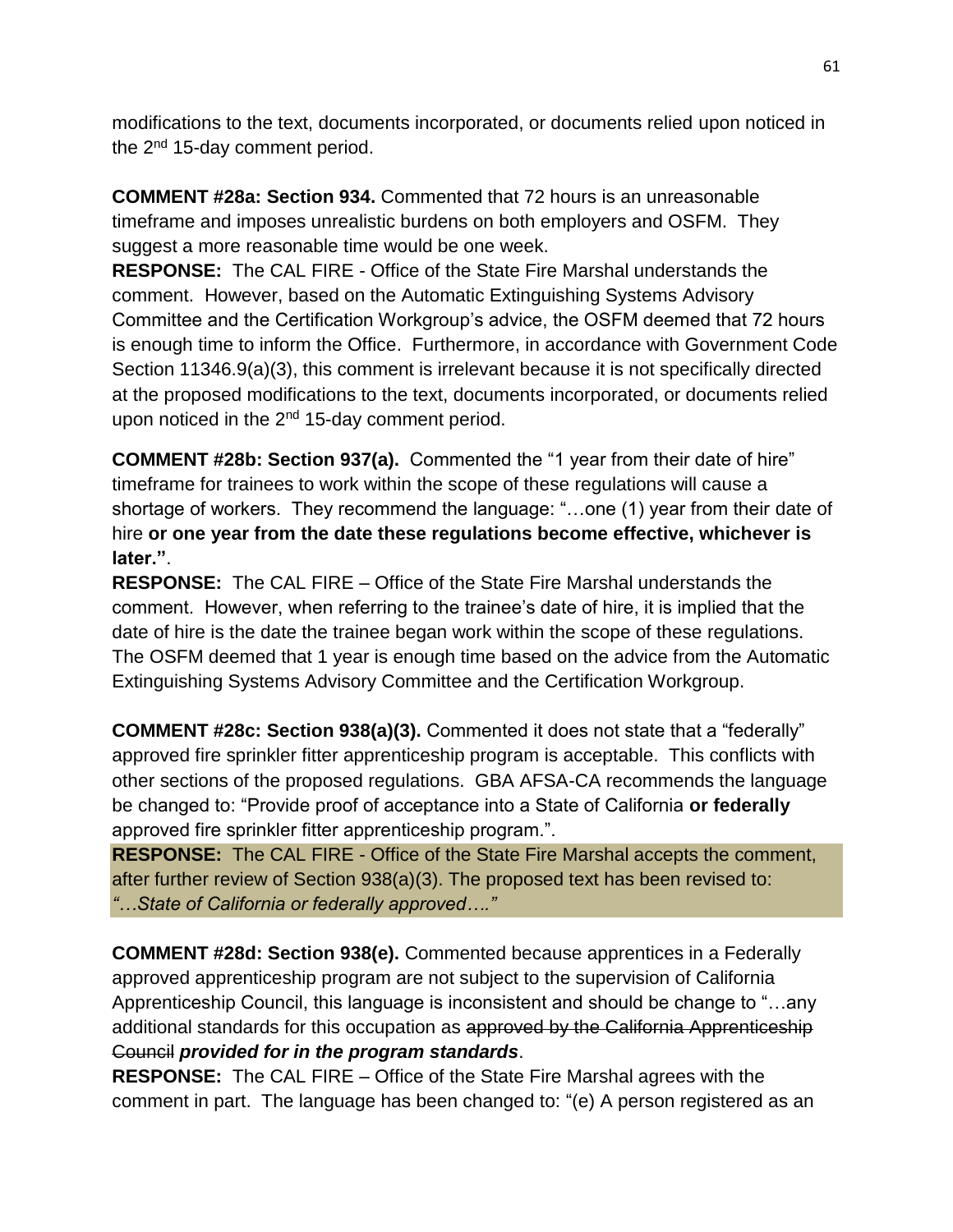apprentice shall perform tasks within the scope of this Chapter and meet any additional *apprenticeship program* standards for this occupation".

**COMMENT #28e: Section 946.1.** Commented that ANSI/IACET certification is extremely costly and this mandate will reduce the number of entities who can provide CEU. There is also no mention in Form 399 of the cost to CEU providers to obtain this certification.

**RESPONSE:** The CAL FIRE – Office of the State Fire Marshal understands the comment.However, there are already numerous nationally recognized entities such as American Fire Sprinkler Association (AFSA), National Fire Sprinkler Association (NFSA), National Fire Protection Association (NFPA), etc. that can currently provide CEUs.The workgroup and committee determined the proper way to ensure fire sprinkler fitters maintain proficiency in the installation of water-based fire protection systems is to require CEUs. The ANSI standard was adopted because it provides standardization at a national level.

**COMMENT #28f: Section 946.1(c).** Commented that in regards to the language should be changed to read: "All CEU's shall be in accordance with an accredited institution. An accredited institution is a community college, junior college, university, *or State or Federally approved apprenticeship program. A* technical or vocational school, or any private educational agency accredited by the American National Standards Institute (ANSI)/International Association of Continuing Education and Training (IACET) *is also an accredited institution*.

**RESPONSE:** The CAL FIRE – Office of the State Fire Marshal understands the comment. However, this definition was developed in accordance with the ANSI/IACET standard; therefore, further clarification is not needed. CEU's are generally issued by an entity who has been accredited. All State apprenticeship program are accredited through an accredited institution.

**COMMENT #28g: Section 947(a)(1).** Commented the timeframes for fitter certification are wholly inadequate and the 180 days should be changed to 18 months. **RESPONSE:** The CAL FIRE – Office of the State Fire Marshal understands the comment. The implementation period timeframe was developed by the working group consisting of industry, labor, enforcing agencies, and OSFM staff. The workgroup proposal was approved by the State Fire Marshal's Automatic Extinguishing Systems Advisory Committee and submitted to the State Fire Marshal. The State Fire Marshal agreed with both the workgroup and committee's implementation timeframe and, therefore, no changes were made in the proposed text.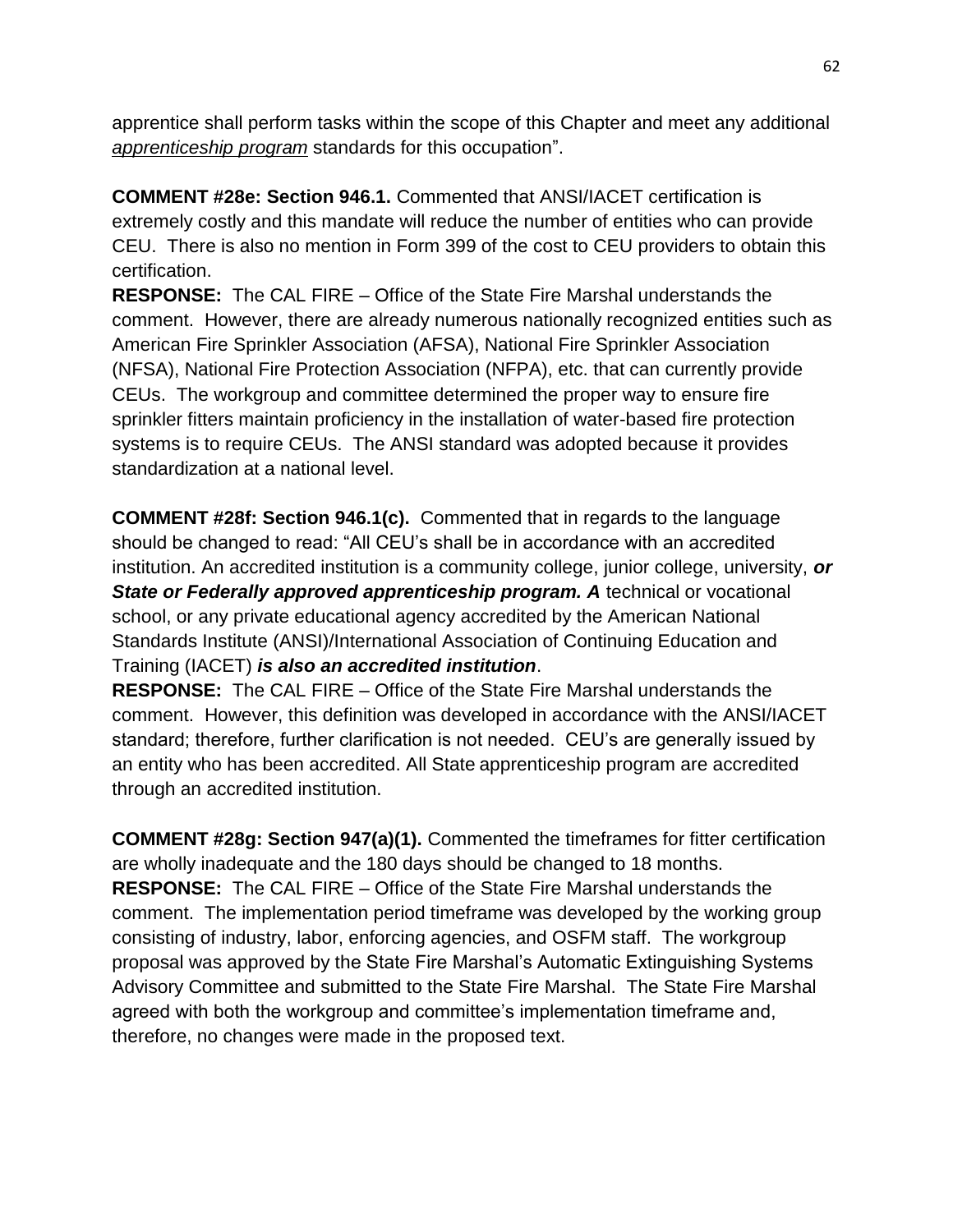**COMMENT #28h: Section 947(b).** Commented one year should be changed to three years.

**RESPONSE:** The CAL FIRE – Office of the State Fire Marshal understands the comment. The implementation period timeframe was developed by the working group consisting of industry, labor, enforcing agencies, and OSFM staff. The workgroup proposal was approved by the State Fire Marshal's Automatic Extinguishing Systems Advisory Committee and submitted to the State Fire Marshal. The State Fire Marshal agreed with both the workgroup and committee's implementation timeframe and, therefore, no changes were made in the proposed text.

**COMMENT #28i: Section 947(c).** Commented that 2nd year should be changed to 4th year.

**RESPONSE:** The CAL FIRE – Office of the State Fire Marshal understands the comment. The implementation period timeframe was developed by the working group consisting of industry, labor, enforcing agencies, and OSFM staff. The workgroup proposal was approved by the State Fire Marshal's Automatic Extinguishing Systems Advisory Committee and submitted to the State Fire Marshal. The State Fire Marshal agreed with both the workgroup and committee's implementation timeframe and, therefore, no changes were made in the proposed text.

**COMMENT #28j: Section 947(d).** Commented 18 month should be changed to 5th year.

**RESPONSE:** The CAL FIRE – Office of the State Fire Marshal understands the comment. The implementation period timeframe was developed by the working group consisting of industry, labor, enforcing agencies, and OSFM staff. The workgroup proposal was approved by the State Fire Marshal's Automatic Extinguishing Systems Advisory Committee and submitted to the State Fire Marshal. The State Fire Marshal agreed with both the workgroup and committee's implementation timeframe and, therefore, no changes were made in the proposed text.

**COMMENT #28k: Section 947(e).** Commented 18 month should be changed to 6th year.

**RESPONSE:** The CAL FIRE – Office of the State Fire Marshal understands the comment. The implementation period timeframe was developed by the working group consisting of industry, labor, enforcing agencies, and OSFM staff. The workgroup proposal was approved by the State Fire Marshal's Automatic Extinguishing Systems Advisory Committee and submitted to the State Fire Marshal. The State Fire Marshal agreed with both the workgroup and committee's implementation timeframe and, therefore, no changes were made in the proposed text.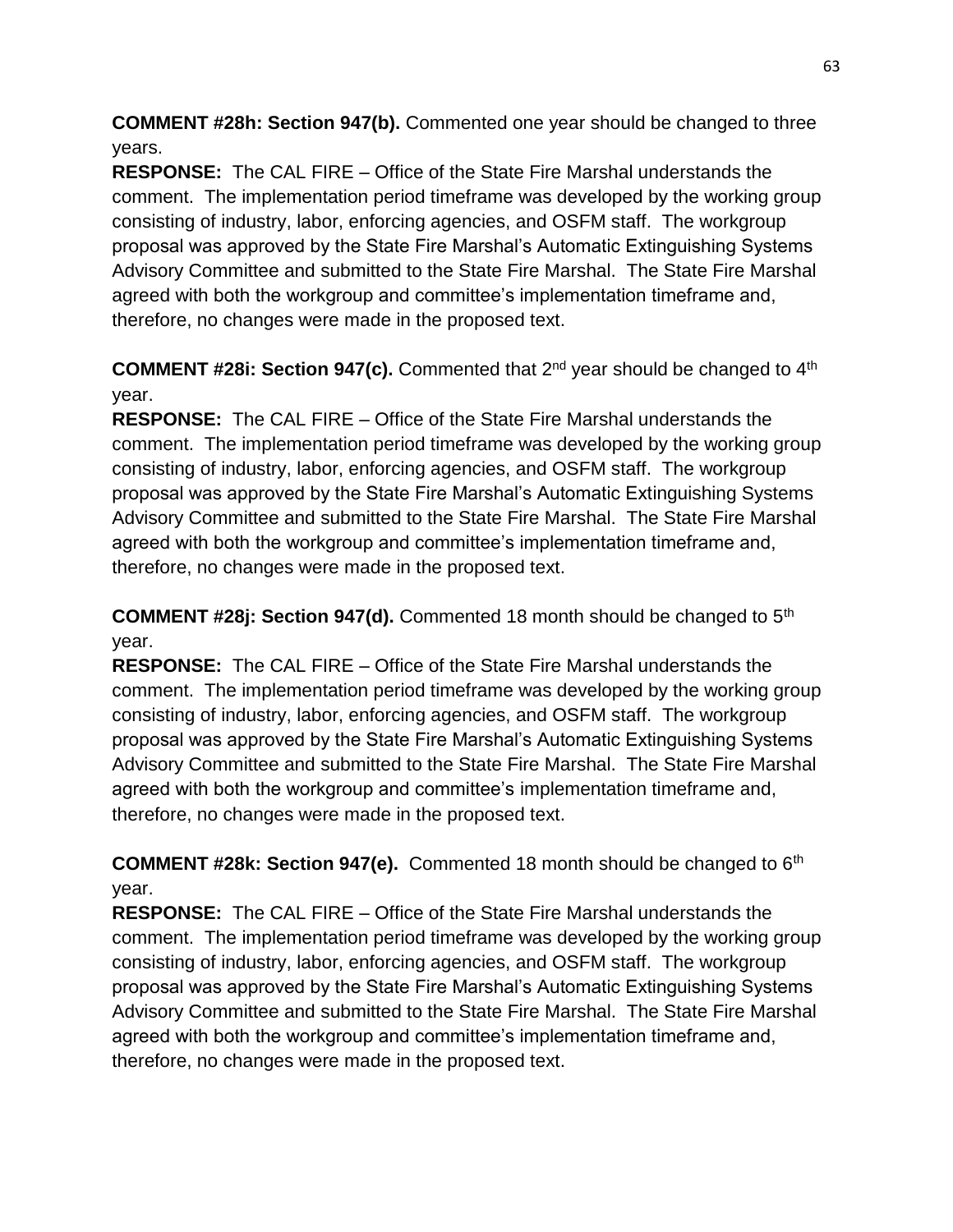### **29.Mr. Bill Norwood, Alwest Fire Protection**

**COMMENT #29:** Commented that the imposition of training will not present any safer buildings but will increase costs and slow production.

**RESPONSE:** The CAL FIRE - Office of the State Fire Marshal appreciates the comment. However, in accordance with Government Code Section 11346.9(a)(3), this comment is irrelevant because it is not specifically directed at the proposed modifications to the text, documents incorporated, or documents relied upon noticed in the 2<sup>nd</sup> 15-day comment period.

**COMMENT #29a:** Commented that the proposed licensing is a detriment to the intended safety of California citizens and there are not enough documented cases of neglect by (untrained fitters) to justify the program.

**RESPONSE:** The CAL FIRE - Office of the State Fire Marshal appreciates the comment. However, in accordance with Government Code Section 11346.9(a)(3), this comment is irrelevant because it is not specifically directed at the proposed modifications to the text, documents incorporated, or documents relied upon noticed in the  $2<sup>nd</sup>$  15-day comment period.

## **30. Mr. Ethan Conrad, Ethan Conrad Properties, Inc.,**

**COMMENT #30:** Commented that the imposition of training will not present any safer buildings but will increase costs and slow production.

**RESPONSE:** The CAL FIRE - Office of the State Fire Marshal appreciates the comment. However, in accordance with Government Code Section 11346.9(a)(3), this comment is irrelevant because it is not specifically directed at the proposed modifications to the text, documents incorporated, or documents relied upon noticed in the 2<sup>nd</sup> 15-day comment period.

**COMMENT #30a:** Commented that he does not believe that an installer holding a card from a classroom will do any better than a man who has learned solely in the field. **RESPONSE:** The CAL FIRE - Office of the State Fire Marshal appreciates the comment. However, in accordance with Government Code Section 11346.9(a)(3), this comment is irrelevant because it is not specifically directed at the proposed modifications to the text, documents incorporated, or documents relied upon noticed in the 2<sup>nd</sup> 15-day comment period.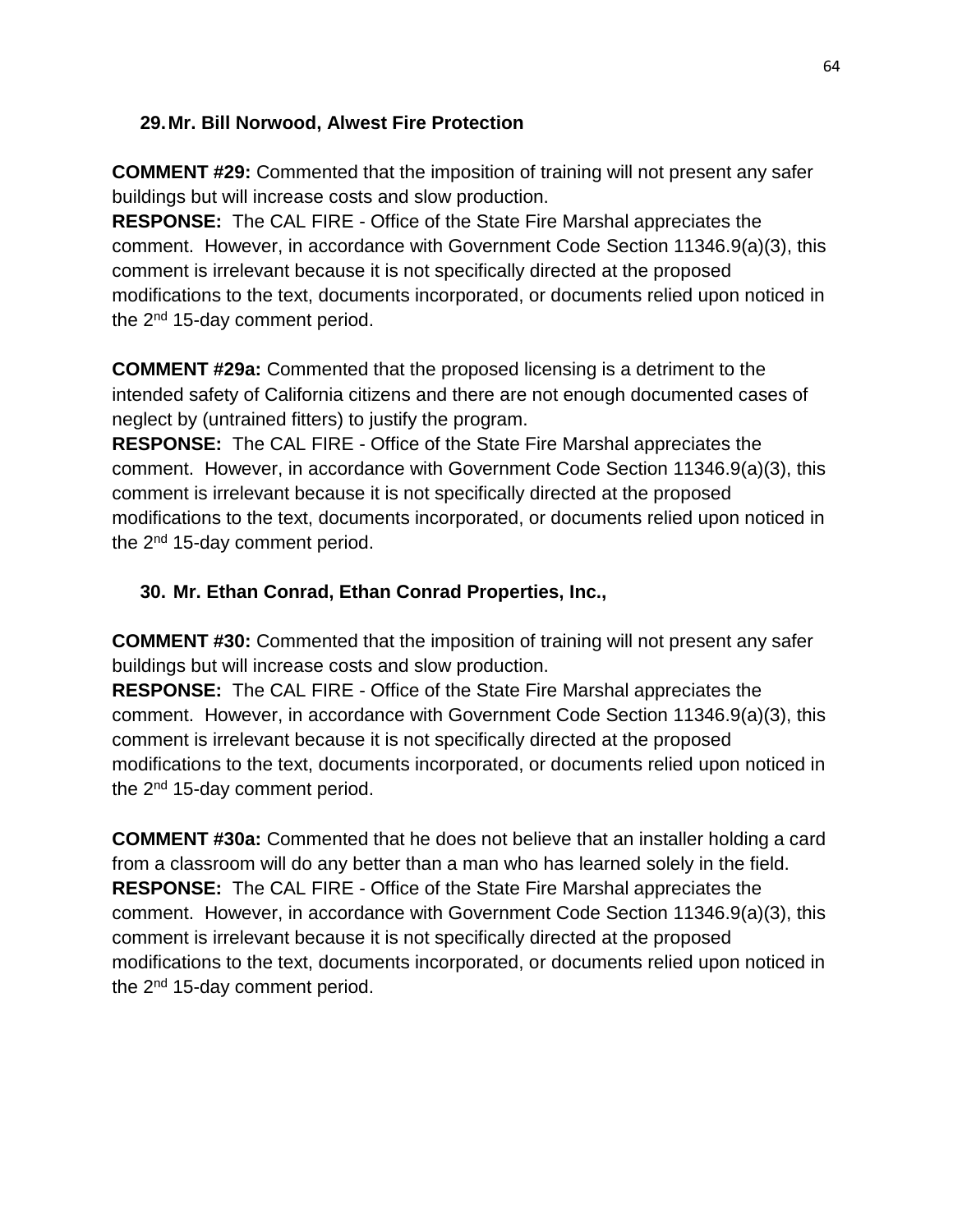#### **31.Mr. Dana Del Gizzi,**

**COMMENT #31:** Commented that he is unaware of any fire sprinkler systems failing because of improper pipe fitting.

**RESPONSE:** The CAL FIRE - Office of the State Fire Marshal appreciates the comment. However, in accordance with Government Code Section 11346.9(a)(3), this comment is irrelevant because it is not specifically directed at the proposed modifications to the text, documents incorporated, or documents relied upon noticed in the 2<sup>nd</sup> 15-day comment period.

**COMMENT #31a:** Commented that he believes the rigorous tests that fire sprinkler systems undergo before they are signed off by the inspectors are enough to verify compliance.

**RESPONSE:** The CAL FIRE - Office of the State Fire Marshal appreciates the comment. However, in accordance with Government Code Section 11346.9(a)(3), this comment is irrelevant because it is not specifically directed at the proposed modifications to the text, documents incorporated, or documents relied upon noticed in the  $2<sup>nd</sup>$  15-day comment period.

**COMMENT #31b:** Commented that he does not understand where section 13110 of the Health and Safety Code or Section 3 of Article XIII A of the California Constitution applies to the labor of the people of California. Hence he does not know what gives the OSFM the authority to charge him or any other man a fee to work.

**RESPONSE:** The CAL FIRE – Office of the State Fire Marshal understands the comment. However, the Health and Safety Code (HSC) Section 13110 grants the OSFM authority to write these regulations, HSC 13112 makes violations of these regulations a misdemeanor, and HSC 13104 requires the State Fire Marshal and their deputies to enforce the laws.

**COMMENT #31c: Section 931.** Commented that he thinks the provision to charge individuals with a misdemeanor exceeds the scope of the Fire Marshal's authority. **RESPONSE:** The CAL FIRE – Office of the State Fire Marshal understands the comment. However, the Health and Safety Code (HSC) Section 13110 grants the OSFM authority to write these regulations, HSC 13112 makes violations of these regulations a misdemeanor, and HSC 13104 requires the State Fire Marshal and their deputies to enforce the laws. Furthermore, in accordance with Government Code Section 11346.9(a)(3), this comment is irrelevant because it is not specifically directed at the proposed modifications to the text, documents incorporated, or documents relied upon noticed in the  $2<sup>nd</sup>$  15-day comment period.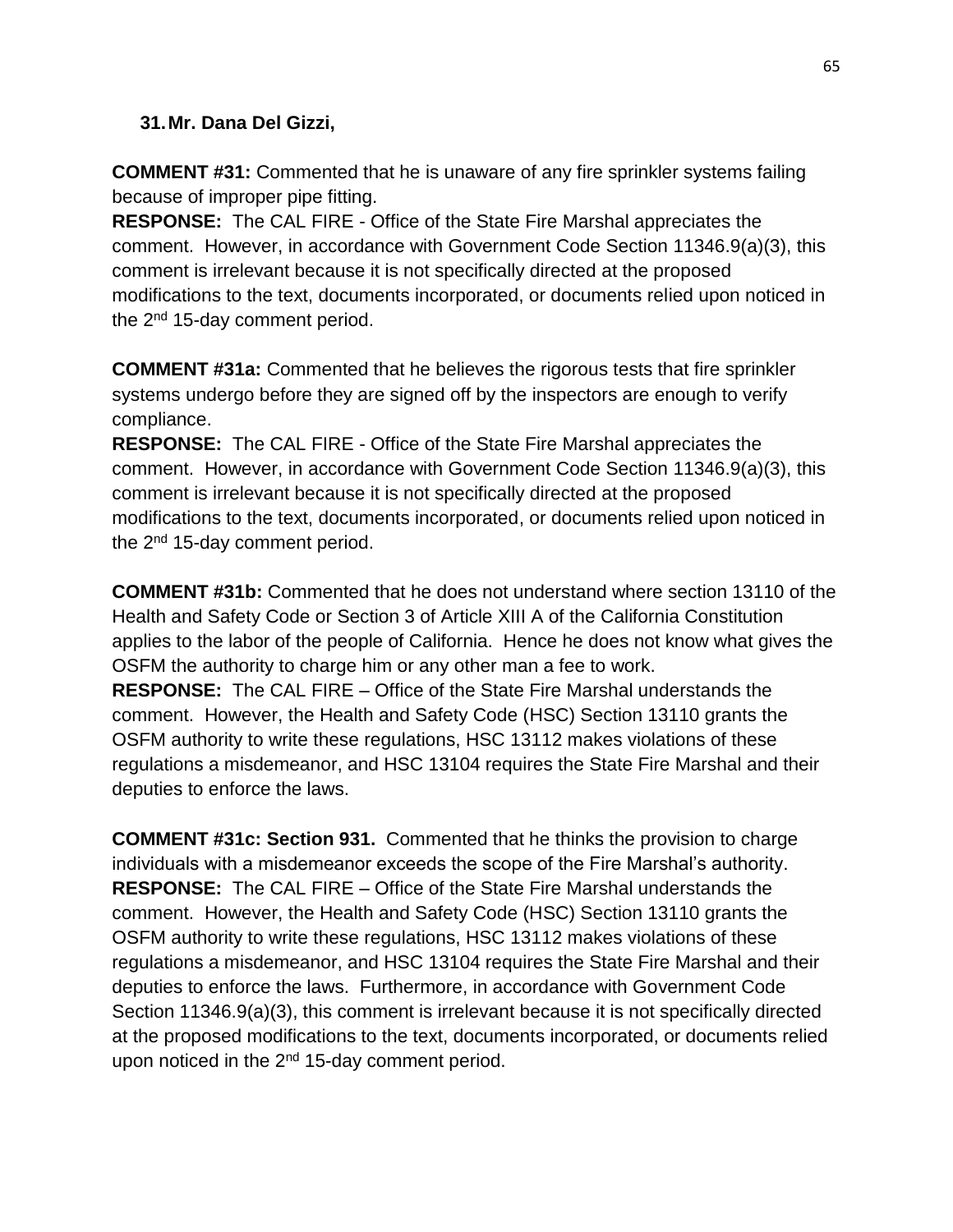**COMMENT #31d:** Commented that the proposed regulations are onerous, excessive, and unnecessary.

**RESPONSE:** The CAL FIRE - Office of the State Fire Marshal appreciates the comment. However, in accordance with Government Code Section 11346.9(a)(3), this comment is irrelevant because it is not specifically directed at the proposed modifications to the text, documents incorporated, or documents relied upon noticed in the 2<sup>nd</sup> 15-day comment period.

# **32. Mr. Richard Quick, Quick Action Fire Protection**

**COMMENT #32**: **Section 946.** Commented that the imposition of training will not present any safer buildings but will increase costs and slow production. **RESPONSE:** The CAL FIRE - Office of the State Fire Marshal appreciates the comment, however disagrees with the comment. The benefits of a properly installed fire sprinkler system include: saving lives, preventing injuries, reducing the amount of destruction to property, and preventing unnecessary displacement of people and businesses. The impact of fire is significant. The catastrophic result of a fire spreading without containment substantially increases the likelihood of the loss of life, injury and property, and causes the displacement of business and people and many other collateral adverse effects. Similar regulations throughout the United States have shown that with training and education for individuals who install fire suppression systems it will reduce the likelihood of a catastrophic fire, and will ultimately lessen the adverse impact on people and businesses. This outweighs the costs associated with the imposition of training.

Additionally, in accordance with Government Code Section 11346.9(a)(3), this comment is irrelevant because it is not specifically directed at the proposed modifications to the text, documents incorporated, or documents relied upon noticed in the 2nd 15-day comment period.

**COMMENT #32a: Section 946.** Commented he believes training for most of the fitters will be in the field, not the classroom and he personally believes there is not enough documented cases of neglect by untrained fitters to justify the program. **RESPONSE:** The CAL FIRE - Office of the State Fire Marshal appreciates the comment, however, the OSFM disagrees with the comment. Similar regulations throughout the United States have shown that with training and education for individuals who install fire suppression systems it will reduce the likelihood of a catastrophic fire, and will ultimately lessen the adverse impact on people and businesses. Furthermore, classroom training will ensure sprinkler fitters keep abreast of ever-changing National Standards and state building codes.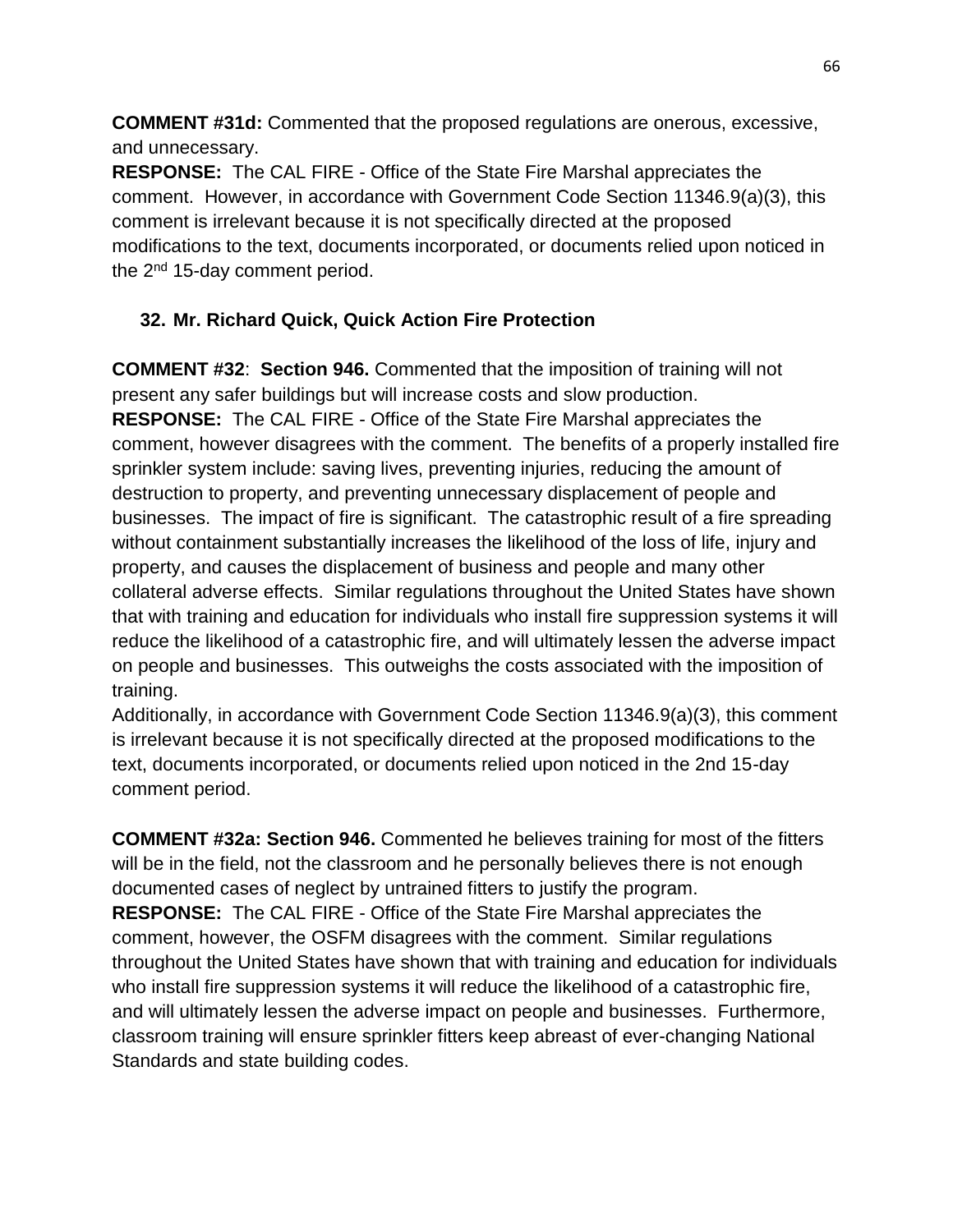Based on a survey conducted in September 2014 with fire departments in California, statistics show of those departments that responded 97% of inspections did not meet installation requirements and had to return for re-inspection. During the Public Hearing conducted on April 7, 2016, Fire Protection Engineers and inspectors, who inspect fire suppression systems for their agencies, provided testimony stating they have witnessed improper installation in the field. Additionally, department and agency inspectors do not have the time or the work force to do comprehensive inspections of fire suppression systems. They are relying on the sprinkler fitter's knowledge and training to ensure that the system is installed properly.

Additionally, in accordance with Government Code Section 11346.9(a)(3), this comment is irrelevant because it is not specifically directed at the proposed modifications to the text, documents incorporated, or documents relied upon noticed in the 2nd 15-day comment period.

# **33. Ms. Rhonda Hill, MIC Treatment and Maintenance**

**COMMENT #33: Section 923, Exception (2).** Commented that they object to the removal of underground work and fire suppression water storage tanks and associated systems.

**RESPONSE:** The CAL FIRE - Office of the State Fire Marshal understands the comment. However, to limit underground work in the scope of these regulations to C-16 contractors only would be inconsistent and in conflict with other state regulations that allow other types of licensed contractors to do underground sprinkler work. Furthermore, in accordance with Government Code Section 11346.9(a)(3), this comment is irrelevant because it is not specifically directed at the proposed modifications to the text, documents incorporated, or documents relied upon noticed in the 2<sup>nd</sup> 15-day comment period.

**COMMENT #33a: Section 934.** Commented that 72 hours is an unreasonable timeframe and imposes unrealistic burdens on both employers and OSFM. They suggest a more reasonable time would be one week.

**RESPONSE:** The CAL FIRE - Office of the State Fire Marshal understands the comment. However, based on the Automatic Extinguishing Systems Advisory Committee and the Certification Workgroup's advice, the OSFM deemed that 72 hours is enough time to inform the Office. Furthermore, in accordance with Government Code Section 11346.9(a)(3), this comment is irrelevant because it is not specifically directed at the proposed modifications to the text, documents incorporated, or documents relied upon noticed in the  $2<sup>nd</sup>$  15-day comment period.

**COMMENT #33b: Section 937(a).** Commented the "1 year from their date of hire" timeframe for trainees to work within the scope of these regulations will cause a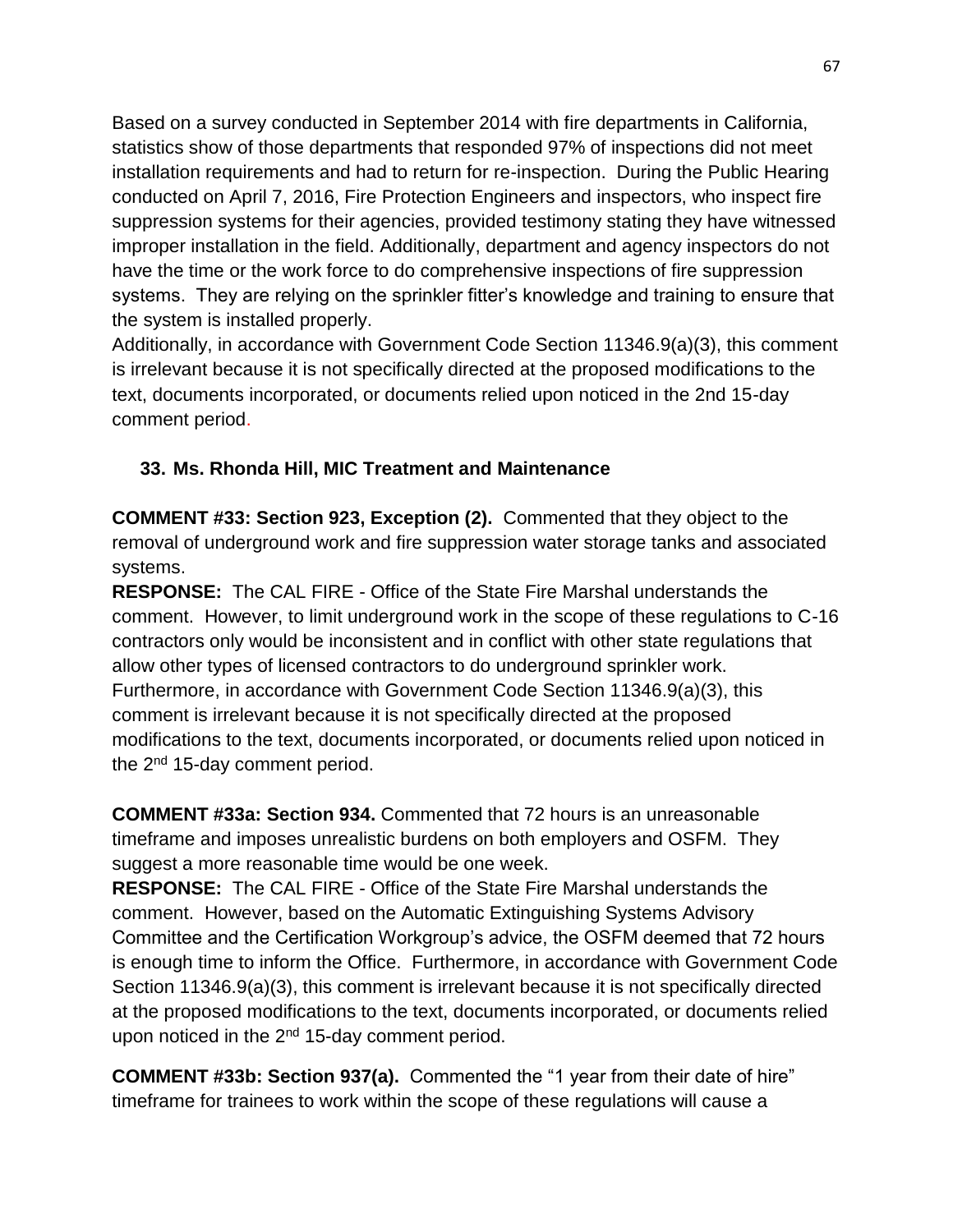shortage of workers. They recommend the language: "…one (1) year from their date of hire **or one year from the date these regulations become effective, whichever is later."**.

**RESPONSE:** The CAL FIRE – Office of the State Fire Marshal understands the comment. However, when referring to the trainee's date of hire, it is implied that the date of hire is the date the trainee began work within the scope of these regulations. The OSFM deemed that 1 year is enough time based on the advice of the Automatic Extinguishing Systems Advisory Committee and the Certification Workgroup.

**COMMENT #33c: Section 938(a)(3)**. Commented it does not state that a "federally" approved fire sprinkler fitter apprenticeship program is acceptable. This conflicts with other sections of the proposed regulations. GBA AFSA-CA recommends the language be changed to: "Provide proof of acceptance into a State of California **or federally** approved fire sprinkler fitter apprenticeship program.".

**RESPONSE:** The CAL FIRE - Office of the State Fire Marshal accepts the comment, after further review of Section 938(a)(3). The proposed text has been revised to: *"…State of California or federally approved…."*

**COMMENT #33d: Section 938(e).** Commented because apprentices in a Federally approved apprenticeship program are not subject to the supervision of California Apprenticeship Council, this language is inconsistent and should be change to "…any additional standards for this occupation as approved by the California Apprenticeship Council *provided for in the program standards*.

**RESPONSE:** The CAL FIRE – Office of the State Fire Marshal agrees with the comment in part. The language has been changed to: "(e) A person registered as an apprentice shall perform tasks within the scope of this Chapter and meet any additional *apprenticeship program* standards for this occupation".

**COMMENT #33e: Section 946.1.** Commented that ANSI/IACET certification is extremely costly and this mandate will reduce the number of entities who can provide CEU. There is also no mention in Form 399 of the cost to CEU providers to obtain this certification.

**RESPONSE:** The CAL FIRE – Office of the State Fire Marshal understands the comment.However, there are already numerous nationally recognized entities such as American Fire Sprinkler Association (AFSA), National Fire Sprinkler Association (NFSA), National Fire Protection Association (NFPA), etc. that can currently provide CEUs.The workgroup and committee determined the proper way to ensure fire sprinkler fitters maintain proficiency in the installation of water-based fire protection systems is to require CEUs. The ANSI standard was adopted because it provides standardization at a national level.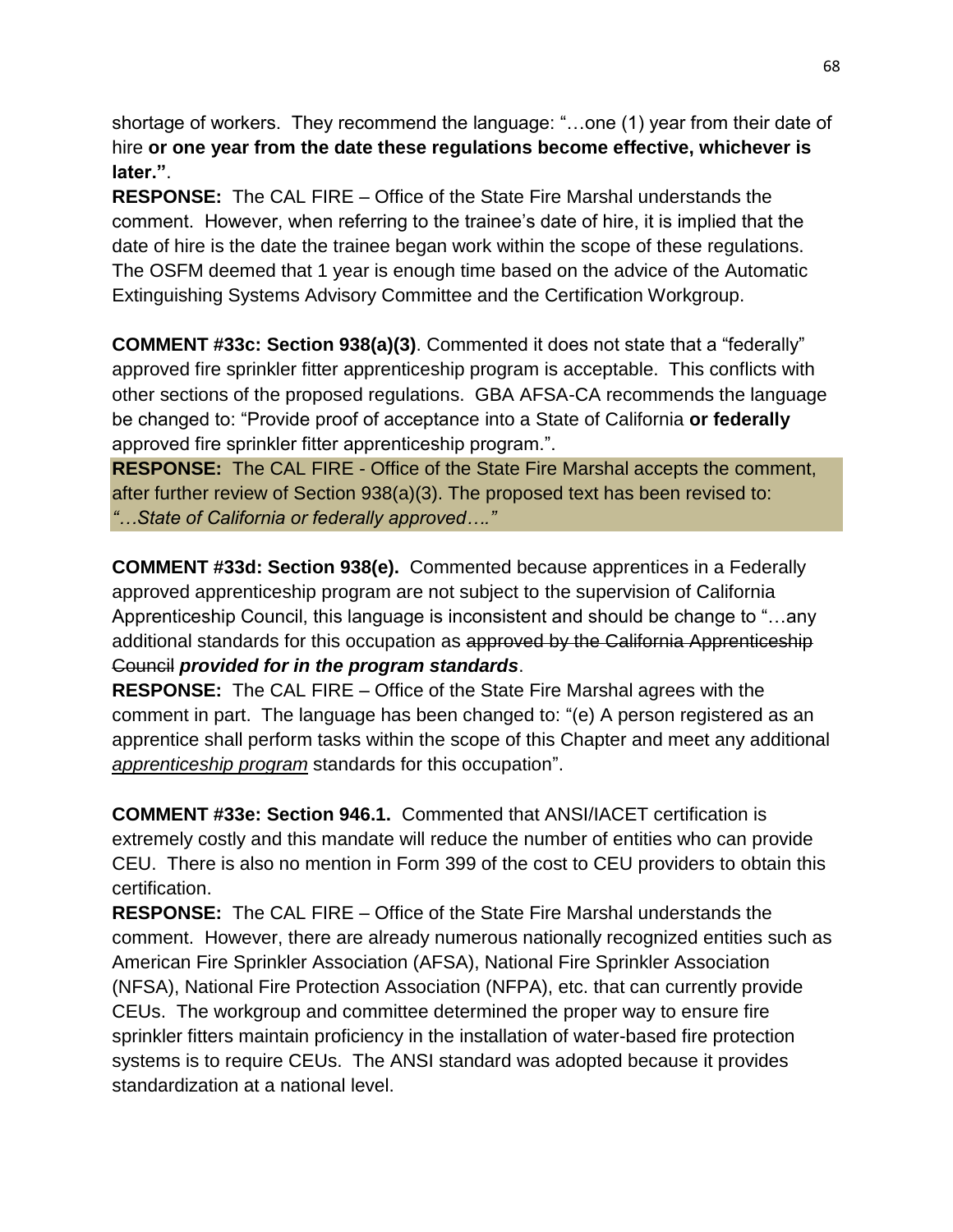**COMMENT #33f: Section 946.1(c).** Commented the language should be changed to read: "All CEU's shall be in accordance with an accredited institution. An accredited institution is a community college, junior college, university, *or State or Federally approved apprenticeship program. A* technical or vocational school, or any private educational agency accredited by the American National Standards Institute (ANSI)/International Association of Continuing Education and Training (IACET) *is also an accredited institution*.

**RESPONSE:** The CAL FIRE – Office of the State Fire Marshal understands the comment. However, this definition was developed in accordance with the ANSI/IACET standard; therefore, further clarification is not needed. CEU's are generally issued by an entity who has been accredited. All State apprenticeship program are accredited through an accredited institution.

**COMMENT #33g: Section 947(a)(1).** Commented the timeframes for fitter certification are wholly inadequate and the 180 days should be changed to 18 months. **RESPONSE:** The CAL FIRE – Office of the State Fire Marshal understands the comment. The implementation period timeframe was developed by the working group consisting of industry, labor, enforcing agencies, and OSFM staff. The workgroup proposal was approved by the State Fire Marshal's Automatic Extinguishing Systems Advisory Committee and submitted to the State Fire Marshal. The State Fire Marshal agreed with both the workgroup and committee's implementation timeframe and, therefore, no changes were made in the proposed text.

**COMMENT #33h: Section 947(b).** Commented one year should be changed to three years.

**RESPONSE:** The CAL FIRE – Office of the State Fire Marshal understands the comment. The implementation period timeframe was developed by the working group consisting of industry, labor, enforcing agencies, and OSFM staff. The workgroup proposal was approved by the State Fire Marshal's Automatic Extinguishing Systems Advisory Committee and submitted to the State Fire Marshal. The State Fire Marshal agreed with both the workgroup and committee's implementation timeframe and, therefore, no changes were made in the proposed text.

**COMMENT #33i: Section 947(c).** Commented the 2nd year should be changed to 4th year.

**RESPONSE:** The CAL FIRE – Office of the State Fire Marshal understands the comment. The implementation period timeframe was developed by the working group consisting of industry, labor, enforcing agencies, and OSFM staff. The workgroup proposal was approved by the State Fire Marshal's Automatic Extinguishing Systems